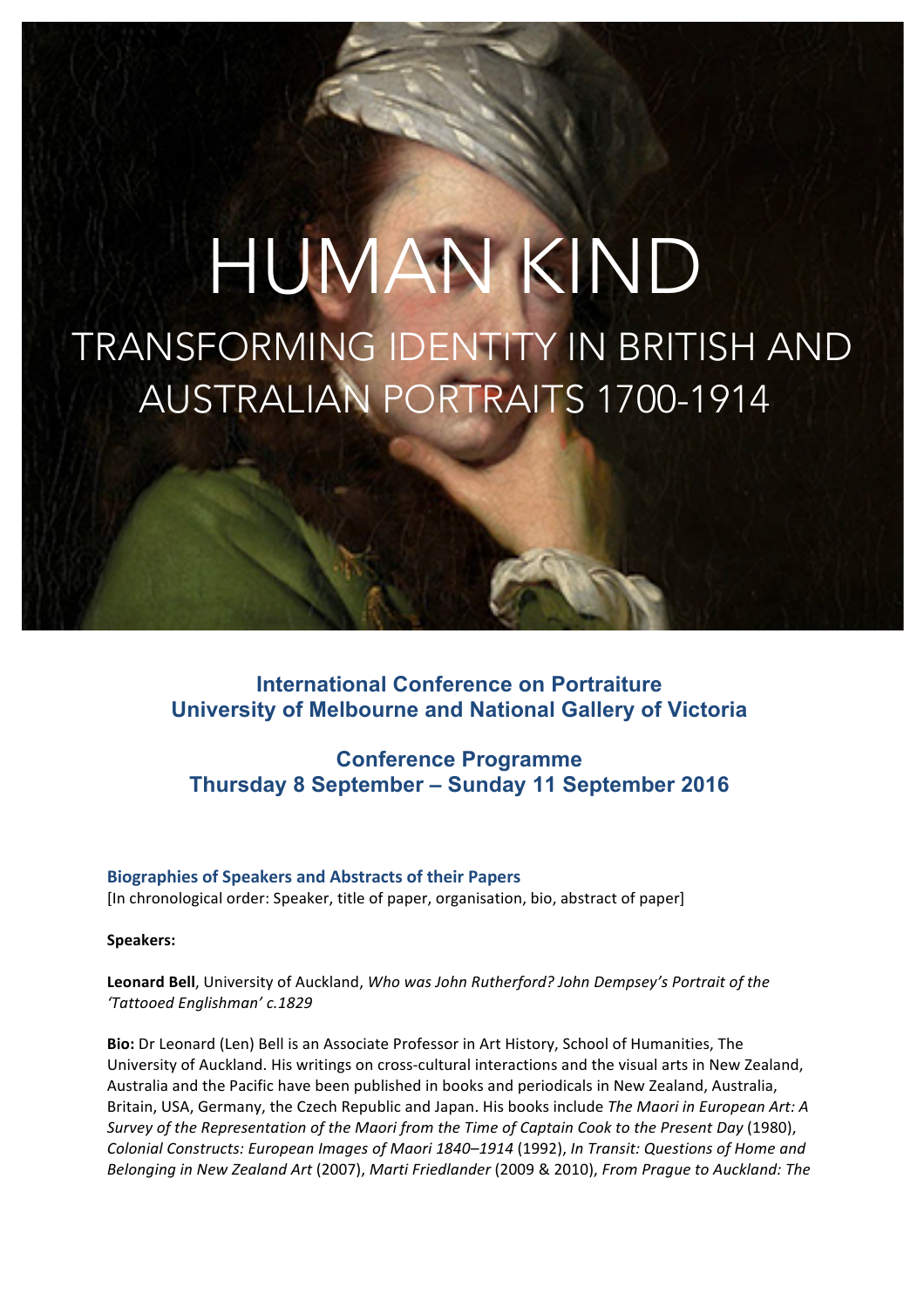*Photographs of Frank Hofmann (1916-89*), (2011), and *Jewish Lives in New Zealand: A History* (2012: co-editor & principal writer). His essays have appeared in Julie Codell & Dianne Sachko Macleod (eds), *Orientalism Transformed: The Impact of the Colonies on British Art* (1998), Alex Calder, Jonathan Lamb & Bridget Orr (eds), *Voyages and Beaches: Pacific Encounters 1769-1840* (1999), Nicholas Thomas & Diane Losche (eds), *Double Vision: Art Histories and Colonial Histories in the Pacific* (1999), Felix Driver & Luciana Martins (eds), *Tropical Visions in an Age of Empire* (2005), Annie Coombes (ed), Rethinking Settler Colonialism: History and Memory in Australia, Canada, *Aotearoa/New Zealand and South Africa* (2006) and Tim Barringer, Geoff Quilley & Douglas Fordham (eds), *Art and the British Empire* (2007). More recently he has contributed essays on Gottfried Lindauer's art, in particular his paintings of Maori subjects, to the catalogues of the recent Lindauer exhibitions in Berlin (2014) and Pilsen (2015), as well as for the forthcoming (September 2016) Lindauer exhibition at the Auckland Art Gallery.

Abstract: Painted in England, Dempsey's portrait (until recently attributed to George Scharf) represents Rutherford, who lived in pre-colonial New Zealand from 1816-1826, with a full-face moko (tattoo), in European clothing and hat, smoking a pipe, with a basket of nuts slung over his left arm, and, curiously, holding a fortune wheel in his right hand. He is posed three-quarter length, facing the viewer. Rutherford was a Pakeha-Maori, a European who lived among Maori and was absorbed into the life of a tribe (Ngapuhi). The circumstances of his time in New Zealand remain unclear. After leaving New Zealand, Rutherford claimed that he was a prisoner of Ngapuhi and forcibly tattooed. Back in Britain he got a lot of mileage from this story, which was recounted in several publications. However, local (New Zealand) accounts present a different story, of a man who immersed himself in Maori culture willingly and may well have played a primary role as a strategist for Ngapuhi in the widespread inter-tribal warfare of the period. He could be seen as a mediating figure, who crossed various boundaries between Maori and European in a crucial time, when Christian missionaries were first active, the country was riven with internecine warfare among Maori, and proposals to colonise New Zealand were mooted. What role did Dempsey's portrait, an embodiment of transformation and multiple identifications, play in these dynamics? A portrait, Thomas Carlyle claimed, was a 'small candle by which the Biographies could, for the first time, be read'. In what ways, does the portrait convey the sense of a life? Or does it rather, say something, inadvertently, about the Maori-European 'contact zone' in a time of uncertainty, ambivalence and unknowability in their inter-relationships?

## **Louise Box**, University of Melbourne, Into the light: an 'unknown' mezzotint after Romney at the *National Gallery of Victoria*

**Bio:** Louise Box has combined a corporate career with arts research and arts board roles. She is currently a PhD student at the University of Melbourne researching print collecting in the eighteenth century, with a focus on print albums once owned by the 1st Duchess of Northumberland (1716-1776) that are now part of the Baillieu Library collection. Louise is an alumna of the Attingham Trust Study Programme (historic houses and collections, UK) and the Bodleian Libraries Centre for the Study of the Book Summer School (Oxford), and she has completed postgraduate studies in Arts Management (University of Auckland) and Art Curatorship (University of Melbourne).

**Abstract:** In 1959, 197 prints were purchased for the National Gallery of Victoria from London dealer, P & D Colnaghi, with funds from the Everard Studley Miller Bequest. Dr Ursula Hoff and Harold Wright selected prints that met the Bequest's conditions: portraits 'of persons of merit in history, painted, engraved or sculpted before 1800'. Many of the paintings acquired through the Bequest have become iconic works for the National Gallery of Victoria, but what of the prints? This paper investigates just one of the prints acquired by the Bequest in 1959, a mezzotint described in the National Gallery of Victoria online catalogue simply as: *William Hayley*, 'unknown' after Romney.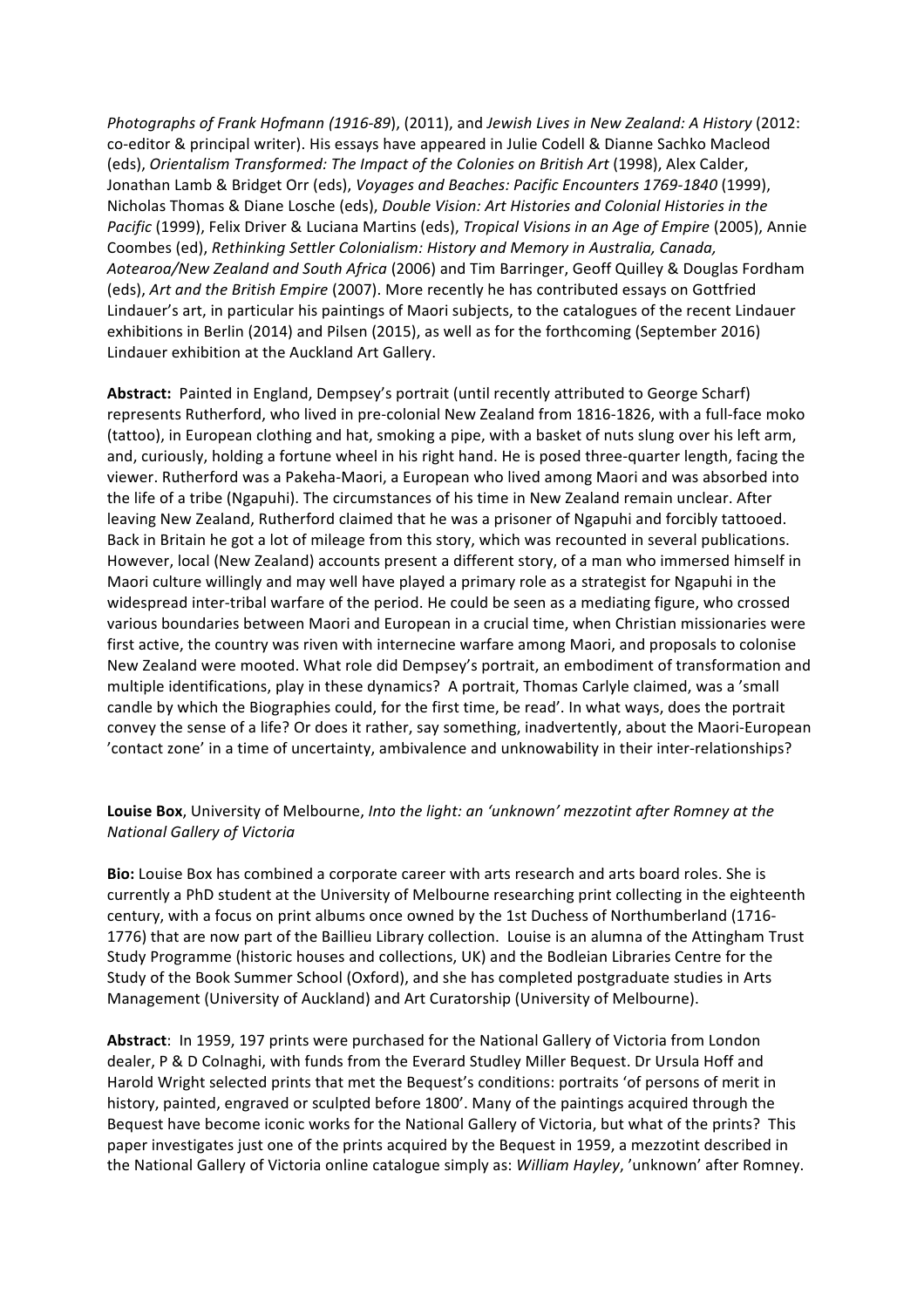The study of this single print illuminates aspects of identity; provenance; relationships between sitters and artists; and the role of mezzotint in eighteenth century portraiture.

#### **Emily Brink**, Assistant Professor, University of Western Australia, *Flesh as Form: Artifice, Identity, and Whistler's Portrait of Théodore Duret*

**Bio:** Emily Brink holds a PhD in Art History from Stanford University and is an Assistant Professor of Nineteenth-Century European Art History in the Faculty of Architecture, Landscape and Visual Arts at the University of Western Australia. Her research focuses on eighteenth and nineteenth-century art, with an emphasis on text-image relationships, globalization, and cross-cultural exchange. Her dissertation explores how eighteenth-century intellectual precedents and nineteenth-century literary styles shaped the understanding of Japanese objects in 1860s France. This work has been supported by fellowships from the Georges Lurcy Foundation, the Mellon Foundation, the Stanford Humanities Center, and FLAS. Prior to teaching at UWA, Emily was a research associate with Centre de Recherche sur les Civilisations de l'Asie Orientale in Paris, as well as a Visiting Scholar with the University of Michigan's Center for Japanese Studies. Her chapter 'The Encyclopedic Impulse: Hokusai, Diderot, and the Japanese Album as Encyclopédie' was published recently in David O'Brien's edited volume: *Civilization and Nineteenth-Century Art: A European Concept in a Global Context* in 2016. Before graduate school, Emily spent a year as a potter's apprentice in rural Japan, an experience that continues to inform both her scholarship and ceramics practice.

Abstract: This paper examines Whistler's *Arrangement in Flesh Colour and Black* as an exercise in formal and cultural relationships. Painted at the artist's London studio in 1883, this full-length image of the French collector and critic, Théodore Duret, exploits the conventions of portraiture in order to explore contrasts in color, composition, and identity. As a portrait of a French collector of Asian art painted by an American in Britain, *Arrangement in Flesh Colour and Black* speaks to the increased cosmopolitanism of London at the end of the nineteenth century and presents Duret as a worldly, modern man. Dressed in the crisp black suit of an urban bourgeois, Duret holds a weighty pink domino and grasps, with a single gloved hand, the wooden end of a bright red, Asian fan. Through these accoutrements, Whistler advertises Duret's cosmopolitan sophistication, but also uses the portrait to comment on the constructed nature of identity and appearances. Both the red fan and masquerade gown suggest a tension between concealing and revealing, between hiding the self and putting the individual on full display. In its title, Whistler's portrait makes this comment on artifice explicit: Duret-the-man has become a compositional arrangement, flesh offset by black as a painterly study in form. Where does the man end and the painting begin? Is a portrait merely a documentation of surface? Using *Arrangement in Flesh Colour and Black* as a test-case, this paper explores the changing shape of personal identity and portraiture in an age of art for art's sake.

## Barbara Bryant, Independent scholar, *The Poet Laureate and the Colonial Orphan - G.F. Watts's* portraits of Tennyson and the NGV's new acquisition of "May Prinsep": Families, Identities and *Afterlives*

**Bio:** An art historian and consultant curator with more than twenty years' experience, including organising exhibitions for national museums, Dr Barbara Bryant is an authority on eighteenth- and nineteenth-century British art with particular reference to the history of collecting, artists' houses and portraiture. She has expertise in working with major archives and primary sources; and is an effective communicator responsible for books, articles, lectures, conference papers and media appearances (documentary on G.F. Watts by Illuminations, 2004; also in London segment of *Urban* Secrets for Sky Arts in 2012, speaking on Watts's Postman's Park). In 2013 the Yale Center for British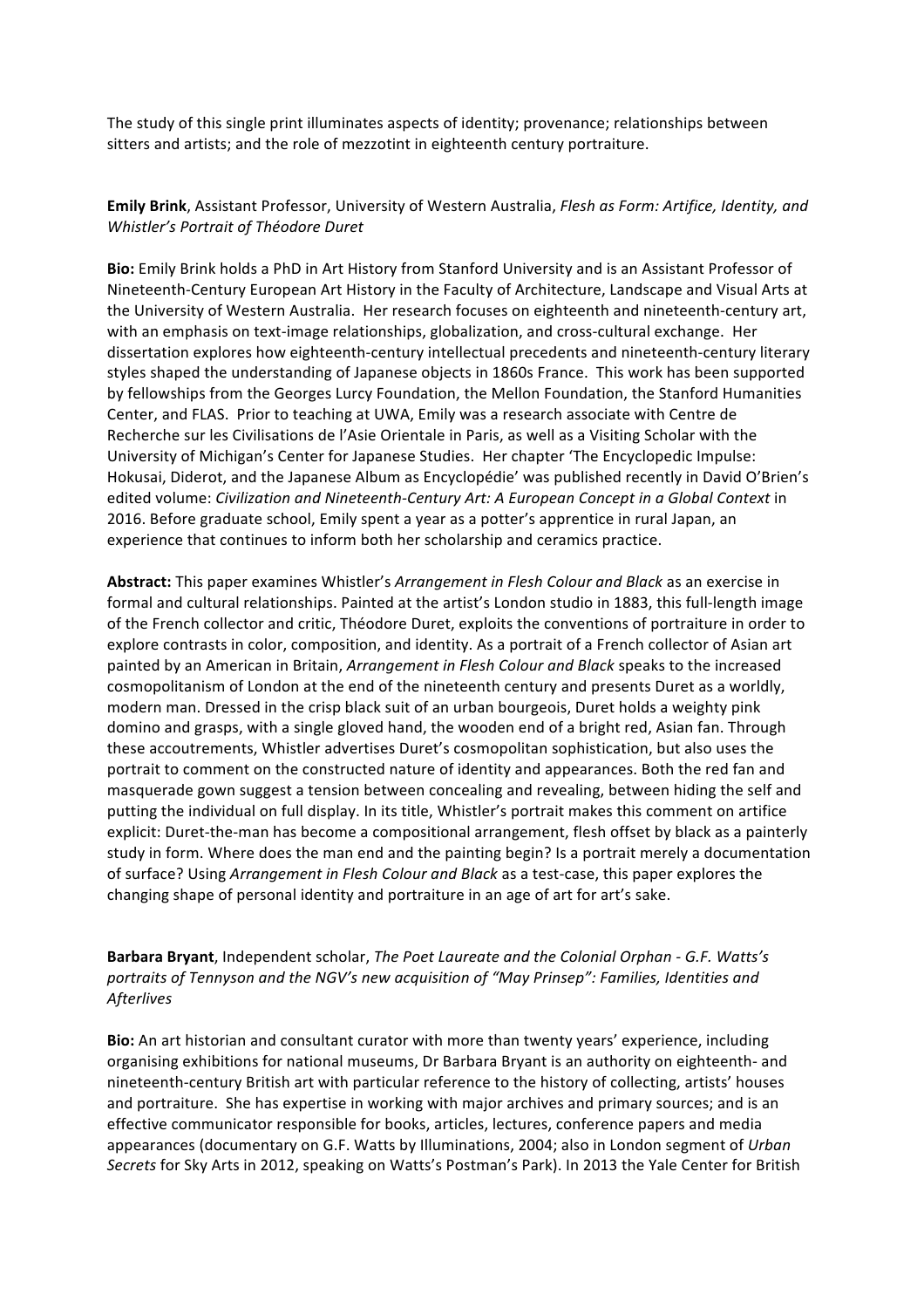Art in New Haven commissioned her to research and lecture on their new acquisition of a version of G.F. Watts's Hope. In 2014, she presented the annual Ursula Hoff Lecture at the University of Melbourne on Watts's portraiture: "Fame and Beauty in Victorian Society". In 2015, she was the keynote speaker ("Australia's Pre-Raphaelite Collections: the People behind the Portraits") at the conference *Medieval Moderns* at the National Gallery of Victoria, Melbourne. Currently, she is Group Leader for Eighteenth- and Nineteenth-Century British Portraits, online forum Art Detective (Art UK, The Public Catalogue Foundation) http://www.thepcf.org.uk/artdetective

Abstract: From 1879 onward the work of G.F. Watts (1817-1904) was regularly seen in Australia at international exhibitions, prompting major acquisitions for growing public collections. The earliest occurred in 1888 in Melbourne with the addition of Watts's portrait of Alfred Tennyson (1857; National Gallery of Victoria). This key portrayal of Tennyson, the first of six by the artist, was not, however, a recent work. In fact, Watts painted it some thirty years before at Little Holland House in Kensington. Here within the confines of the home of the Anglo-Indian Prinseps, the artist set his own individual course in a self-conscious exploration of the genre of portraiture with a non-commercial impetus in a context of friends and extended family. A consideration of the intersection of Watts's portraits of Tennyson, including the later one in the Art Gallery of South Australia, and the Prinsep family at Little Holland House and then in Australia, will be the core of this paper. It will allow for the first time an assessment of the National Gallery of Victoria's new acquisition of a small version of The Ulster, Watts's portrayal of May Prinsep (later Lady Tennyson, wife of the former Governor General of Australia). Its relation to the large version at the Manchester Art Gallery in the UK will come into the discussion, as will new research on the Prinseps in Australia. Equally important will be the notion of portraits as moveable objects in time and geographical location, their meanings changing in differing contexts. The colonial migrations of the Prinsep and Tennyson families would be viewed through the portraits by Watts.

**Marcus Bunyan**, University of Melbourne, *Exposure: The white Australian male in portrait photography 1858-1914*

**Bio**: Dr Marcus Bunyan is an image-maker, researcher, curator and writer. Since 1991, his art practice has investigated the boundaries between identity, space and environment. He trained as a classical black and white photographer but since 2004 has principally used found and purchased images to make his art (http://www.marcusbunyan.com). He writes the well respected, mainly photographybased art blog Art Blart (http://artblart.com) which has been reviewing exhibitions in Melbourne and posting exhibitions from around the world since November 2008. The blog has a readership of 3,000 people a day. Marcus is currently writing a book on the Australian photographer Norman Deck. He has just finished a Master of Art Curatorship at The University of Melbourne and he has curated numerous exhibitions around Melbourne in the last few years. His doctoral thesis at RMIT University investigated the link between self-esteem and body image and traced the development of the male body image within photographic practice and gym culture. The thesis has been adapted into a website that includes research on photographs held at The Kinsey Institute and The Minor White Archive.

Abstract: This paper will investigate the exposure of the white Australian male in portrait photography from 1860-1914. With the introduction of reproducible paper photographs in the 1860s, namely small carte-de-visite, photography became accessible to the amateur and affordable for the general public. Photography became a medium of the people. Did this accessibility and ease of production change the way the male was portrayed during this period? Or were there other concerns at play, both moral and cultural, that restricted the exposure of the male in portrait photography? With the rise of bodybuilding during the 1880s men started exercising more regularly,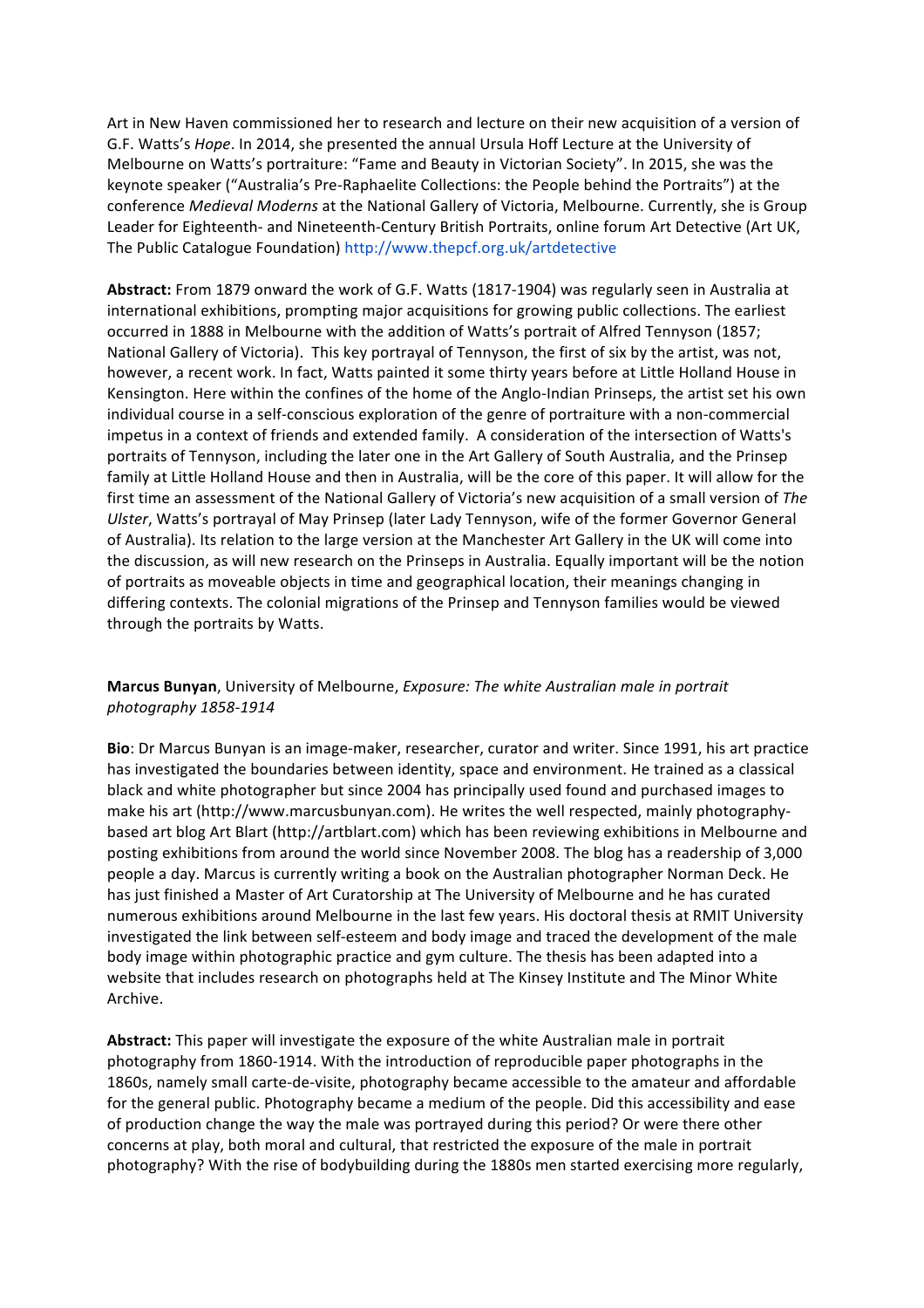in part to prove their virility. This led to the development of concepts such as the 'Cult of Muscularity', which emerged from the perceived effeminisation of masculinity. Bodybuilding, boxing and naked bathing were probably the first time the bodies of men had been exposed to each other to be documented by photography. Further, friendship between men had never been a problem and was portrayed not infrequently in overseas portrait tintypes and carte-de-visite. Was this expression of friendship in evidence in portrait photography of males in Australia? How was this changed relationship between men (the exposure of themselves to each other and the camera) evidenced in portrait photography at the fin de siècle and in the lead up to the Great War? How did portraits of men during this period shape their identity and social values, opening up new possibilities for defining what it was to be male?

#### **Kim Clayton-Greene**, University of Melbourne, *The Portrait of Queen Victoria in Colonial Victorian Print Culture*

**Bio:** Kim Clayton-Greene completed a Master of Arts at the University of Melbourne in 2012 for which she received a first class honours. Her thesis examined the collection of James McNeill Whistler's graphic work at the National Gallery of Victoria. During the course of her research Kim undertook a six-month exchange to the University of Glasgow to work closely with the Whistler archive and extensive collection of his prints in the Hunterian Art Gallery. Whilst in Glasgow she also volunteered on the online Whistler Etchings Catalogue Raisonne, which was in its final stages of construction. She has completed an internship in the print collection at the University of Melbourne and in 2012 was award the Harold Wright scholarship which granted her over a years research in 2014 and 2015 in the Prints & Drawings Department at the British Museum. Kim considers archival research and the study of prints in their actual, rather than digital form, integral to her study. She has published and presented on the collection and display of prints in Australia during the early twentieth-century. Her PhD examines the use of printed art in domestic interior decoration in the United Kingdom during the Victorian era. Her broader research interests include Victorian ephemeral culture, nineteenth-century handicrafts/"women's work", Victorian pottery and porcelain, Victorian albums, scrapbooks and samplers, collecting and identity, home studies and the museology of house museums and stately homes.

Abstract: In 1889 the National Gallery of Victoria commissioned its first original portrait of Queen Victoria, fifty-four years after the foundation of Melbourne and thirty-eight years after the formal establishment of the Colony of Victoria. In that intervening period an inordinate number of images of the monarch had circulated in her eponymous colony. That Victoria's likeness, certainly one of the most recognisable of the nineteenth century, was so intimately known in these far reaches of her Empire was demonstrated in the criticism unleashed at the paucity of the Gallery's commission upon its unveiling in 1892. Some important research on the collection and display of formal images of The Queen Empress in Melbourne has been published by the previous Director of the National Gallery of Victoria, Dr Gerard Vaughan. Little attention, however, has been directed toward the less formal, and arguably more widely known, images of Queen Victoria that circulated through colonial society via print culture. This paper will examine these printed images of Queen Victoria, asking if a different or unique depiction of the Queen appeared in Victoria (and Australia), comparative to those published in Britain and other corners of the Empire. Through archival research and close visual analysis this discussion will explore the mediation and distribution of Queen Victoria's portrait in the early years of Melbourne and Victoria, examining how it was received and in many instances displayed by Victorians in their homes and places of work. The role of Queen Victoria's portrait as a bridge of governance, authority and belonging between the centre and the periphery of the British Empire will be explored through the framework of her printed image and its reception and consumption.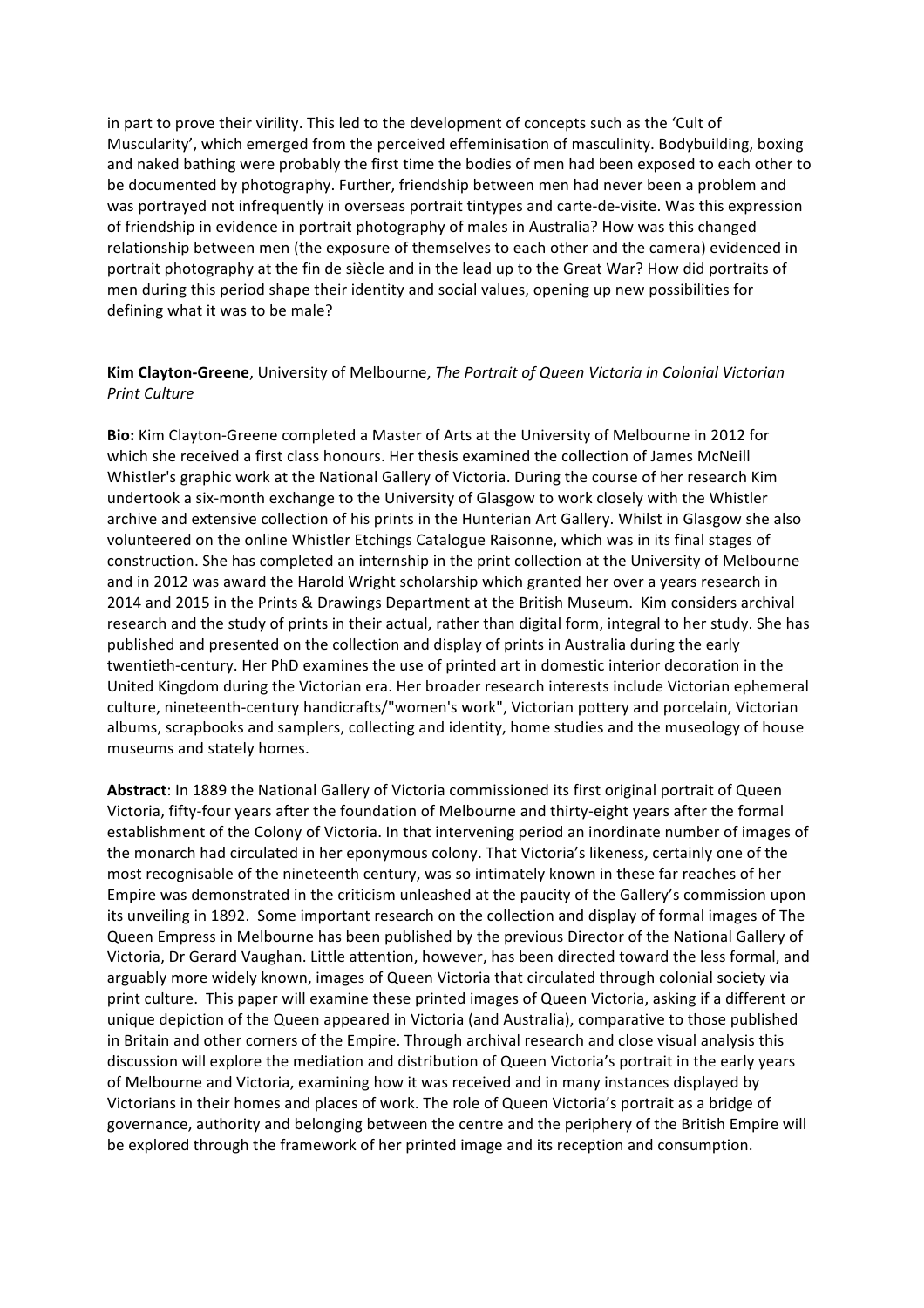#### **Caroline Clemente**, Independent scholar, *Thomas Woolner's portrait medallions*

**Bio:** Currently an independent scholar and free-lance curator, Caroline Clemente is a former Curator of Prints and Drawings at the National Gallery of Victoria. She recently was appointed a Creative Fellow and an Honorary La Trobe Society Fellow at the State Library of Victoria, in order to research the Australian works of the Pre-Raphaelite sculptor, Thomas Woolner. Her publications include 'Georgiana McCrae: A Scottish exile in the Antipodes' (2014); 'Thomas Woolner's Portrait Medallion of C. J. La Trobe' (2007); Australian Watercolours, 1802-1926 in the collection of the National Gallery of Victoria, (1991), 'Artists in Society: a Melbourne circle 1850s-1880s' (1989). A graduate of the Courtauld Institute of Art (BA Hons) and the University of Melbourne (MA) she is currently preparing an exhibition on the Australian work of the Pre-Raphaelite sculptor Thomas Woolner, with co-curator Barbara Kane. The exhibition, 'The Power of Gold': a Pre-Raphaelite Sculptor in Australia 1852-1854, will be shown at the National Portrait Gallery, Canberra, opening December 2018.

Abstract: Thomas Woolner, the only Pre-Raphaelite sculptor and member of the Brethren to come to Australia, arrived in Melbourne during the gold rush in 1852. In 1853, he produced low relief profile portrait medallions to 'get money with', having failed at prospecting. The resulting series belongs to an historic moment in the recently created colony of Victoria, witnessed by the affixation of 'Melbourne' to the artist's inscription beneath his image of its Lieutenant-Governor, Charles La Trobe. The National Gallery of Victoria's examples, all Melbourne subjects, belong exclusively to La Trobe's intimate personal circle of Port Phillip District settlers who survived the seismic gold rush years and transition to post-pastoral Victoria and self-sufficiency from New South Wales. These small, modestly priced images, capable of multiple reproduction in plaster, bronze or terracotta, also at later periods, established Woolner's success first in Melbourne and then Sydney in 1854 with portraits of public figures of the NSW Legislative Council. His extraordinary accuracy in naturalistic detail before the availability of the technology, fixed each subject with photographic clarity, creating on commission, a posthumous portrait as permanent memorial of her daughter for the miniature portraitist, Georgiana McCrae. A further advantage of profile medallions was the indelible connection in European and colonial cultural imagination with the medallions of classical antiquity, conferring on the subject a flattering aura of patrician reserve. As in Britain, colonials could acquire images of admired notables: the popularity of Woolner's portraits of La Trobe and of W.C. Wentworth of Sydney, was an indicator of a growing sense of dependence and nascent nationhood.

### Georgina Cole, National Art School, Sydney. *Blind justice: identity and allegory in Nathaniel Hone's portraits of Sir John Fielding*

**Bio:** Dr Georgina Cole is a Lecturer in Art History and Theory at the National Art School, Sydney. A graduate of the University of Sydney, her research interests include eighteenth-century art and art theory, representations of space and images of sense impairment. Among her recent publications are: ""A beautiful assemblage of an interesting nature": Gainsborough's *Charity Relieving Distress* and the reconciliation of high and low art', *British Art Studies* 1 (2015); 'Art and feminism:  $21^{st}$  century perspectives', with Jacqueline Millner and Catriona Moore, *Australia and New Zealand Journal of Art* 15, no.2 (2015); 'Rethinking vision in eighteenth-century paintings of the blind', *Art Theory as Visual Epistemology*, ed. Harald Klinke (Cambridge: Cambridge Scholars Publishing, 2014). Georgina was a Visiting Scholar at the Yale Center for British Art, New Haven, Connecticut in 2011, undertaking a research project: 'The Senses in Eighteenth-Century Art and Thought'. She is currently working on representations of blindness in eighteenth-century British art.

Abstract: Within the long history of artistic representations of blindness, eighteenth-century British art is distinctive for its portraits of particular blind people. While the blind appear as pitiable and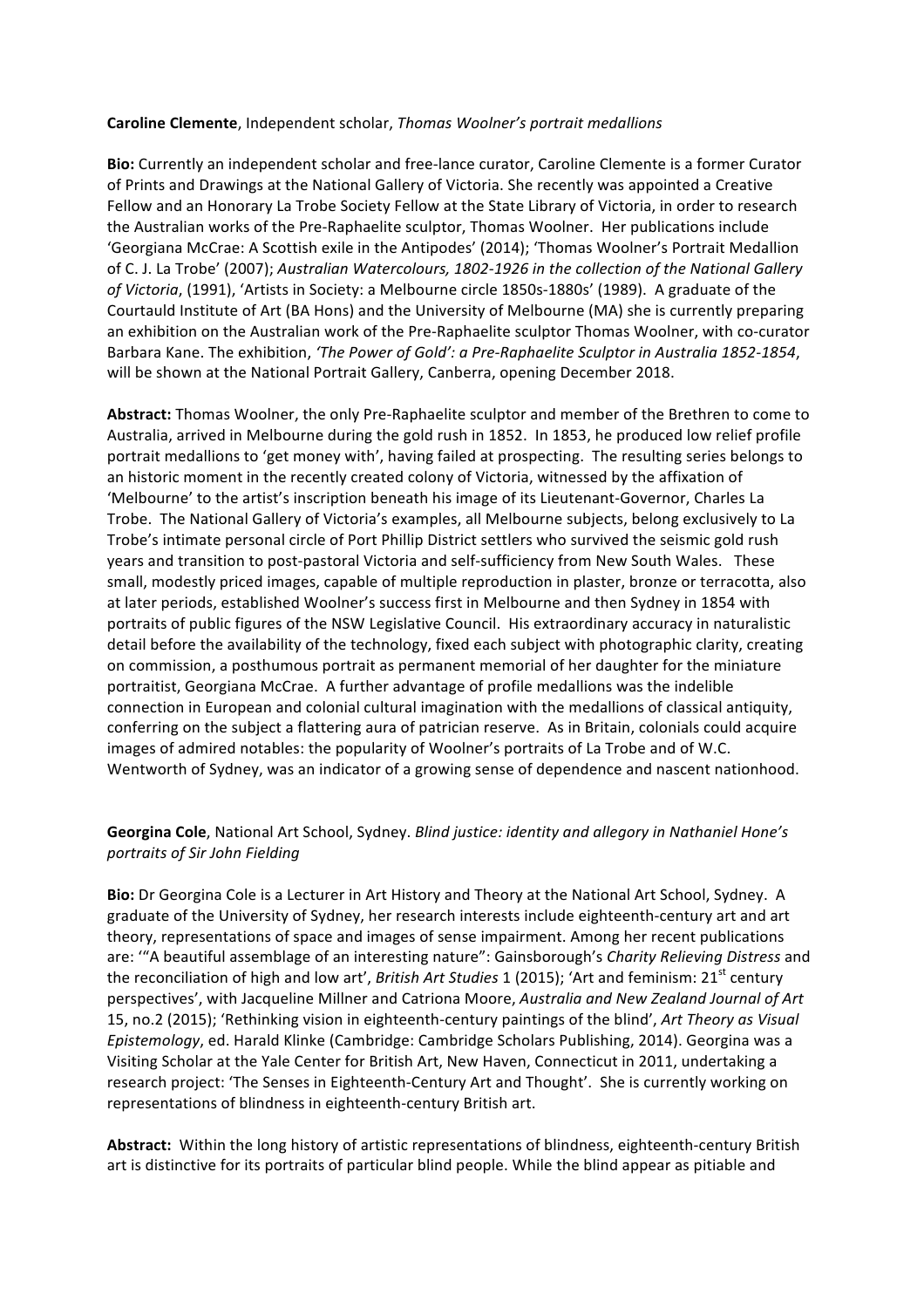resourceful beggars in fancy pictures and suffering heroes in history paintings, in portraiture they are depicted as modern members of polite society. Irish painter Nathaniel Hone's 1762 and 1773 portraits of the magistrate and social reformer Sir John Fielding link his blindness to personal and professional identity. The close observation of Fielding's disability corresponds with Enlightenment empiricism, which increasingly reconceptualised blindness as a physical impairment affecting sensation, morality, and the acquisition of knowledge. In their combination of description and metaphor, Hone's portraits attempt to construct a pictorial vocabulary that allows the sighted viewer to imagine the meanings of blindness as a trope of impartial justice and as a lived experience. This paper addresses the role of portraiture in negotiating the conditions of humankind in terms of sensation and social values. Both portraits make conspicuous the imbalance between blind sitter and sighted viewer. However, they mitigate this inequality by establishing a shared perceptual field based on reason and moral feeling. Assertive paint handling activates the sense of touch, and the emphasis on books reinforces mutual access to verbal communication. Fielding is represented, not as the object of philosophical scrutiny, but as a participating member of an Enlightenment Republic of Letters.

#### **Deirdre Coleman**, University of Melbourne, Susanna Gale: a rose by any other name

**Bio**: Deirdre Coleman is a graduate of the Universities of Melbourne and Oxford. She has taught at the Universities of Wollongong, Adelaide and Sydney and now holds the Robert Wallace Chair of English at the University of Melbourne. Her research centres on eighteenth- and nineteenth-century literature and cultural history, focussing in particular on racial ideology, colonialism, natural history, and the anti-slavery movement. She has published in *ELH*, *Eighteenth-Century Life* and *Eighteenth-Century Studies*, and is the author of *Romantic Colonization and British Anti-Slavery* (Cambridge University Press, 2005). Her most recent book (with Hilary Fraser) is *Minds, Bodies, Machines, 1770-*1930 (Palgrave Macmillan, 2011). She is currently completing a study of the entomologist Henry Smeathman (1742-86) entitled 'The Flycatcher: Natural History, Slavery, and Empire in the late Eighteenth Century'.

Abstract: Reynolds's portrait of Susanna Gale is one of the National Gallery of Victoria's most popular paintings, especially with young girls. The reasons for liking the portrait are not hard to find. Susanna Gale exemplifies a type of feminine beauty, the English rose. This paper will use Reynolds's portrait of Susanna Gale to ask Juliet's question, 'what's in a name?'. Do we read this portrait differently if the name Susanna Gale does not summon to mind an English rose, but a Jamaican creole, only child and heiress to her family's 750 slaves? This paper examines various controversies around creole identity and 'whiteness' in England and its West Indian colonies in the late  $18<sup>th</sup>$  century.

#### **Julie Cotter**, Monash University and Creative Victoria, *The Interrelation of Text and Portraiture in the Work of Tom Roberts' Federation portrait*

**Bio:** Julie Cotter is a Lecturer at Monash University and also a Senior Arts Officer at Creative Victoria. An Australian art historian specialising in portraiture and the work of the nineteenth-century Australian Impressionists, her most recent book, *Tom Roberts & the Art of Portraiture*, was published by Thames and Hudson. Julie completed her PhD at Monash University in the Faculty of Arts in 2011. Her dissertation concerned the complexity of identity in relation to the portraits by Tom Roberts, an artist who was born in Dorset, travelled to Australia with his family in 1869, and in the images he produced throughout his career defined the emerging identity of late nineteenth-century Australia. Her research interests include portraiture, nineteenth-century art, art and federation, and contemporary visual culture. Julie is interested in the immersion of the artist in the environment of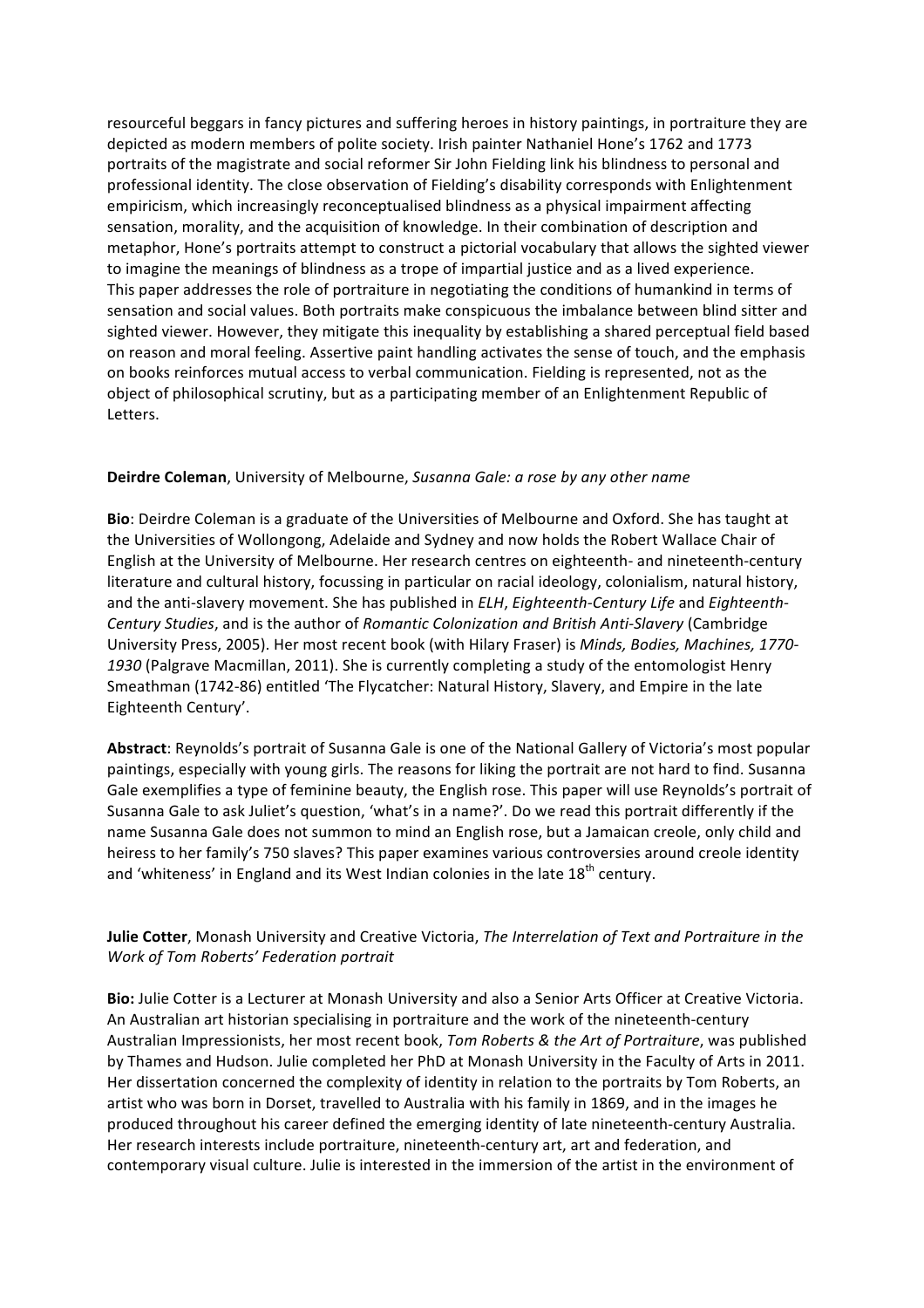the subject and the impact of that interaction upon the resulting work. She recently travelled to the Torres Strait Islands on a freight ship to follow in the footsteps of Roberts who journeyed there in 1892 on a pearling lugger. Julie has also produced and presented documentaries on art. Her documentary film on the centenary Venice Biennale featured the work of Bill Henson and the study of identity through portraiture.

Abstract: The sixteenth-century practice of aligning text and the pictorial often contributed to securing the importance of both the writer and the artist. The letters and sonnets written by Pietro Aretino not only praise the portraits by Titian but, indeed, imagine portraiture by Titian of suitable subjects securing Aretino as an important collaborator. Historically, it can often be the written evidence of character that ignite a portrait rather than the actual portrait, images of Queen Elizabeth I being a perfect example. The evolution of the practice of encroaching upon (and affirming) the creativity of another can be considered within the coterie of the Australian Impressionists who exchanged works and ruminated upon literary associations. Tom Roberts was not only inspired by the sociology of landscape in Thomas Hardy's novels but also by characters who expressed the thought of the ages. Roberts's portraits communicate - his friendship portraits are visual confirmation of the correspondence that passed between the artist and friends. Based in the south of France, John Peter Russell accompanied his letters to Roberts with a portrait of mutual friend Dr Moloney as evidence of the technique of the French Impressionists. I will argue for the importance of text in Roberts's portraits as confirmation of his identification with his subject, his desire to express his kinship and his profound interest in his society. Roberts wrote 10,000 words for the *Argus* newspaper of his journey to the Torres Strait Islands. He kept a diary of the portrait sittings for the commemorative Federation picture and he pursued the voices within the literary community.

#### **Fintan Cullen**, University of Nottingham, *The Irish in British portraits*

**Bio**: Fintan Cullen's main research area is the art and representation of Ireland from the eighteenth century to the twentieth century. His publications display a long interest in exploring the representation of Ireland's colonial relationship with Britain. Although Ireland is the focus of much of his work, in a wider sense he is interested in the relationship between national identity and art production. His present research topic is on art and migration in the long nineteenth century with a particular focus on Ireland and the Irish diaspora. Before coming to Nottingham in 1994 (promoted to a Chair in Art History in 2005), Fintan Cullen had worked as a Lecturer at Trinity College Dublin and at Staffordshire University as well as spending time as a curatorial assistant at the National Gallery of Ireland (1979-1980). As a graduate student at Yale (1982-87) he worked as an intern in the Department of Prints and Drawings at the Yale Centre for British Art and as an educational adviser to the docent programme. Fintan Cullen has also lived in Italy and Japan (Kobe University, 1980-82). His major publications include: 'Visual Arts' in *The Oxford Handbook of Modern Irish History*, ed. A. Jackson, Oxford University Press, 2014; *Ireland on Show: Art, Union and Nationhood in the Nineteenth Century, Ashgate, 2012; A Shared Legacy: Essays on Irish and Scottish Art and Visual* Culture, Ashgate, 2005 (co-edited with John Morrison); *Conquering England: the Irish in Victorian* London, National Portrait Gallery, London, 2005, co-edited book and co-curated exhibition with R.F. Foster: *The Irish Face: Redefining the Irish Portrait*, National Portrait Gallery, London, 2004.

Abstract: In the past, I have written about how many Irish men and women from the eighteenth and nineteenth centuries were portrayed by British artists. In this paper, I would like to return to that theme and theorise it by focusing on a portrait by Gainsborough in the collection of the National Gallery of Victoria: Richard St George Mansergh-St George (1770s). In Art in Britain 1660-1816 (2015), David Solkin refers to a late eighteenth-century 'national visual culture' and I would like to examine the role of Ireland in that categorisation using the Gainsborough and a few other portraits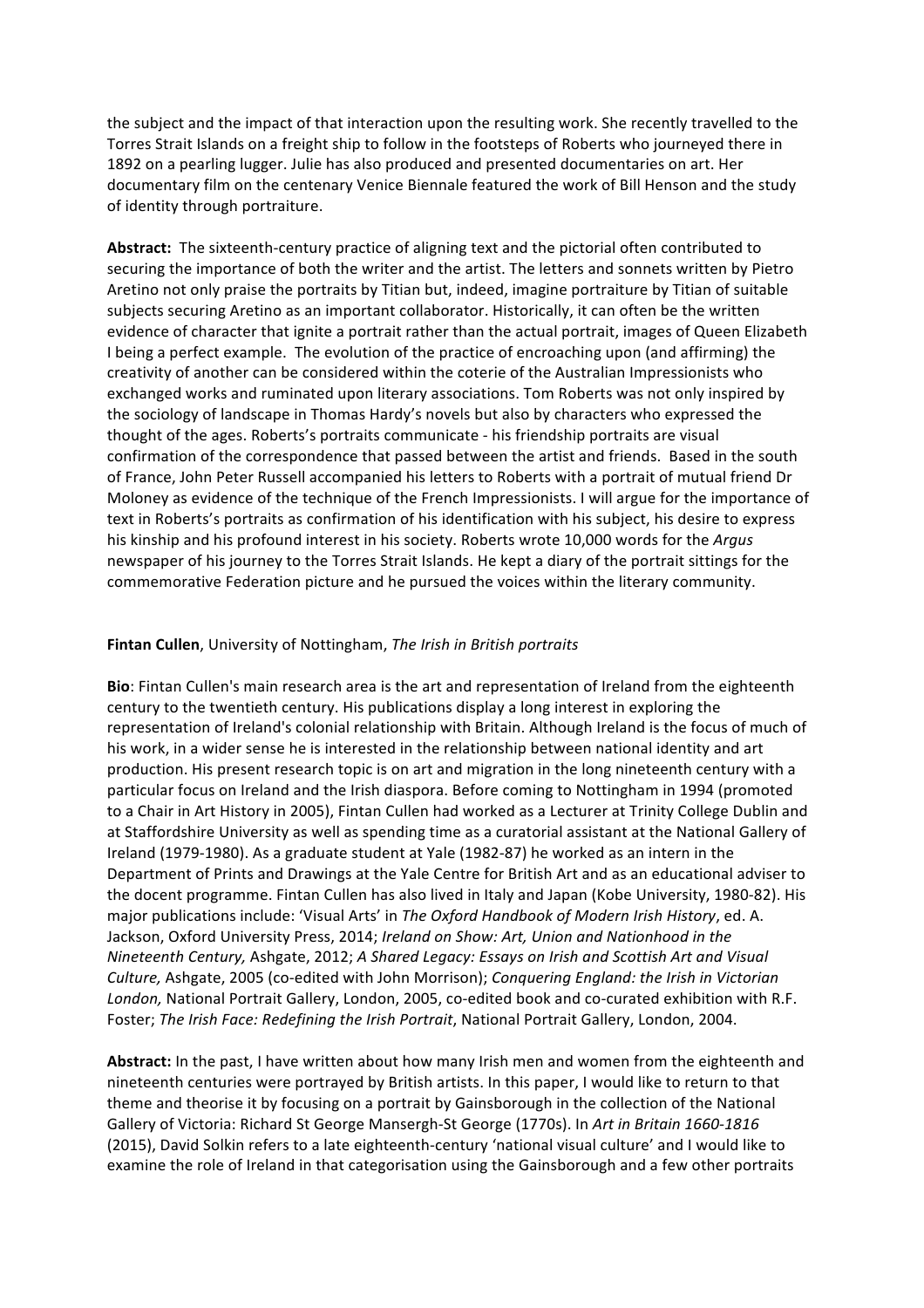as points of reference. British portraiture needs to be defined in a broader sense than just limiting it to artists or sitters who lived and worked in Britain. This would suggest that we need to rethink the whole national school of art system that has dominated the History of Art for far too long and consider an Art History that is less preoccupied with national boundaries.

### **Jane Davidson-Ladd**, University of Auckland, *The Journeyman and the Academician: The Portraiture of Gottfried Lindauer and Louis J.Steele*

**Bio:** Jane Davidson-Ladd is a curator and art historian with a strong interest in nineteenth and early twentieth-century New Zealand art. A PhD candidate at the University of Auckland, her current research considers the influence of Louis John Steele (1842– 1918) on New Zealand art. She was a curator at Auckland Art Gallery from 2002-12. Key exhibitions included: Toi Aotearoa, 2011; Goldie and Lindauer: Approaching Portraiture, 2010 with Ngahiraka Mason; and Picturing History: Goldie to *Cotton*, 2009. She is the author of two chapters in a book on Gottfried Lindauer to be published by Auckland University Press in 2016. One chapter examines Lindauer's Pākehā portraits; the second, written with paper conservator Ute Larsen, considers his use of photography. Jane also contributed to the book Art Toi: New Zealand Art at Auckland Art Gallery, 2011 and the catalogue Eugene von Guérard: Nature Revealed, National Gallery of Victoria, 2011. Jane was instrumental in developing www.findnzartists.org.nz, a database of New Zealand artist names and sources, which launched in 2012. She has a continuing involvement with the site. Prior to joining Auckland Art Gallery she undertook her Master of Arts at the Courtauld Institute of Art, London 2001-2002.

Abstract: Gottfried Lindauer (1839–1926) was trained at the Academy of Fine Arts in Vienna, and practiced for a time in his native Bohemia, before immigrating to New Zealand in 1874. When he arrived in New Zealand, there was barely any art scene. Exhibiting societies were in their infancy, public art galleries non-existent and he was one of very few professional artists. Lindauer initially exhibited in shop windows, advertised in newspapers, and moved from town to town offering his services. He quickly developed a steady stream of clientele both Māori and Pākehā (European). He seldom participated in art society exhibitions, although did send works to the ethnographic sections of international exhibitions. The size of his oeuvre attests to the popular success of his veristic portraits, although they were not always well received by connoisseurs and art historians. Louis J. Steele's (1842–1918) approach was entirely different. Trained at London's Royal Academy and Paris' Ecole des Beaux Arts, Steele settled in Auckland in 1886, and quickly established himself as a central figure in the art scene. He sought critical success, exhibiting yearly with art societies and sending paintings to international exhibitions. Steele's approach to painting was highly academic and his oeuvre includes a surprising array of genres, including portraiture. The scope of his portraiture ranged from society portraits to more intimate portrayals; portraits of colonial statesmen to horses pictured with their owners. The varying approaches of Lindauer and Steele offer insights into nineteenth-century New Zealand portraiture and reveal a surprisingly nuanced art world and market.

## **Elisa de Courcy**, Australian National University, Canberra, *The Dreadnought Hoax portrait as an* Affront to the Edwardian Age

**Bio:** Dr Elisa de Courcy is a cultural historian with a research interest in the practice and compositional languages of nineteenth and early twentieth-century photography of the body. She is currently working as a Research Associate on an ARC project about lantern slides in the Photography and Media Arts Department at the ANU School of Art. In the past she has worked as the Research Officer for the Centre for Media History at Macquarie University and has undertaken research for the Photography Department of the Art Gallery of New South Wales. She received her doctorate in 2014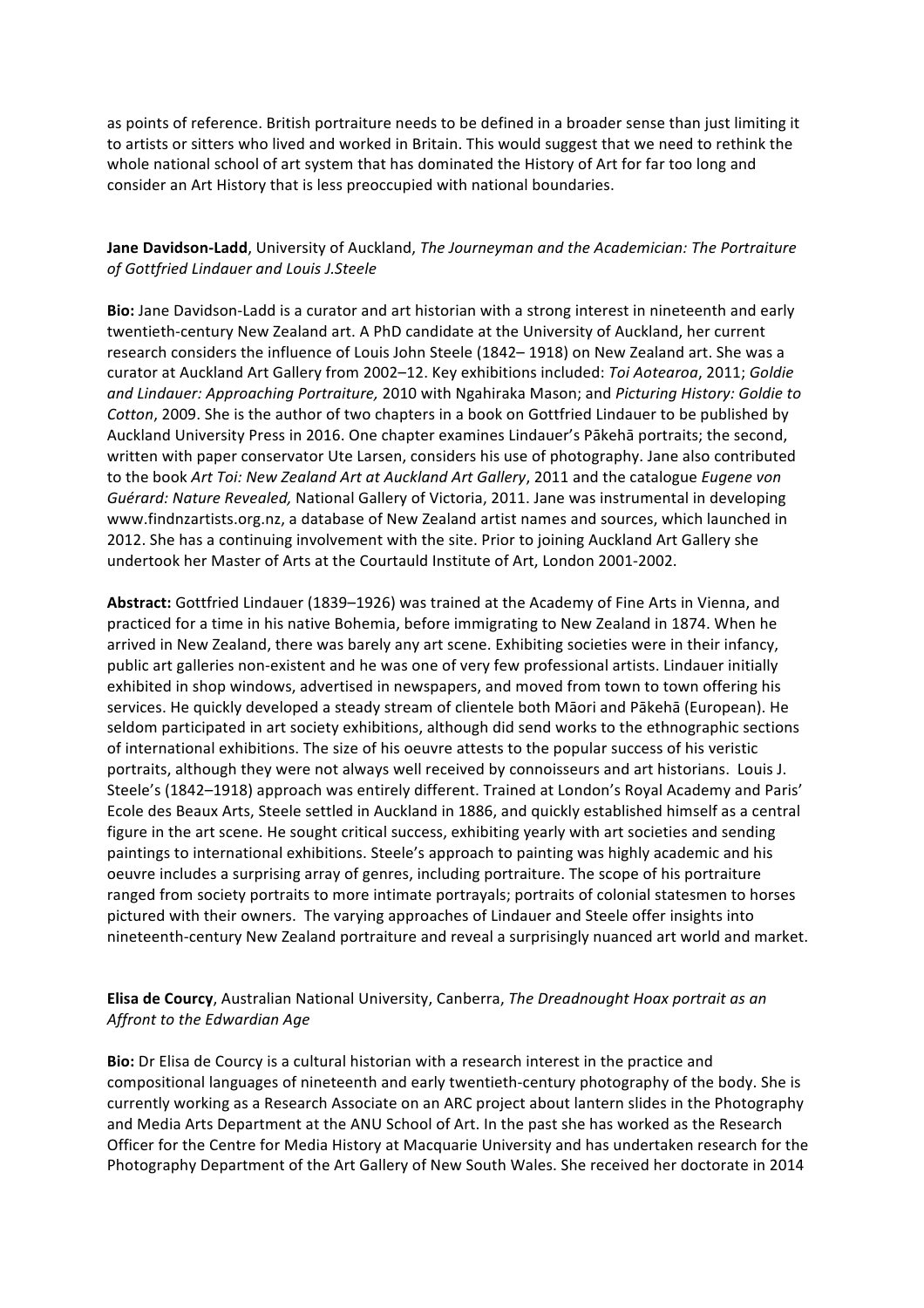for a dissertation about early twentieth century English travelogue photography. She is currently working on a book about the relationship between the stilted languages of institutional and commercial photography in the British metropole with the pictures taken by early twentieth-century self-styled English explorers.

Abstract: On the 8 February 1910, Virginia Woolf (then, Stephen), Duncan Grant, Anthony Buxton and Guy Ridley posed for a portrait outfitted by a British theatrical costumier as 'Abyssinian' princes. Intermingled in the group stood Adrian Stephen and Horace de Vere Cole suited as professional gentlemen. The photograph, now held by the National Portrait Gallery, London (NPG P1293), was commissioned to commemorate the assembled casts' successful hoax of the previous day. The party dressed in masquerade, travelled from London to Weymouth and were entertained on the flagship vessel of the British navy as an ostensibly Abyssinian royal delegation chaperoned by Foreign Office officials. The portrait has been the subject of scholarly discussion and curatorial interest chiefly in the space of the biographies of Woolf and Cole (the notorious Edwardian prankster and brother-in-law of Neville Chamberlain). Little regard has been given to the collective efforts of the troop, the immediate ramifications of their farce or how crucial this portrait was in recording and advertising their prank. As Shearer West argues, group portraiture needs to be primarily understood as a relationship between sitters and analysed against the social context within which the work was received. This paper uses the photograph as an inroad into assessing the Hoax. It will interrogate how the portrait reveals crucial and intricate details about the event. Whether incidentally or for dramatic effect, the visuality of the Hoax directly engaged with the platform of the suffragette movement and the reductive clichés surrounding 'Africanness' prevalent in the Edwardian theatrical space. In this way, portraiture is not only able to freeze and record temporary masquerades but also, as in this instance, extend the longevity of the farce and expose its historical intricacies.

**Catherine De Lorenzo**, University of New South Wales and Monash University, *Paul Wenz: a new Australia portrait*

Bio: Dr Catherine De Lorenzo, an art and photo historian, is Honorary A/Professor at UNSW Art & Design, University of New South Wales, Sydney, and Adjunct A/Professor at Monash Art Design and Architecture, Melbourne. She is a co-author of *Australian art exhibitions: a new story* (forthcoming), which looks at the impact of curatorial strategies on Australian art history. Her research also examines Australian art historiography, Australian and European photographic exchange, and contemporary public art. She has served on the editorial boards of *History of Photography*, *Design and Art Australia Online*, and *Visual Studies*.

Abstract: Paul Wenz, the son of a wealthy wool buyer from Rheims, France, arrived in Australia for the first time in 1892. He later returned, bought Nanima, a property near Forbes, and commissioned a substantial homestead in 1898. With the latest cameras on hand, Wenz documented the construction of his new home in an album (Mitchell Library). One photograph shows Wenz (on right) with his early business partner William Dodson sharing a makeshift seat, which itself bears evidence of his long-standing friendship with childhood friend Joseph Krug of the famous Krug champagne family. Like the fledgling garden, Wenz is planting new roots as he toasts the completion of his home just prior to his wedding. These are not two old codgers waiting while the billy boils. The double portrait, with gum trees in the distance and the superior French champagne firmly in hand, is a celebration as much as a metaphor for an emerging multicultural Australia. The contrived informality of the image and the evidence of friendships and memories it contains must be read in parallel to new strivings for social cohesion, a growing empathy for the land, as well as photographic conventions of the day. The paper will examine the cross-cultural image through three filters: the material context (the album); biography (Wenz the importer/exporter, significant literary figure in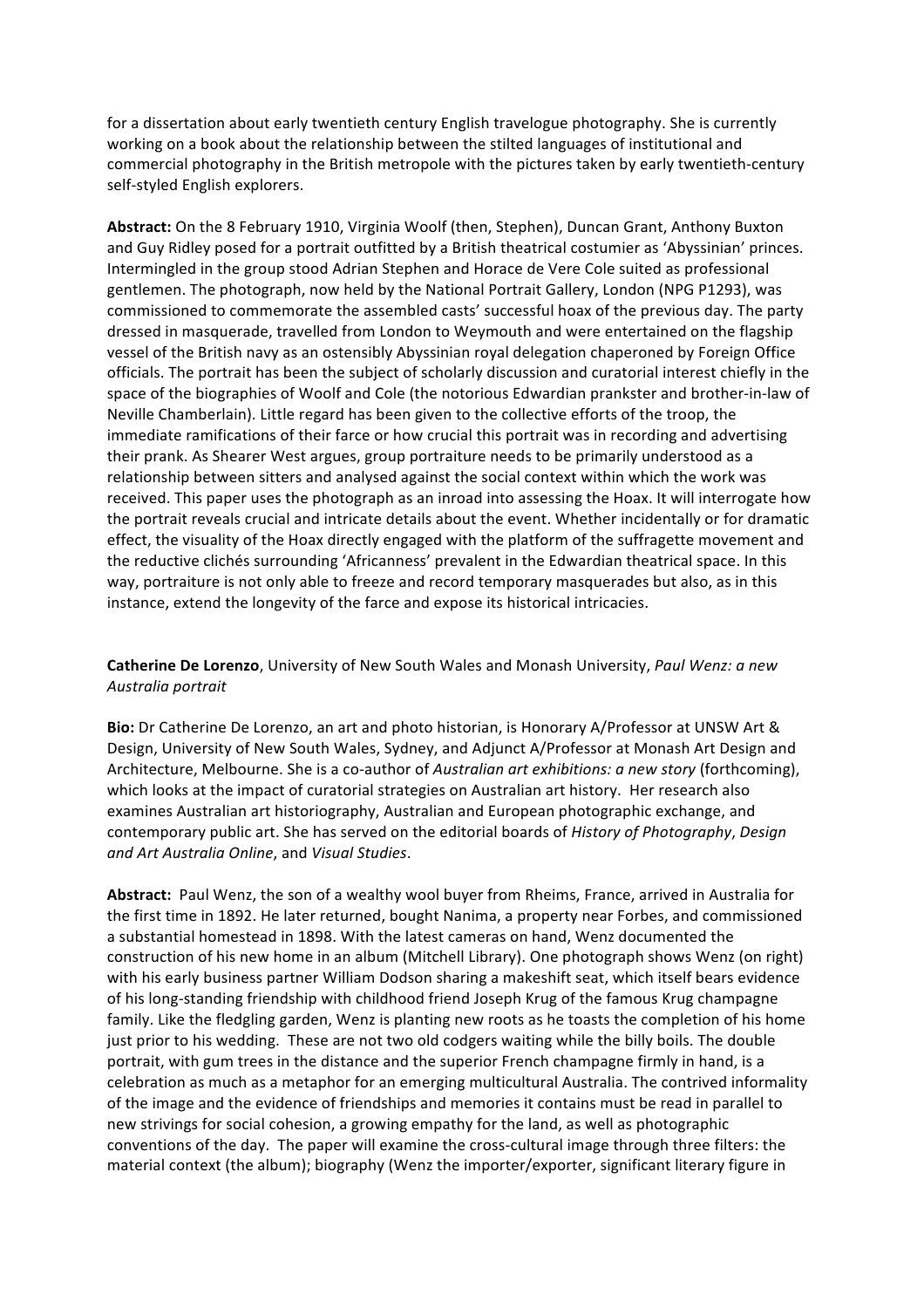Australia and abroad, and amateur photographer); and the unusual iconography when compared to Australian photographic portraiture of the time, whether exhibited in Australia or collected in France.

#### **Debra DeWitt**, University of Texas at Arlington, *The Portraits of Lytton Strachey*

**Bio:** Debra DeWitt is an Adjunct Assistant Professor in Art History at the University of Texas at Arlington, where she has taught since 2003. Her PhD dissertation examined the exhibition of nineteenth-century French drawings, and she has also undertaken research on Edouard Vuillard and his patron Misia Natanson. Recent publications include: *Gateways to Art*, coauthored by Kathryn Shields and Ralph Larmann (Thames & Hudson, 2011, 2015); 'Drawings in the Salon', The Paris Fine Art Salon, 1791-1881, edited by James Kearns (Peter Lang, 2015); 'Vuillard's Album Series: A Mise-enscène for Misia Natanson', Rutgers Art Review, 21, Spring 2006.

Abstract: What happens when the biographer becomes the studied? The writings by British biographer Lytton and his biographical methods have been studied by many. This paper will instead analyze one dozen visual portraits of Strachey during his lifetime, made by different artists and in a variety of mediums. A study of the methods used for these portraits is particularly intriguing because the subject was a portraitist himself, although a literary one. Strachey demonstrated in the work that made him famous, *Eminent Victorians*, that biography is inherently selective; a biographer emphasizes aspects of its subject's life, judges its subject (sometimes subconsciously), and will influence the reader by how information is ordered, underscored, or excluded. A visual portraitist has the same power. This project considers numerous levels of portraiture. How much of each portrait reflects the public persona of Strachey? Or, for those with whom Strachey had a more personal relationship, how much did the portraits made by these artists highlight Strachey's character? Are some of these portraits instead more of a reflection of the artist's style? Lastly, do any of these portraitists reinterpret Strachey's biographical methods in a visual way? This paper considers not only the artist who created each portrait, and places it within their *oeuvre*, but considers where each portrait fits within the life of Strachey and his concurrent public persona.

**Matthew Ducza**, University of Melbourne, *Dutch and Flemish Art in eighteenth-century Britain: Its Influence on Sir Joshua Reynolds*

**Bio:** Matthew Ducza graduated from the Master of Art Curatorship in the School of Culture and Communication, University of Melbourne in 2015. Before that he completed a BA (Hons) at the same institution, where he completed a research thesis on Reynolds under the supervision of Dr Gerard Vaughan. 

**Abstract:** This paper presents an examination of Dutch and Flemish paintings' stylistic impact on the work of Sir Joshua Reynolds. The presentation will provide an overview of Dutch and Netherlandish art's popularity among English collectors in the seventeenth and eighteenth centuries. The paper will focus on work produced by Reynolds following his 1781 trip to the Low Countries. Scholarship has typically argued that, before this visit, Reynolds followed standard academic criticisms of Dutch and Flemish painting, dismissing their work as inferior, colourful depictions of landscapes and still-lives. It can be argued that Reynolds' actions contradicted his rhetoric, highlighting the various characteristics from Dutch and Flemish painting that he did incorporate into his own work before he visited the Netherlands. Central to the discussion will be Reynolds' portrait of Susanna Gale in the collection of the National Gallery of Victoria. Although painted approximately seventeen years before his Netherlandish journey, this portrait highlights Reynolds' long-term appreciation of the distinct portraiture style originally introduced into England by van Dyck. Reynolds' portrait of the actress Mrs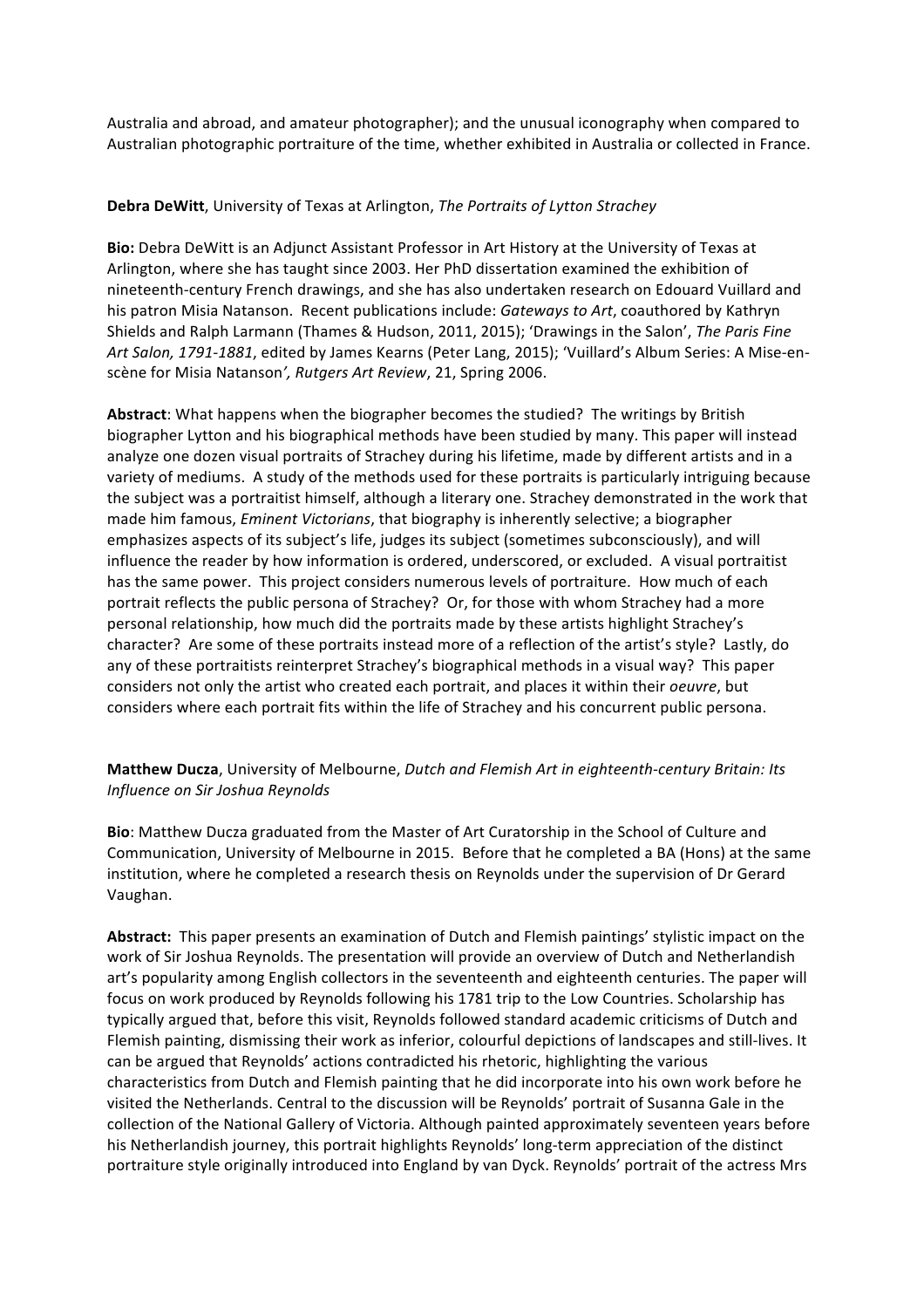Abington, currently in the collection of the Yale Center for British Art, is also evidence of the more casual and sensual qualities that Reynolds was capable of depicting before 1781 so long as the painting was intended to be displayed in an informal or private context. When Reynolds returned from his Netherlandish journey there was a notable change in his painting, whose style became quicker and more colourful reminiscent of Rubens. Reynolds' final decade produced numerous works that hinted of his later attempts to unify academic painting with the intense visual qualities of Netherlandish art that English collectors had often enjoyed privately.

## **Rebecca Edwards**, National Gallery of Victoria, *Female visions and visionaries: a portrait of Adelaide Ironside*

**Bio:** Rebecca Edwards is Assistant Curator of Painting, Sculpture and Decorative Arts to 1980 at the National Gallery of Victoria. She has also held roles at the National Gallery of Australia in Australian Art and Australian Prints and Drawings. She is currently a PhD candidate at the University of Melbourne.

Abstract: Adelaide Ironside (1831-1867) is one of the more intriguing artistic figures of the nineteenth century. In 1855 she was the first Australian-born artist to pursue an artistic education abroad, a decisive course of action to adopt for a twenty-four year old Sydney-born woman. At a time when colonial society looked back primarily to the British Empire as a cultural model, Ironside instead spent most of her life in Italy, immersing herself in fifteenth-century fresco painting in Rome and Perugia. Prior to her premature death at the age of thirty-six, she enjoyed the patronage of royalty, studied drawing with John Ruskin and was granted rare access to the collections of the Vatican, all the while harbouring a life-long interest in spiritualism and establishing herself as a psychic medium. The few examples of Ironside's oeuvre that are known today reflect this unusual trajectory and do not sit easily within traditional categories of colonial portraiture nor colonial art of Australia more broadly. Intended neither as commemoration, record or gestures of friendship, they are discordant with established narratives of nineteenth-century Australian art and it is tempting to brand Ironside as irrelevant and outdated. Numbered amongst these is the religious scene The *marriage at Cana of Galilee* (1861) painted while in Rome, and a group of portrait studies held in the National Gallery of Australia collection. This paper proposes to reassess this underexplored female artist, employing this small group of portraits drawings as a point of departure.

## Alex Ellem, University of Melbourne, *First (and Subsequent) Impressions: 'Portrait of a Lady' by Sir William Beechey*

**Bio:** Alex Ellem is currently teaching in the Art Curatorship Program in the School of Culture and Communication at the University of Melbourne. In private practice she is a conservator of paintings. As a Hugh DT Williamson Foundation Fellow in Painting Conservation at the National Gallery of Victoria (2009-10), she carried out conservation treatment of Beechey's *Portrait of a Lady*.

Abstract: Sir William Beechey's *Portrait of a Lady*, (p.301.11-1), is the first eighteenth-century portrait to enter the National Gallery of Victoria's collection. It was purchased in 1865 after being offered to the Gallery as a *Portrait of Lady Hamilton* by Sir Joshua Reynolds. Prior to its acquisition, the painting had been exhibited in several local exhibitions, including one in Charles Summers' studio, Collins Street, in 1861, and in the 'Victorian Art Exhibition' at the Melbourne Public Library and Picture Gallery in 1864-65 when the work was owned by Mr Joseph Grundy. It was well received by local critics and artists, revealing a surprising depth of interest in and appreciation of eighteenth<sup>-</sup> century British portraiture by mid nineteenth-century colonial audiences. At the time the work was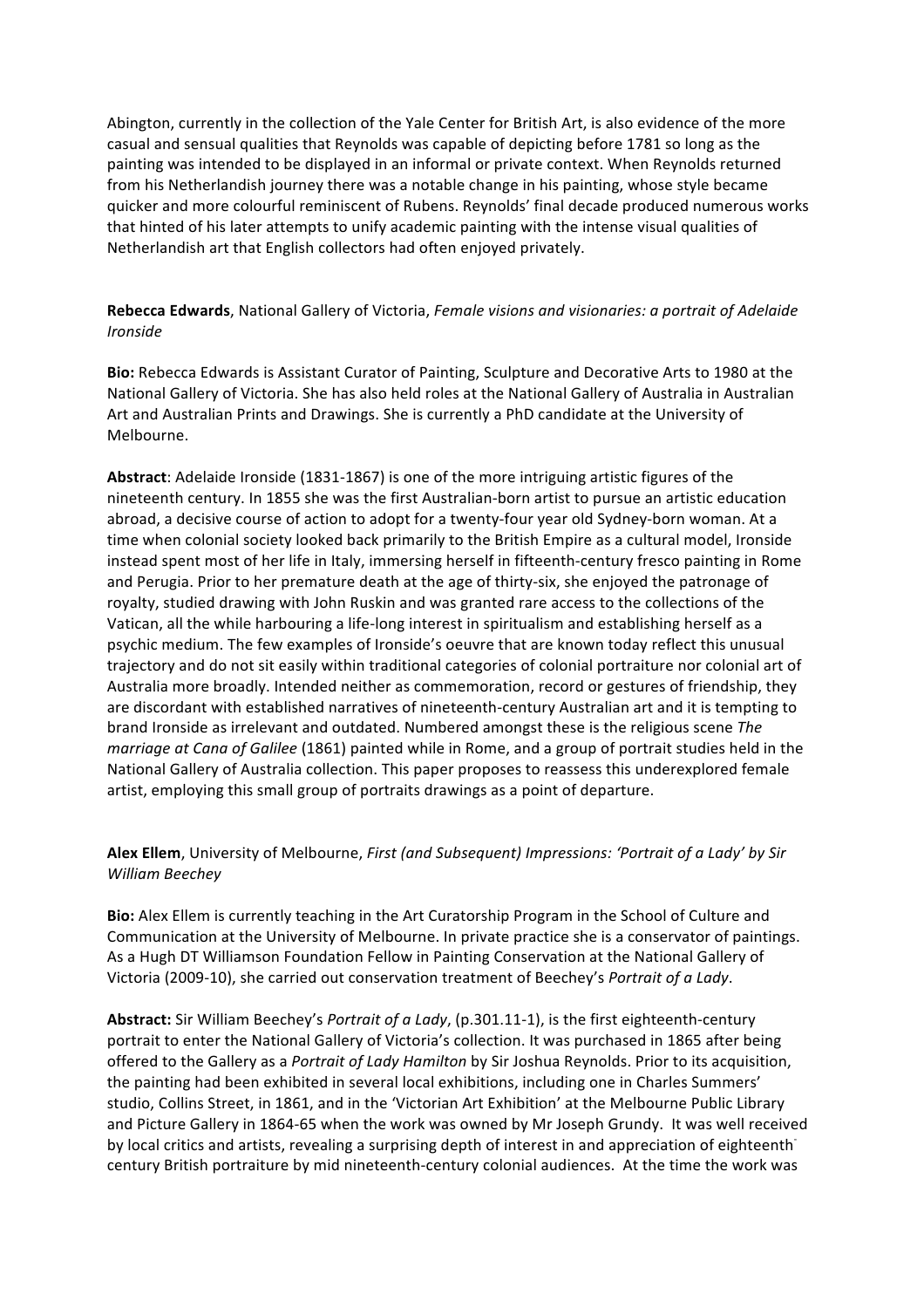being considered for acquisition, the Gallery Committee repeatedly referred to it at as being *presented as* a portrait of Lady Hamilton. However, the picture entered the Gallery collection instead as a *Portrait of a Lady* by Joshua Reynolds. The attribution would change again over the next few decades. The nineteenth-century understanding of this portrait will be considered in this paper within the framework of the colonial context, focussing on the significance of the sitter and the artists variously identified as the creator (Reynolds, Romney and Beechey). Recently, the National Gallery of Victoria's *Portrait of a Lady* by Beechey has been examined and a conservation treatment has been undertaken. This information will be combined with current research findings of other portraits by Beechey to produce new perspectives on this contested portrait.

Helen Ennis, Australian National University, New Perspectives, Portraiture and Photography, 1840s-*1860s*

Bio: Professor Helen Ennis FAHA specialises in Australian photographic history and is concerned with finding new ways of thinking, curating and writing about photographs. She specialises in Australian photographic history and is concerned with finding new ways of thinking, curating and writing about photographs. As an independent curator and writer she works closely with national cultural institutions. Major research projects include *In a New Light: Photography and Australia 1850s-2000* (2003-04), *Margaret Michaelis: Love, Loss and Photography* (2005) and *Reveries: Photography and Mortality* (2007). Her book *Photography and Australia* was published by Reaktion, London in 2007 and *Wolfgang* Sievers was published in 2011. Helen recently curated Things: Photographing the *constructed world* for the National Library of Australia. She is currently writing a biography on Australian photographer Olive Cotton, supported by the Peter Blazey Fellowship and funding from the Australia Council Literature Board. In 2013 Helen was awarded the inaugural Australian Book Review George Hicks Foundation Fellowship. Helen also researches in the areas of biography, death studies, museology and curatorship.

**Abstract:** The introduction of photography to the Australian colonies in the early 1840s was hugely disruptive to the field of portraiture, which, until then, had been dominated by painting and drawing. The democratisation of images initiated by photography was rapid and unprecedented, expanding the range and type of sitters, the uses of portraiture and the ways in which portraits were circulated. In these first decades photography worked to consolidate existing categories and conventions at the same time that it developed new areas of operation and new visual forms. This paper will focus on photographic portraits produced in the colonies in the crucial twenty-year period from the late 1840s to address the question: How did photographic portraits speak to the past, to the traditions of portraiture, as well as to the future? The photographs that will be discussed are Douglas T. Kilburn's daguerreotypes of Indigenous people, c.1947 and Freeman Brothers' portrait of artist Conrad Martens, 1856 (National Gallery of Victoria); T. S. Glaister's (attributed) portrait of James Johnson, 1857 (Mitchell Library, SLNSW) and an unattributed portrait of Mrs Palmer and Miss Carandini, 1864 (National Library of Australia). Subjects that will be explored include the relationship between photography and painting and the concerns with individual character, experience and psychological depth. The significance of the appearance of the trope of informality and a distinctly photographic pictorial space will also be addressed.

#### Kate Fullagar, Macquarie University, Joshua Reynolds' Portraits of Empire

Bio: Dr Kate Fullagar is a Senior Lecturer in Modern History at Macquarie University, Sydney. She received her PhD from the University of California at Berkeley in 2004. She was a University of Sydney postdoctoral fellow from 2007 to 2010, a British Academy Visiting Fellow at the Centre for Eighteenth-Century Studies at the University of York in 2010-11, and most recently a Fellow at Yale's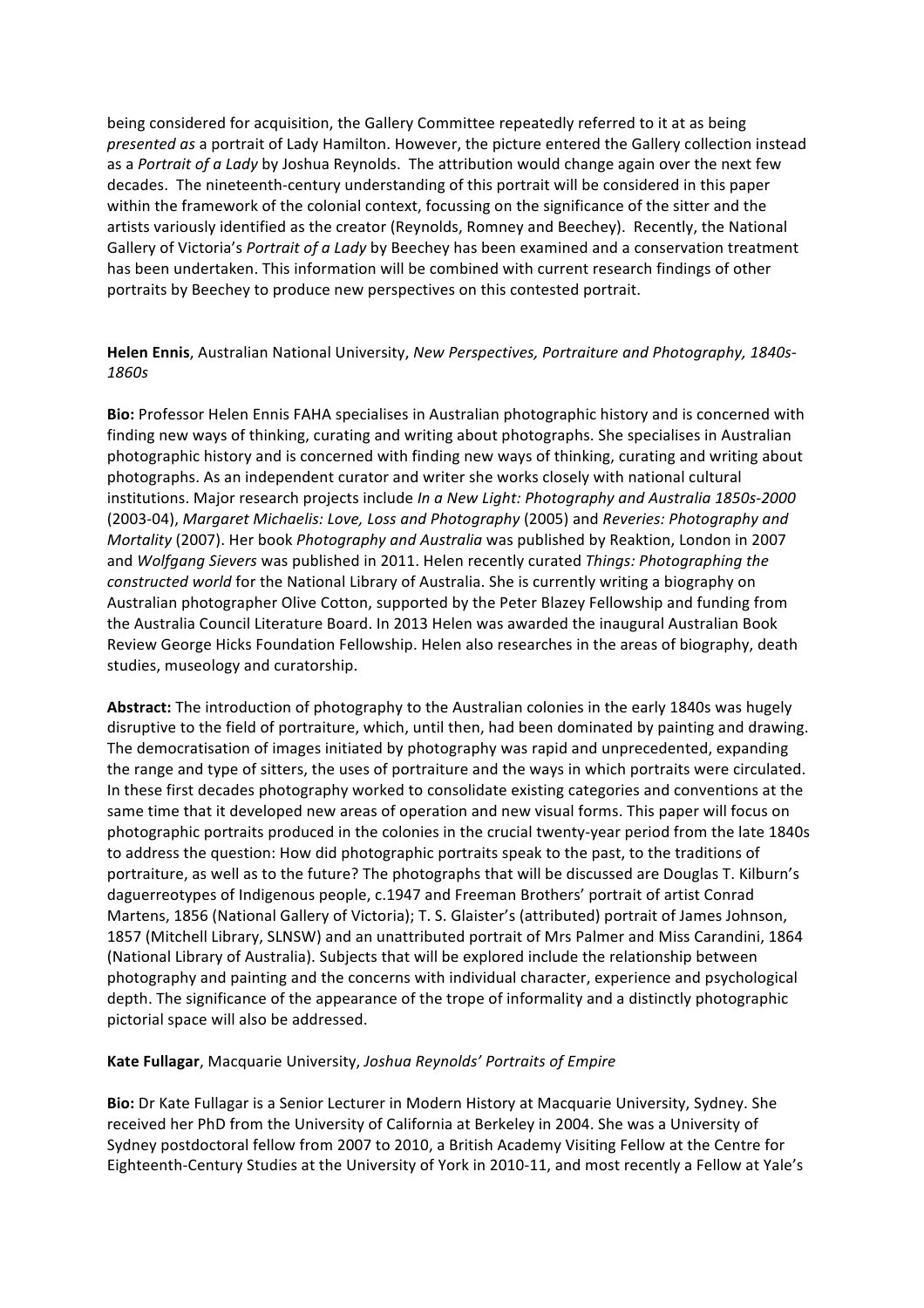Lewis Walpole Library in 2015. Her books include *The Savage Visit: New World Peoples and Popular Imperial Culture in Britain, 1710-1795* (Berkeley: University of California Press, 2012) and (as editor) The Atlantic World in the Antipodes: Effects and Transformations since the Eighteenth Century (Newcastle: CSP, 2012). She is the co-editor of a forthcoming collection from University of North Carolina Press, with Michael A. McDonnell, *Facing Empire: Indigenous Experiences in the Revolutionary Age* (2017). She has also published articles and chapters on New World travellers, Pacific historiography, and Joshua Reynolds. She is currently completing a monograph on the interconnected lives of Ostenaco, Mai, and Reynolds.

Abstract: Joshua Reynolds's portraits hang in most of the key galleries of the western world including, of course, the National Gallery of Victoria, which owns at least two. For many viewers, they represent the pomp and grandeur of Britain's then-ascendant empire—a celebration, indeed, of what Reynolds himself called the "opulence and power" of imperialism. Some recent scholarship and specialist exhibitions, however, have started to rethink Reynolds's relationship to his contemporary state, at least in terms of its warmongering and its internal partisan politics. This paper builds on such work to argue that Reynolds held a more ambivalent attitude to the whole infrastructure of the British Empire than is usually understood. The paper focuses especially on the works that Reynolds exhibited and undertook around the close of the Seven Years War. Britain's victory in this war, most historians agree, elevated the nation from rising imperial contender to the world's first global superpower. I build upon Mark Hallett's reading of Reynolds's Captain Orme (1756, ex. 1761) to suggest that Reynolds was not only representing both the magnificence and the horror of this particular war but was also offering ambivalent views about the concept of any war fought for expansionist goals. I offer a similar extension to Douglas Fordham's reading of Reynolds's Lord Bute portrait (1763). The paper situates Reynolds's imperial ambivalence in the contexts of both his awkwardly aligned neoclassical and Whiggish intellectual influences, and his somewhat contradictory friendships with Samuel Johnson and Edmund Burke. I will close with a discussion of Reynolds's littleknown portrait of a Cherokee emissary, come to Britain in 1762 to broker an imperial peace. Reynolds never showed or sold this portrait of an indigenous leader, possibly because he felt that this time he had failed to contain his always-delicately-balanced ambivalence about empire's ravages.

**Patricia Fullerton**, Independent scholar and curator, *A Young Colonial Eye in Edwardian London: Hugh Ramsay Comments on the Royal Academy 1902.*

**Bio**: Patricia Fullerton is a freelance curator and writer. After majoring in Fine Arts and French at Melbourne University in 1965, she travelled extensively. Some of her activities included the Sorbonne, Paris, the Uffizi Gallery, Florence, and digging at the archaeological site of Herod's Temple, Jerusalem. Throughout her life she has continued to work in various aspects of art including commercial galleries, Gallery A and Hawthorn City Art Gallery. In the 1970s, as Promotions Officer for Philip Morris, she was involved with their renowned art collection. For 15 years she was honorary Art Advisor to the Australian Club in Melbourne.

Her definitive book, *Hugh Ramsay: his Life & Work*, was published by Hudson Publishing in 1988. In 1992 she curated *Hugh Ramsay 1877-1906*, the travelling exhibition for the National Gallery of Victoria. In 1995 she was on the curatorial committee for the AMES exhibition, *Songlines from* Distant Lands. The following year, she wrote on the Swedish mystic, Hilma af Klint for the National Gallery of Victoria's exhibition, *Beyond Belief: Modern Art and the Religious Imagination*. In 2002 she curated The Flower Hunter: Ellis Rowan, a travelling exhibition for the National Library of Australia. She is currently looking forward to the realization of the Hugh Ramsay Chair in Australian Art History at Melbourne University.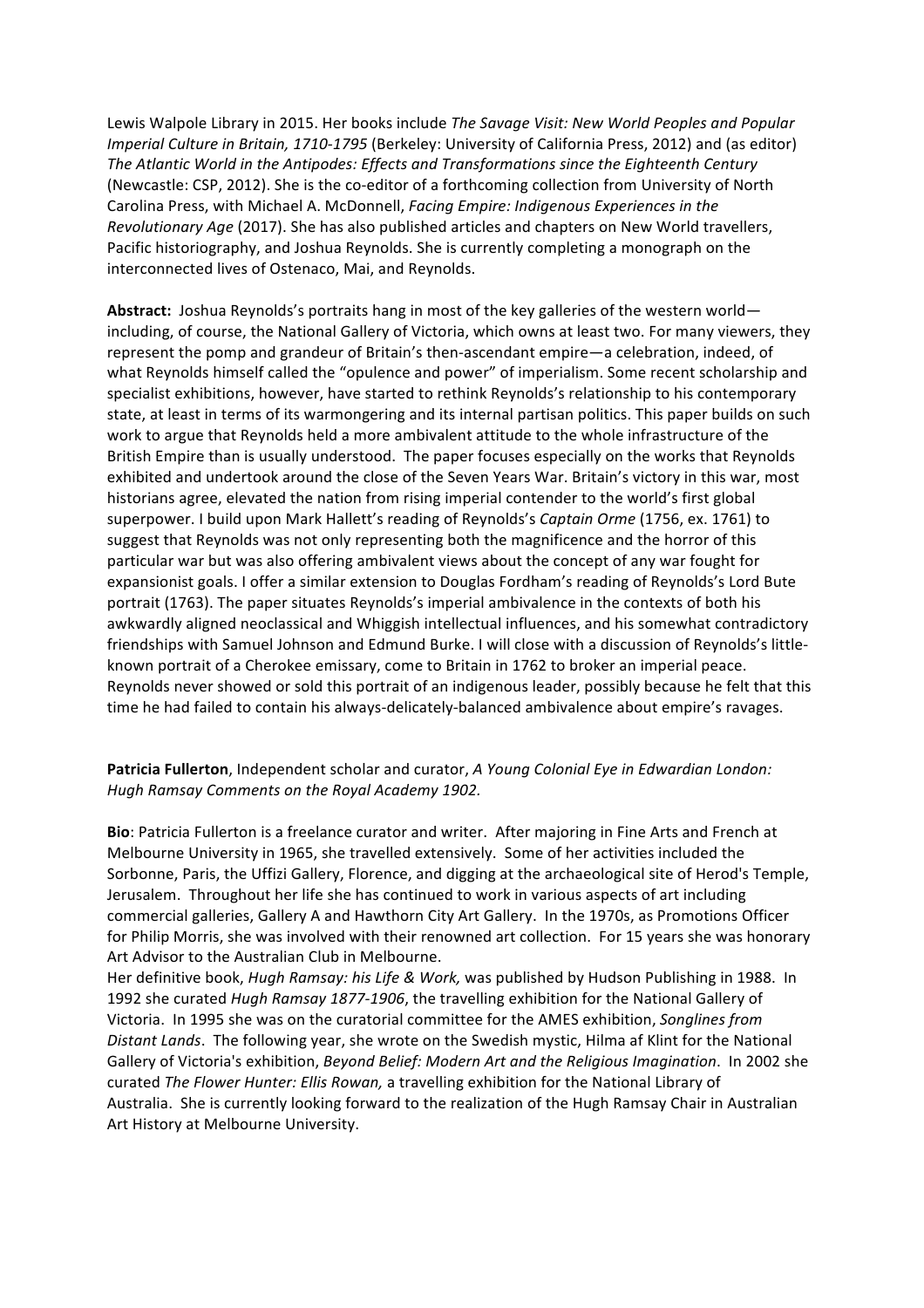Abstract: Aged 24 Hugh Ramsay achieved what most artists might expect later in their career. In Paris in 1902 the New Salon not only accepted four of his works, but they were 'hung on the line', a rare honour for a youngster exhibiting for the first time, let alone an Australian! In the 1890s, at the Melbourne Gallery School, Ramsay studied under British-trained Bernard Hall, who introduced him to Velasquez and Whistler's subtleties of tonal painting. His outstanding ability and mastery of tonal values contributed to his prize-winning record at the School. Ramsay's letters from Paris and London to Bernard Hall reveal an ongoing respect for his former teacher, but also a cheeky disregard for some of his models, which he found out-moded. They also reveal much about his attitude to contemporary artists as well as life in Paris and London.

## **Vivien Gaston**, University of Melbourne and National Gallery of Victoria, Artist, Actress, Lover: Zoffany's portrait of Elizabeth Farren c.1780

Bio: Dr Vivien Gaston is an Australia Research Council Senior Research Fellow in the School of Culture and Communication, The University of Melbourne, working on the project 'Human Kind: transforming Identity in Australian and British Portraits 1700-1900 in the National Gallery of Victoria'. She was a lecturer in the history of art at Monash University (1998-2005) and the University of Melbourne (1997-98). She has curated *The Naked Face: self-portraits,* National Gallery of Victoria (2010-11) and *Controversy: the power of art*, Mornington Peninsula Regional Gallery (2012) and *Intelligentsia: Louis Kahan's portraits of writers.* The lan Potter Museum of Art (2009). Her publications include *The Naked Face: self-portraits*, National Gallery of Victoria, in 2010-11, *The Long Portrait Gallery: Renaissance and Baroque Faces,* 2010, and numerous articles on subjects ranging from 16th-century Italian painting to 18th, 19th and 20th-century portraits. She is regularly invited to give public lectures and interviews to press, radio and television. She will deliver the forthcoming Rae Alexander lecture in November 2016 on illusion and delusion in portraits. She has convened and moderated seven conferences and symposia at The University of Melbourne, Mornington Peninsula Regional Gallery and the National Gallery of Victoria.

**Abstract:** While there have been important studies revealing how portraits promote actresses and generate celebrity, Zoffany's depiction of Elizabeth Farren c.1780 in the role of Shakespeare's Hermione is an example that enhanced the reputations and crystallized the values shared by a remarkable triad of artist, sitter and owner. By so doing it records the aspirations of late  $18^{th}$  century individuals at contrasting ends of the social spectrum, all in unstable circumstances; an artist restarting his career, a woman upwardly mobile and a man stemming familial decline. This paper considers Zoffany's unique gloss on the scene of Hermione's return to life, the portrait's role at the start of Farren's career and new evidence about the owner Archibald Seton. For each of these, Shakespeare's image of a returning queen and her story of forbearance was a poignant image that evoked their own hopes for benevolent restitution.

## **Joanna Gilmore**, National Portrait Gallery, Canberra and Australian National University, *'That indefatigable artist, Mr Earle': colonial identity in Augustus Earle's Australian portraits, 1825–1828*

**Bio:** Joanna Gilmour is the Curator at the National Portrait Gallery (Australia). Among her previous exhibitions and publications for the Gallery are *Husbands & Wives* (2010); *Indecent exposure:* Annette Kellerman (2011); and *Elegance in exile: portrait drawings from colonial Australia* (2012); and she has twice been the co-ordinating curator of the National Photographic Portrait Prize (2012 and 2013). She oversees the twice-yearly changeovers to the Gallery's permanent Collection Displays, and has consequently become a bit of a boffin where Australian history is concerned. Explorers, bushrangers, strumpets, mutineers, and cannibal convicts are among the topics she has explored in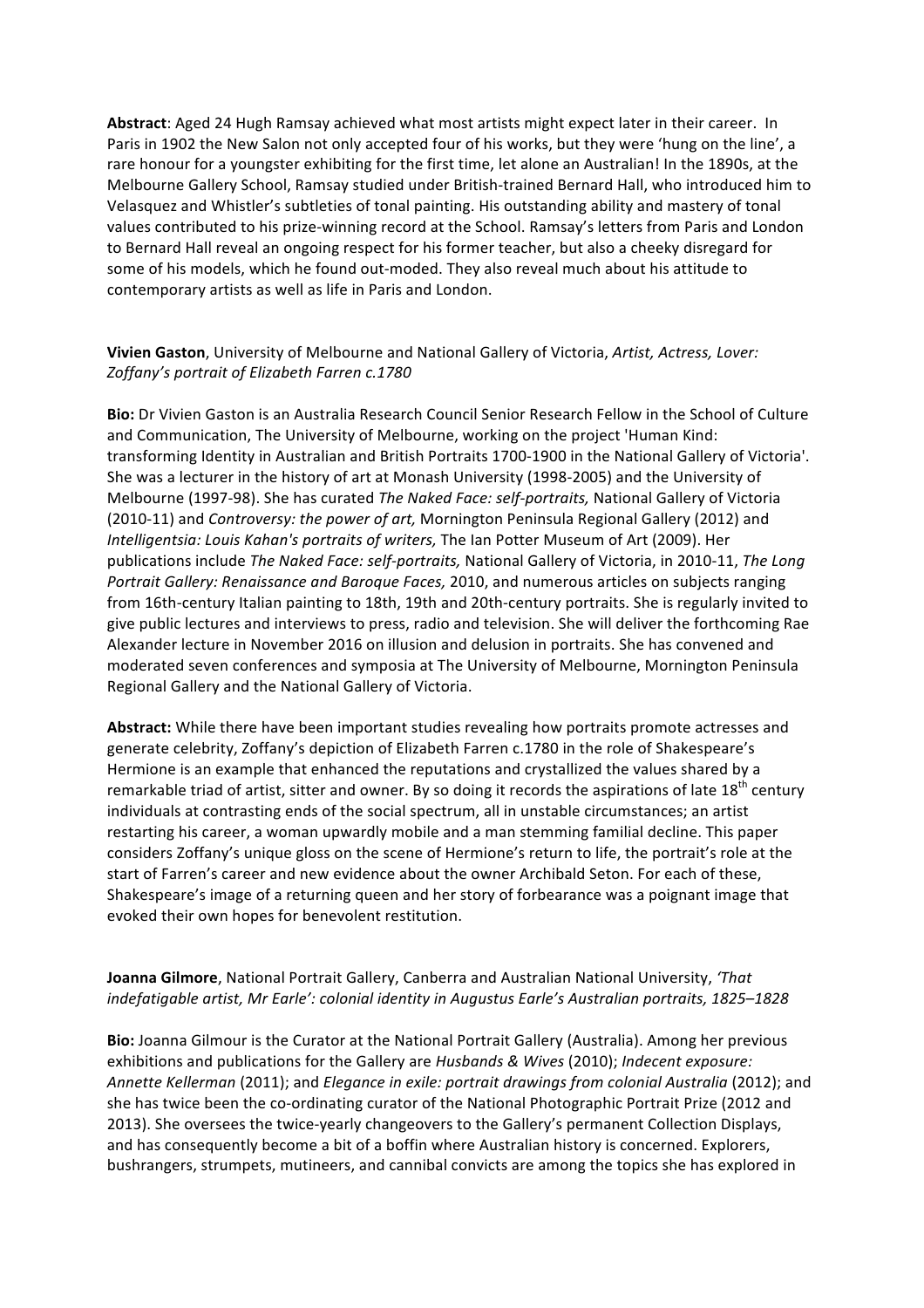floortalks and in her writing for Portrait magazine; while her fascination with the Burke and Wills story led to an interest in the prevalence of bushy beards in portraits of chaps from the 1850s and 1860s, resulting in the 2011 online exhibition *Jo's Mo Show* (with beards). Her recent projects include *Sideshow Alley: infamy, the macabre and the portrait* – an exhibition on the subject of death masks, posthumous portraits and other evidence of late nineteenth-century Australia's taste for the fiendish and ghoulish (2015-2016).

**Abstract:** Writing in the *Art Bulletin of Victoria* of Augustus Earle's paintings of the Sydney free settlers Richard and Christiana Brooks, acquired by the National Gallery of Victoria in 1977, art historian Eve Buscombe touched on the significance of the artist's American heritage to the portraits he produced in Australia between 1825 and 1828. Taking as its starting point the predominance of portraits and views within the artistic output of early nineteenth-century Sydney – or 'the primacy of some non-aesthetic purpose' held to characterise British provincial and early colonial Australian art – this paper will expand upon Buscombe's observation, examining Earle's Australian portraits as evidence of the versatility of his practice while considering the conditions of artistic production in colonial societies. Via a discussion of Earle (1793–1838) and artists such as Charles Rodius (1802– 1860), the paper will address the subject of the itinerant and adaptable provincial-style of artist, and the alignment of this model with sitters whose sense of self had its underpinnings in the increasingly mercantile, opportunistic and socially mobile temperament of Sydney in the 1820s. The paper will also consider Earle's work with reference to that of his uncle, Ralph Earl (1751–1801), a painter known for the many portraits he created in Connecticut, Massachusetts and New York during the 1780s and 1790s, and who, like Earle, successfully translated his English training and experience to an environment wherein opportunities for professional artists were supposedly limited to portraiture and other 'useful' or decorative genres.

Ted Gott, National Gallery of Victoria, *Augustus John's Portrait of the Lord Mayor of Liverpool, 1909, in the National Gallery of Victoria*

**Bio:** Ted Gott is Senior Curator of International Art at the National Gallery of Victoria. He has curated and co-curated 26 exhibitions, including *The Impressionists: Masterpieces from the Musée d'Orsay* (2004), Kiss of the Beast: From Paris Salon to King Kong (2005), Modern Britain 1900-1960 (2007), *Salvador Dalí: Liquid Desire* (2009) and *Napoleon: Revolution to Empire* (2012). He has published widely on Australian, British and French art, and in 2013 co-authored a cultural history of the gorilla in nineteenth and twentieth-century art, literature, scientific discourse and cinema (*Gorilla*, Reaktion Press, London). His doctoral research was on the French Symbolist artist, Odilon Redon.

Abstract: In 1939 the Director of the National Gallery of Victoria, J. S. MacDonald, wrote forcefully about Augustus John's life-size 1909 portrait of the Lord Mayor of Liverpool: 'the painting is a bad one, and its purchase should not be entertained'. Nonetheless, the painting was subsequently purchased for the National Gallery of Victoria by the Felton Bequests' Committee. Why was opinion divided about the merit of John's painting, and how did a work that would seem to be a natural fit for a Liverpool collection end up gracing the walls of the National Gallery of Victoria in Melbourne?

#### **Anne Gray, Emeritus Curator, National Gallery of Australia, Canberra**

'The Two Titans of Australian Portraiture: Roberts and Lambert'

**Bio:** Anne Gray has had 40 years of art museum experience. She joined the National Gallery of Australia as Head of Australian Art in February 2001, a position she held until April 2016. She was previously Director of the Lawrence Wilson Art Gallery at The University of Western Australia, Head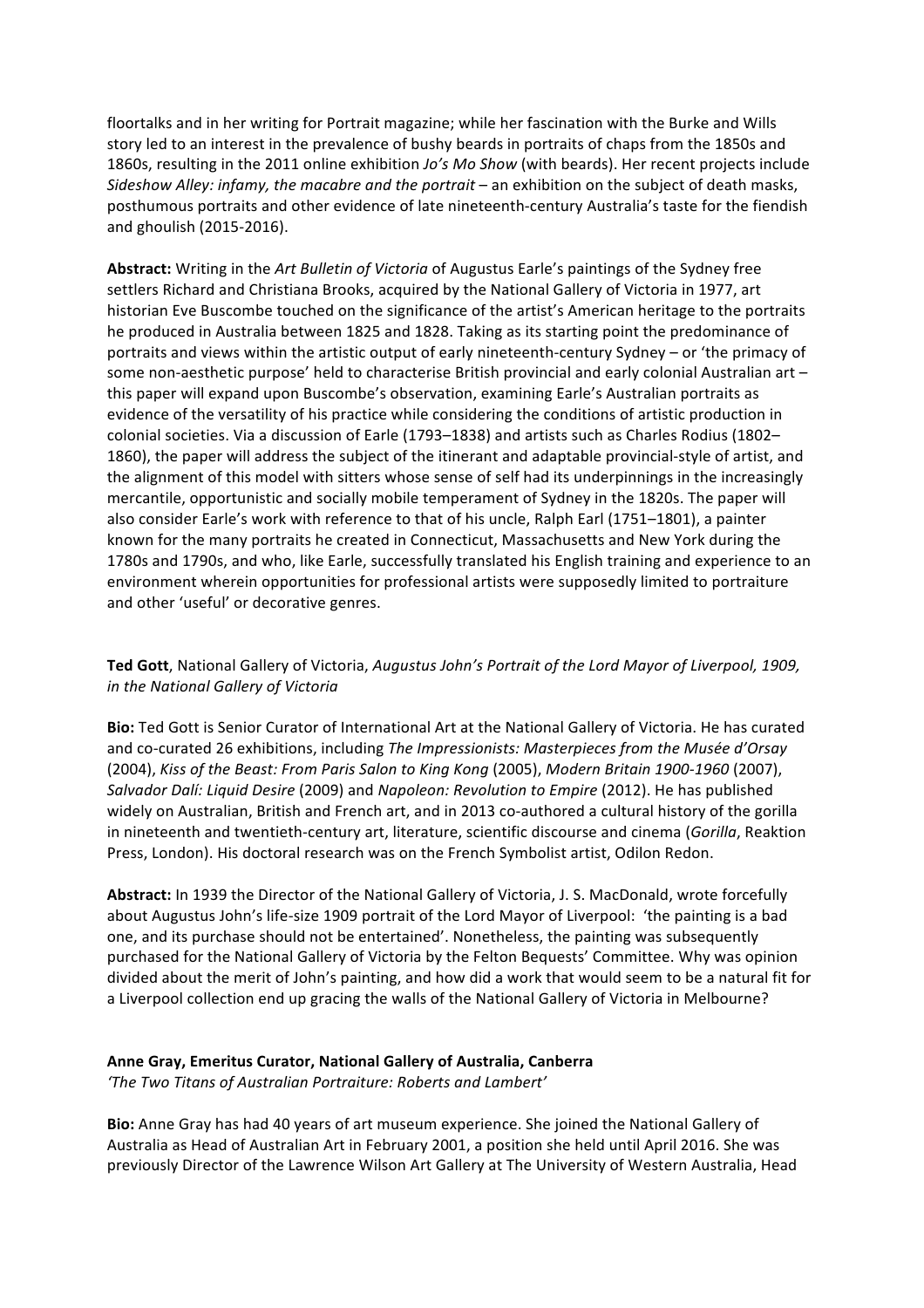of Art at the Australian War Memorial, and Educator at the Art Gallery of Western Australia. She has curated around 40 exhibitions including, most recently, Tom Roberts (2015-16). For the National Gallery of Australia she also curated *Face: Australian portraits* 1880-1960 (2010), as well as The Edwardians: Secrets and Desires (2003), Constable: Impressions of land, sea and sky (2005), George W. Lambert Retrospective: Heroes and Icons (2007) McCubbin: Last Impressions (2009), Out of the *West: Western Australian Art 1830s-1930s* (2011-12) and *Sydney Long: The spirit of the land* (2012). She was co-Curator of *Australia* (2013), at the Royal Academy of Arts, London, an exhibition of more than 200 works covering more than 200 years of Australian art. She has written widely on Australian art and artists including *George Lambert 1873-1930, Catalogue Raisonné,* and *Australian Art in the National Gallery of Australia,* (ed.). And she has presented many public lectures and conference papers, including the 2009 Mayne Centre Lecture at the University of Queensland on 'Beyond the Archibald: Aspects of Australian Portraiture 1880-1960' and 2013 Menzies Lecture in London on 'Building a Cultural Capital 1913-2013'. She compiled Yours truly, Arthur Streeton,, a music and words performance about the relationship between Arthur Streeton and his wife Nora Clench. She has a PhD in Fine Arts from The University of Melbourne and an MA in Aesthetics from The University of Western Australia. She has been a Harold Wright Scholar in the Department of Prints and Drawings at the British Museum, London and has held fellowships with the Yale Centre for British Art, New Haven and the Menzies Centre for Australian Studies at Kings College, London.

Abstract: Tom Roberts was the pre-eminent portrait painter in Australia in the late 19<sup>th</sup> century and George W. Lambert was Australia's most successful portrait painter in the early 1900s. Portraits were central to both artists' work and played a major role in establishing their reputations. This paper will compare and contrast aspects of the portraits of these two artists. Many portrait painters have used themselves as a model to learn about portraiture and experiment with their approach to depicting people. Roberts, however, was not such an artist; rather, he turned to family and friends as models, and painted many friendship portraits. Lambert, on the other hand, painted numerous self-portraits. Both artists owed much to the tradition of portraiture, and particularly to the art of Velasquez, Manet and Whistler; but the lessons they learnt from looking at the work of their predecessors were very different. Roberts, however, did not like the swagger in portraits by Sargent, whereas Lambert not only admired it, but also became a master of swagger himself. Portraits of this period, rather than shaping social values, reflected them: capturing the contemporary fashion for theatricality and for historical paintings. And this interest in 'the continuing tradition' was part of a contemporary trend – in music, theatre, and literature. Both artists adopted the Edwardian 'continuing tradition', and owed their successes at the Royal Academy partially as a result of adopting this approach. Indeed, Roberts failed to prosper at the Academy until he painted a portrait in the Edwardian manner, using fancy dress costume and paying homage to earlier artists. Lambert was quicker to adopt the 'continuing tradition' in his portraits. Rather than portraiture forming a bridge between British and Australian society, many of the works by artists who worked in Britain during the Edwardian period were not understood in Australia when these artists showed their works here.

#### **David Hansen,** Associate Professor, Centre for Art History & Art Theory, Australian National University, 'Skin and bone: surface and substance in Anglo-colonial portraiture'

**Bio:** David Hansen has worked as a regional gallery director, a State museum curator and an art auction house researcher; in 2014 he was appointed Associate Professor at the Centre for Art History and Art Theory at the Australian National University. With over 30 years' professional experience in the visual arts and museums sectors, Dr Hansen has curated more than 80 exhibitions, and his writings on art have been widely published in newspapers, scholarly journals, exhibition catalogues and books. He has a special interest in colonial art, particularly in the work of the Anglo-colonial Picturesque landscapist John Glover and in early settler representations of Aboriginal Australians.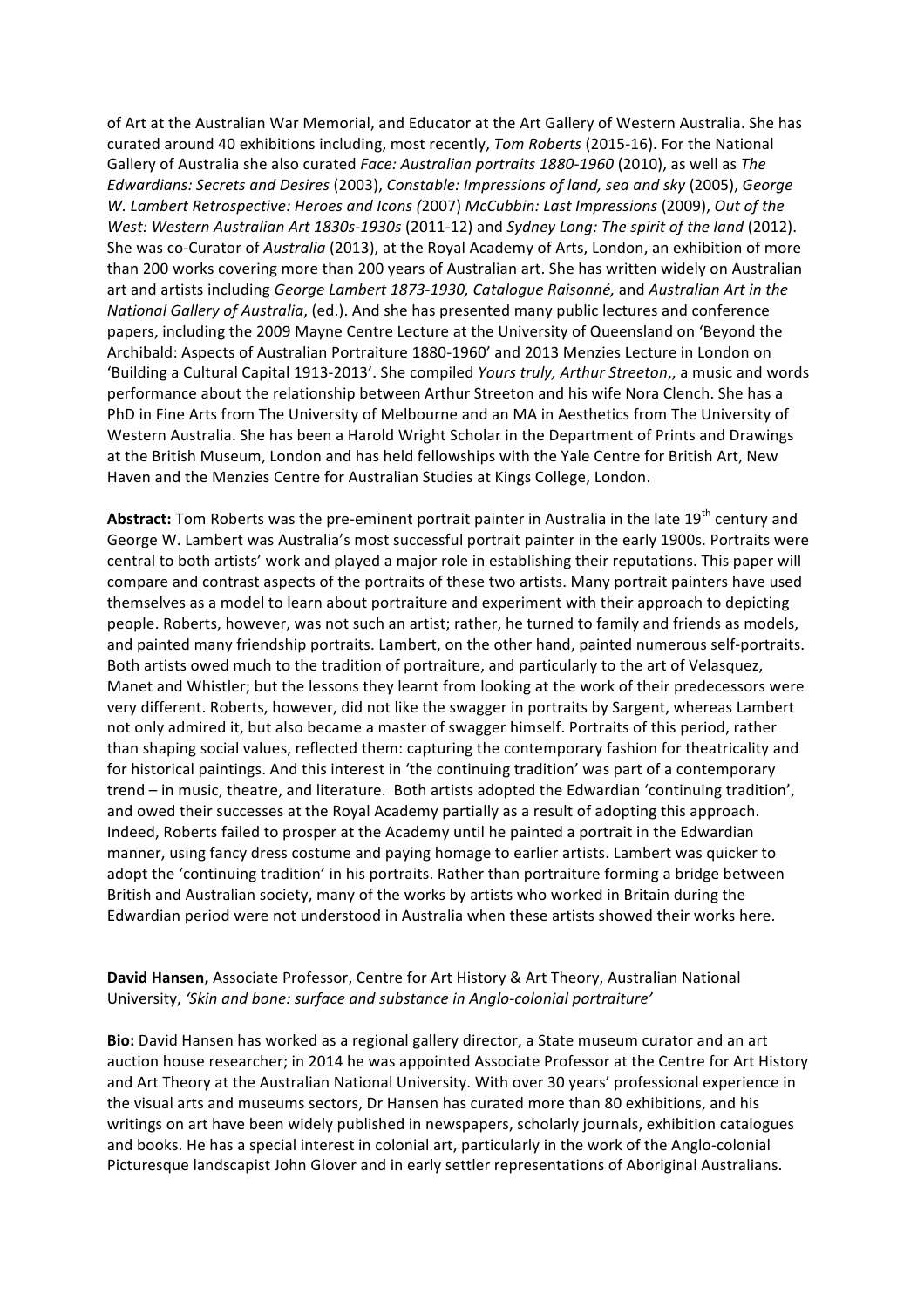Abstract: This paper takes an exploratory, speculative tour around physiognomies of politics and sensibility, class and race in Britain and Australia, from the late eighteenth to the mid-nineteenth centuries. It considers the relationship between the coastal profile, the silhouette and the phrenology head; between the theodolite, the pointing machine and the craniometer; between the contour map, the cameo and the death mask. It also ventures into the topology of portraiture, the geometries through which portraits and maps are presented: both quadrilateral frames and grids and oval or circular medallions. By presenting materials which are functionally and materially diverse but which are clearly related in appearance and time and place of origin, this lecture will suggest that the public and popular cultures of the British imperium spread a wider and weirder net than is conventionally supposed.

## **Jill Harland**, Independent scholar, *The Elusive H.W Patterson, Nineteenth-century Portrait Artist and* Colonial Painter? A micro-case study relating to the complexities of attribution and authorship

**Bio:** Jill Harland is currently Head of History at Timaru Boys' High School which is located in the South Island of New Zealand. In this role she teaches all senior levels of History in addition to Social Studies for Junior students. Prior to taking this position a year ago, Jill was involved in a PhD programme of study at the University of Otago. Her doctoral thesis focuses on emigration from northern Scotland to New Zealand, Australia and Canada from 1848-1914. Jill has a passion for all aspects of the discipline including local and family history. While undertaking research for her thesis Jill was employed as both a Teaching Fellow and a Tutor in the Department of Classics, where she lectured on Hellenistic Art, Greek Mythology and Ancient Greece and Rome. Jill also had the opportunity at the University of Otago to further her interests in Art History by tutoring courses in Renaissance Art. Jill has a particular interest in restorative histories; she is currently involved in research on H. W. Patterson, a nineteenth- century British portrait artist.

**Abstract:** This proposed conference paper focuses on the life work of a relatively unknown nineteenth-century portrait artist who appears to have two identities in the art world. I commenced my research in New Zealand in 2008 with the purchase of a portrait entitled 'Victorian Lady with ringlets' painted by H.W Patterson in 1837. The identity of the sitter remained unknown until 2015 when my investigations led to the discovery of another Patterson painting of the same woman in Virginia. The true identity of the sitter was Mary German Elwell whose husband was an engineer on the erection of London Bridge. The couple heralded from Devonport in Plymouth England and had links with members of the British Admiralty. In November 2014, Barbara Bryant, Leader for Nineteenth Century Portraits for the 'Art Detective' web site, confirmed the true identity of another H. Patterson to be Hugh Patterson who painted a full-length portrait of Sir Edward Codrington in 1840. This work of art is currently held by Plymouth City Council Museum and Art Gallery. H. Patterson is also credited with having painted William Carnegie seventh Earl of Northesk who joined the British Navy in 1771 and eventually held the ceremonial post of Rear-Admiral of Great Britain. My proposed conference presentation seeks to argue that H. Patterson and H.W Patterson are in fact the same individual who is identified by virtue of place and provenance including the goldfields of Victoria in Australia.

Angela Hesson, ARC Centre of Excellence in the History of Emotions (CHE), University of Melbourne, The stuff of love and longing: Miniatures, mourning, and the paradoxical pleasure of absence

**Bio:** Dr Angela Hesson obtained her PhD in Art History and Literature from The University of Melbourne in 2012. Prior to her appointment at CHE, she was employed as a lecturer in Art History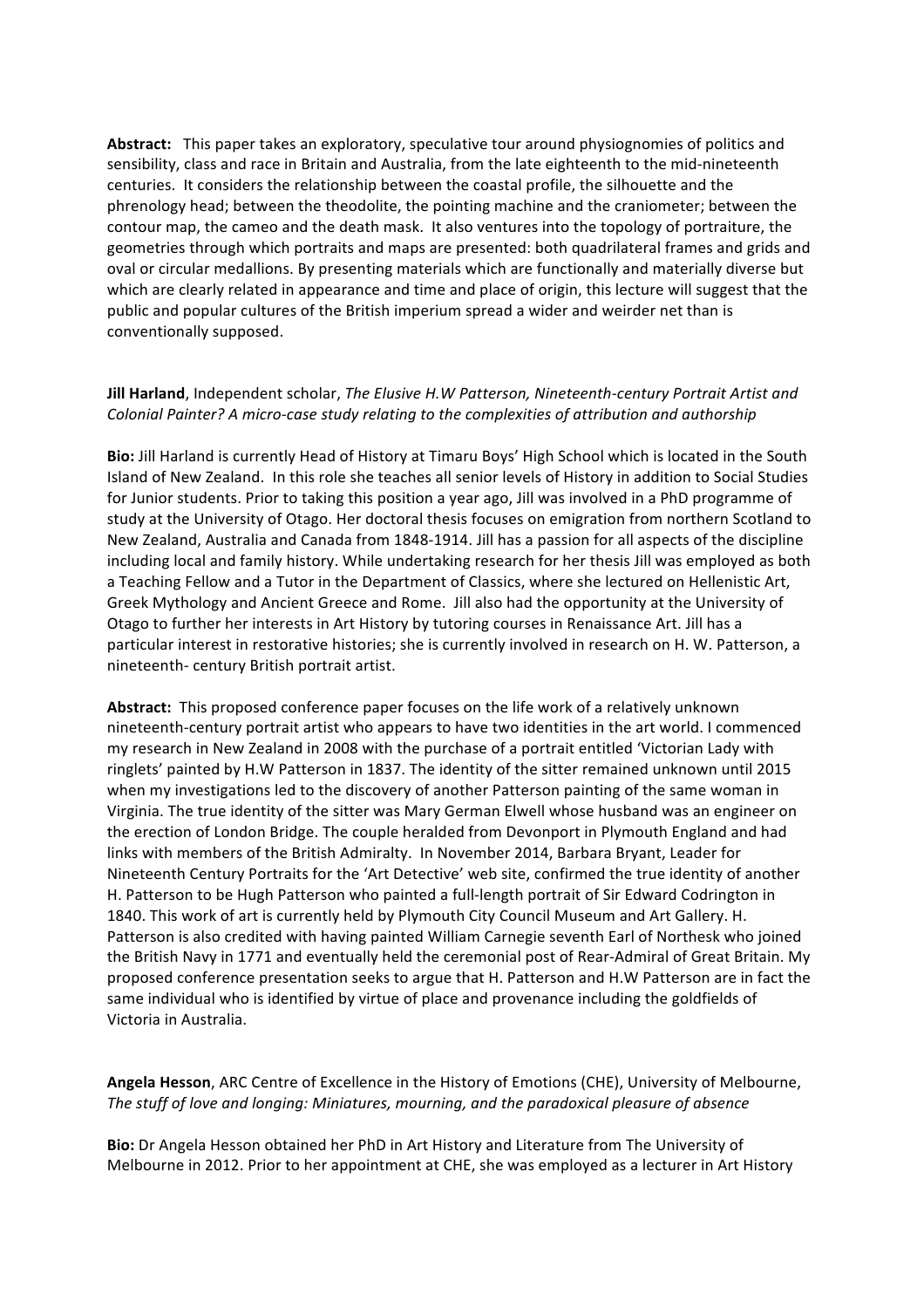and Literature at The University of Melbourne, and at La Trobe University. From 2010-2013, she worked as a curator at The Johnston Collection, a Melbourne house museum specialising in 17th-19th century fine and decorative art. She has also worked extensively as a freelance arts writer. Much of her research to date has focussed upon theories of fetishism and their relationship to femininity, as well as to practices of collection and connoisseurship. Her doctoral thesis, entitled The *Profane Interior: Decadence, Femininity, Fetishism, examined Decadence's literary and artistic* engagement with various forms of fetishism, including religious, sexual, and commodity fetishism. Angela has been appointed by CHE to curate an upcoming exhibition on the subject of art and emotion in European society in the period 1400-1800. The exhibition is a collaboration with the National Gallery of Victoria, and will focus on the theme of love and the way it has intersected and combined with other emotions to create social and aesthetic scripts that shape changing collective behaviours in the early modern period. While popular conceptions of love tend frequently to focus upon romantic love, one of the primary concerns of the exhibition is the exploration of love's varied manifestations across the realms of human experience and exchange. These include familial relationships, religious devotion, friendship, altruism, patriotism, narcissism, materialism, nostalgia etc. The exhibition will present depictions of love across these variations in a variety of media, as well non-representational and functional objects which might be perceived to be infused with emotion. Angela is also co-editing a volume of essays (with Charles Zika) on the subject of art and emotion to accompany the exhibition.

**Abstract:** Delicately slipping between emotional and physical realms, portrait miniatures, love tokens and mourning jewels maintained a profound relationship to both the imagination and the body, often worn against it, sometimes fashioned from it. The inclusion of hair, whether as a reminder of an absent loved one, or in memory of a deceased one, provided a literal sense of physical proximity to the object of affection, serving as a focus for private and public displays of feeling. Distinct from dowries or contractual gifts, these objects symbolised intimacy, and, in their inherent corporeality, desire. This paper will examine the manner in which love, loss and longing were fetishized through miniatures and mourning jewels, and ways in which their production, distribution and use served to signify, regulate and materialize emotion.

#### **Michael Hill**, National Art School, Sydney, *The First Monument in New South Wales: Edward Hodges Baily's portrait of Sir Richard Bourke, 1842.*

**Bio:** Dr Michael Hill is Head of Art History and Theory at the National Art School in Sydney. He lectures on modern, contemporary, and Australian art, as well as specialist subjects such as architecture and  $17<sup>th</sup>$ -century painting. His particular interests are Baroque art, portraiture, classical architecture and art historical methodology. He is a curator and advisor to Sculpture by the Sea in Bondi, Cottesloe and Denmark. His publications include: 'Site Decorum' (with Peter Kohane), *Architectural Theory Review, vol. 20, 2015; 'Steinberg's Complexity', The Baroque in Architectural Culture* 1880-1908, Ashgate, 2015; 'The Informality, the smile and the letter in Baciccio's portrait of Cardinal Spinola, *The Italians in Australia: Studies in Renaissance and Baroque Art*, Florence, 2004.

Abstract: Sydney's inaugural commemorative bronze was unveiled in 1842, fifty-four years after the arrival of the First Fleet. It was dedicated to *Sir Richard Bourke*, Governor of NSW from 1832 to 1837. As there were no foundries in the colony, the work was designed and cast in England by Edward Hodges Baily, Royal Academician. Given that commemorative statues were the mainstay of sculpture at the time, why did this one take so long? Nineteenth-century sculpture's true home was in the city rather than the gallery, contributing to the making and self-awareness of the public realm: institutional buildings spoke to pedestrians via the figures decorating their walls while noted citizens were commemorated within the urban spaces they commanded when alive. Sydney was little more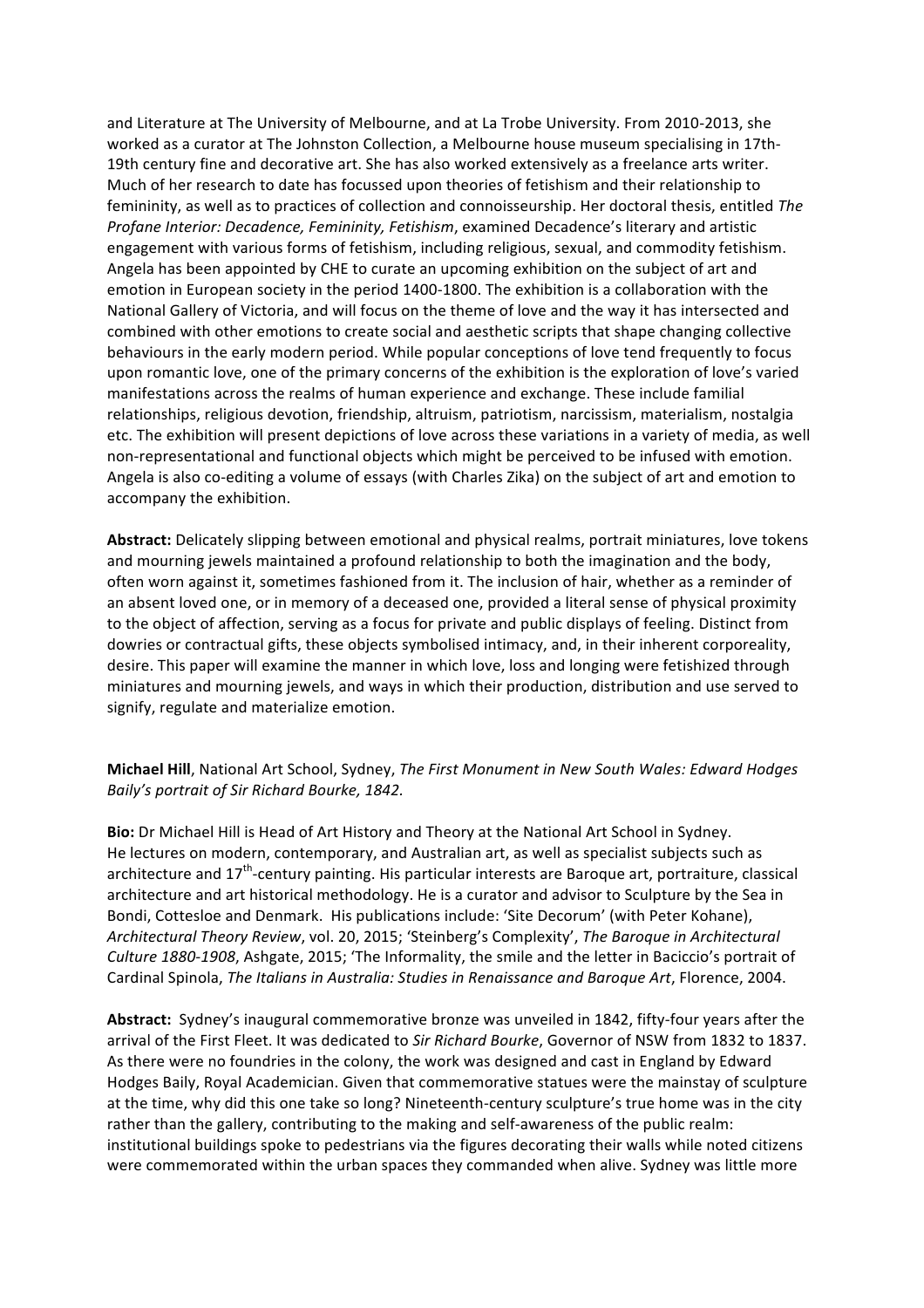than a camp in its first decades, and it was not until roads were edged, buildings faced with brick and stone, and squares set aside, that monuments began to appear. Although Baily's portrayal (from his London studio) of Bourke as an individual is worthy of comment, more significant is its orientation in public space. Contemporary observers noted that it was sited on an eminence, such that it could be seen from all points. A huge plinth raised Bourke further above the ground, allowing him to survey the Governor's domain and residence, whose construction he had initiated, and Sydney Harbour, gateway to the colony. Indeed the Bourke monument was the first point on what would develop as an axis of civic sculpture saluting the Harbour and defining the eastern edge of the city. Like the government buildings whose facades were calibrated to the variety of views had from the water, Governor Bourke faced those who entered the colony via Port Jackson; it presented not so much an image of authority directed at locals, as an ideal of order shaped to the hopes of those who arrive from afar. The proposed paper sets a largely ignored public portrait in the context of city building and the colonizing process.

## **Alison Inglis**, University of Melbourne, *Imperial performance: ancestral portrait displays in colonial Australia*

Bio: Alison Inglis is an Associate Professor in the Art History program at the University of Melbourne. For many years, she co-ordinated the MA Art Curatorship program in the program. Her research interests include nineteenth-century British and Australian colonial art; technical art history; and museum studies. Her experience in the field of curatorial studies is reflected in her membership of several museum boards (including Museum Victoria and the Duldig Studio). Her current research focuses on two ARC-funded projects: Australian art exhibitions 1968-2009: a generation of cultural *transformation*; and *Human kind: eighteenth-century and nineteenth-century British and Australian portraits in the National Gallery of Victoria*. She also was curator (with Patricia Macdonald) of the exhibition For Auld Lang Syne: Images of Scottish Australia from First Fleet to Federation, Art Gallery of Ballarat, 2014.

**Abstract:** The role of portraiture in celebrating family history and pedigree was widely recognised in Britain during the eighteenth and nineteenth centuries. This appreciation of ancestral displays also extended to imperial outposts like the Australian colonies. As Joan Kerr has observed: 'The English Country House tradition of covering the dining room walls with substantial paintings of one's ancestors was certainly reproduced in the antipodes and served to confirm or confer class and position'. Yet, the precise social and political significance of these colonial collections of family portraits has received little examination to date. This paper will focus on a particular example: the portrait collection amassed by the Winter Cooke family between 1850 and 1930 for their pastoral property 'Murndal' in Victoria's Western District. One of the paintings acquired for Murndal was The *Pybus Family* (c.1769) by Nathaniel Dance (1735-1811), which will be reappraised in light of its integration within this specific setting. This paper will argue that within this colonial country house, the portrait was transformed from its original function as an image of newfound success – and specifically Indian-made wealth – to become part of a larger cultural landscape celebrating dynastic pride and British Imperial patriotism.

#### Laura Jocic, University of Melbourne, *The Lashmar Family portrait, 1857-58: emigration, photography and family ties*

**Bio:** Laura Jocic is a curator and fashion historian who is completing a PhD at the University of Melbourne. Formerly a Curator of Australian Fashion & Textiles at the National Gallery of Victoria (2007-2012), and a Registrar at Auckland Art Gallery (2001-2007), Laura is now an independent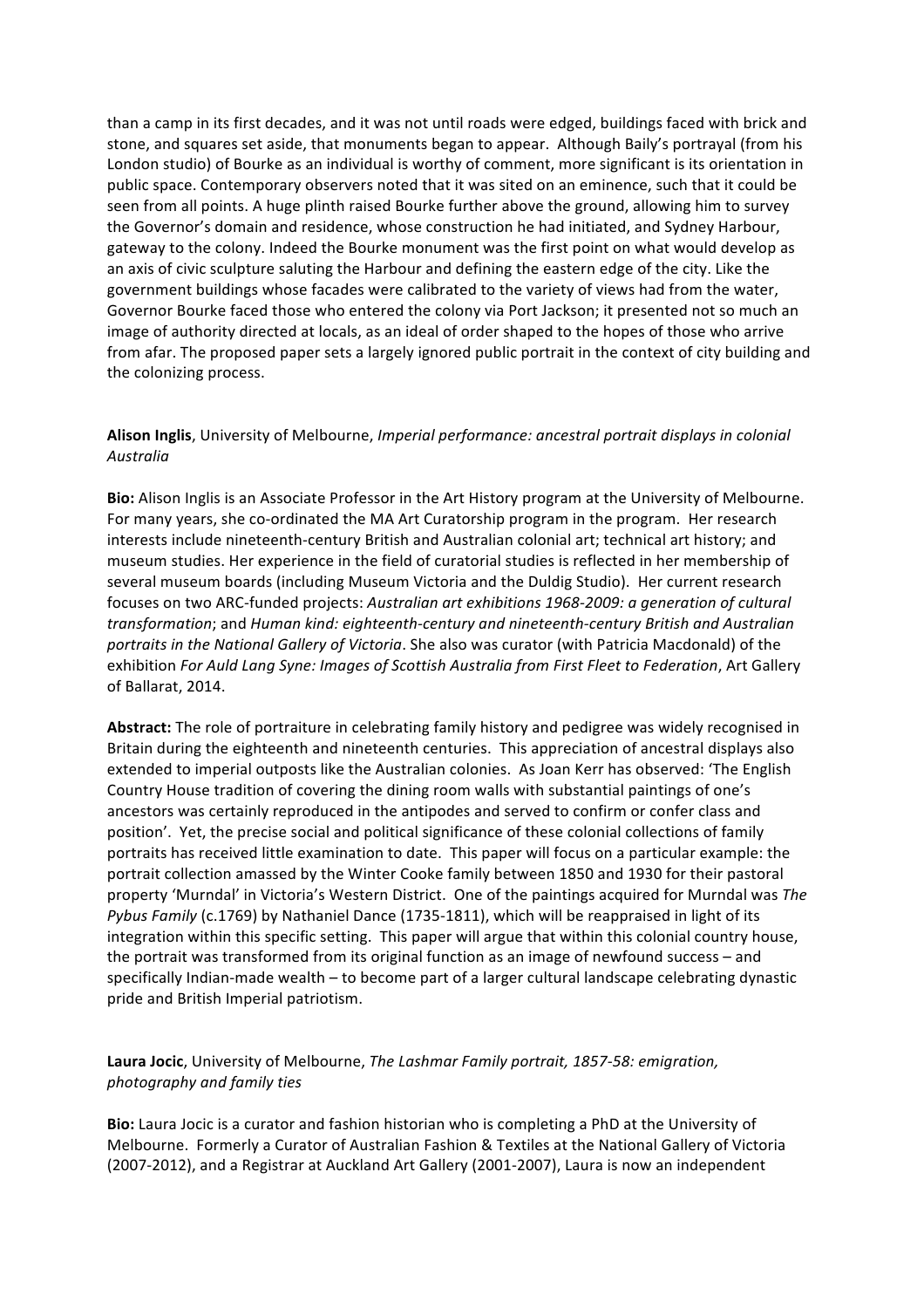curator whose most recent exhibition, *Louis Kahan: Art, Theatre and Fashion* is currently on show at the Town Hall Gallery, Hawthorn. Her publications include (sole authored) Linda Jackson Bush *Couture* (2012); *Australian Made: 100 Years of Fashion* (2010); and co-authored): *Manstyle: Men + Fashion* (2011); *Together Alone: Australian and New Zealand fashion* (2009); *Black in Fashion: Mourning to Night* (2008).

Abstract: When the National Gallery of Victoria purchased a mid-nineteenth century Australian family portrait in 2004, the sitters' names were unknown. Identified by a descendent in 2010, the portrait of what we now know as the Lashmar family stands as an example of the role played by early photography in maintaining connections with emigrants' families back 'home'. Letters written between family members in Britain and the father in the portrait, Thomas Young Lashmar, after he emigrated to South Australia in 1839 attest to the power of such images in binding families divided through emigration. The portrait changed in significance over the years from one that initially provided a tangible link to the living, to one which acted as a lasting image *in memoriam*.

#### **John Jones**, Independent scholar, *Two Mourning Portraits from Colonial Victoria 1855-56.*

**Bio:** John Jones was a former Curator of Australian Paintings and Sculptures at the National Gallery of Australia and has worked with Chris Deutscher and Christies. He a freelance curator with interest in portraiture in colonial Tasmania and Victoria. John's most recent exhibition was *Robert Dowling:* Tasmanian son of Empire, at the National Gallery of Australia, 2010.

Abstract: A death in the Western District of Victoria in 1854 provides the context for these thoughts on Jane Sceales of Merrang Station's commission to Robert Dowling to commemorate her husband, Adolphus, in the two Australian National Gallery paintings, *Mrs Adolphus Sceales with Black Jimmie on Merrang Station* and its recently discovered companion painting, Jane Sceales with her daughters *Mary Jane and Christina Hilda.* This paper will offer an examination of their place, and that of related works by Dowling, in colonial Victoria's early artistic endeavours.

#### **Jennifer Jones-O'Neill**, Federation University, *Male sensibility in late eighteenth-century portraits*

**Bio**: Jennifer Jones-O'Neill is an Associate Professor of History and Theory of Art and Design at Federation University, Australia. She is currently Head of the School of Humanities and Social Sciences. Her research is in the area of visual culture and the history of ideas with a particular focus on the eighteenth century. This research has resulted in publications and conference presentations on the visual representation of sensibility, melancholy and genius. Jennifer is also interested in the role of research for contemporary visual artists and how this is enacted in postgraduate degrees.

Abstract: Abstract: A number of writers have addressed the links between the National Gallery of Victoria's portrait of Richard St George Mansergh-St George by Thomas Gainsborough and that by Hugh Douglas Hamilton in the collection of the National Gallery of Ireland. The approaches vary according to the overarching themes, which range, not surprisingly, from a focus on the military life of the sitter, to the not quite so readily apparent, impact of Gothic Romance literature. However, what unites and underpins the varied responses is the representation of manly sensibility in the late eighteenth century. Although taken as a given, this notion of manly sensibility is worth analysing in more depth specifically in how it relates to broader social values and the evolving sense of what it meant to be a man. This paper addresses how these portraits signify a correspondence of the sitter's self-fashioning, the artists' responses to the norms of contemporary portrait painting, and the social and cultural values that had to be negotiated.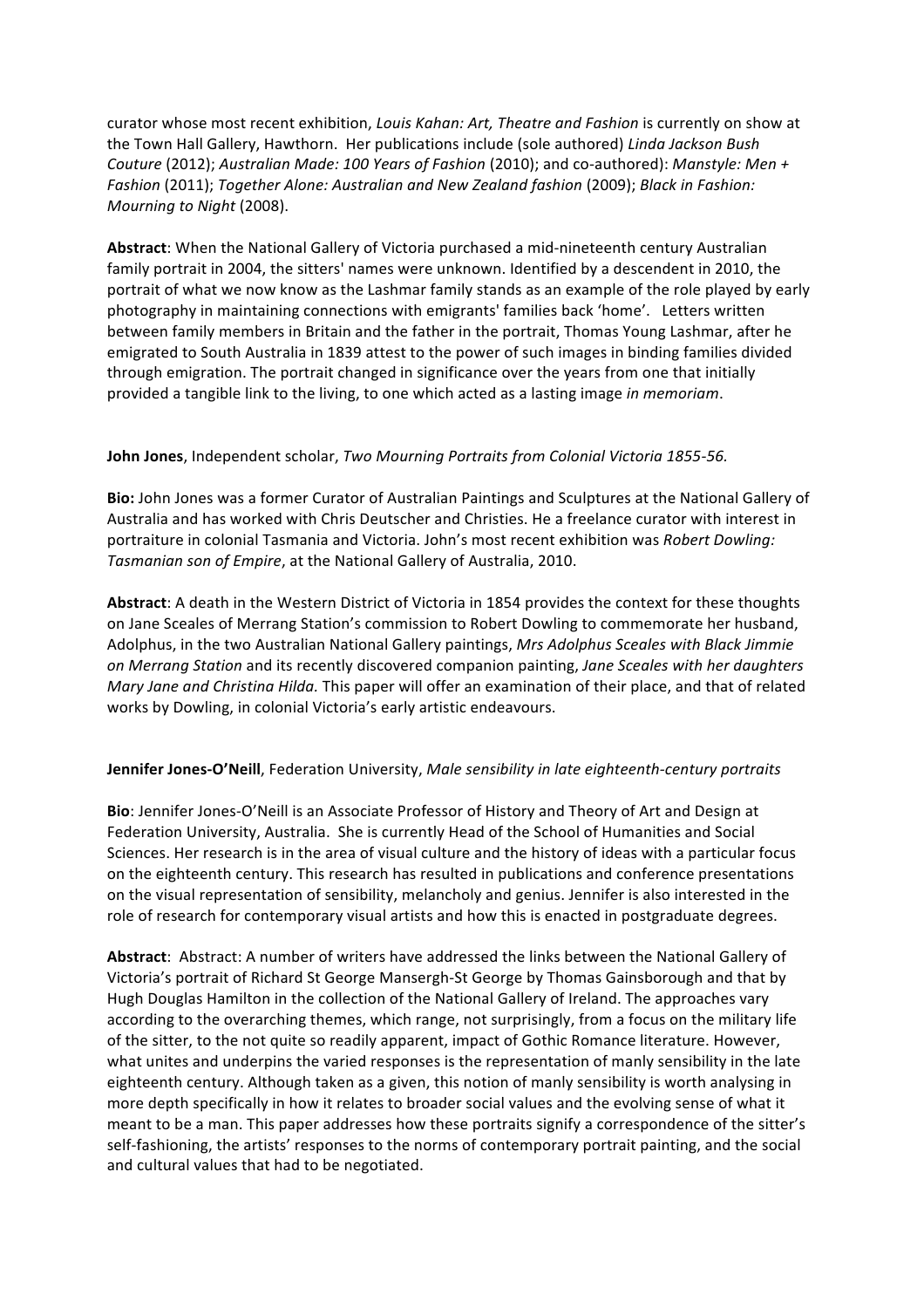#### **Barbara Kane**, Independent scholar, *Thomas Woolner's portrait medallions*

**Bio:** Barbara Kane is an independent scholar and free-lance curator based in Melbourne who completed her Masters in Art History (University of Melbourne) on the subject of Rupert Bunny's Symbolist Decade: A Study of the Religious & Occult images, 1887-1898. For many years an Associate of the Department of Fine Arts, the University of Melbourne, she has contributed articles on Bunny to several publications, including *Painted Women: Australian artists in Europe at the turn of* the century (1998) and *Treasures: Highlights of the Cultural Collections of the University of Melbourne* (2003). She has curated a number of exhibitions, including *Sanctity and mystery: The symbolist art of Rupert Bunny* (2001) and, together with co-curator, Caroline Clemente, is currently researching the Australian work of the pre-Raphaelite sculptor, Thomas Woolner, for '*The Power of Gold': a Pre-Raphaelite Sculptor in Australia 1852-1854,* an exhibition to be shown at the National Portrait Gallery, Canberra, opening December 2018.

Abstract: Thomas Woolner, the only Pre-Raphaelite sculptor and member of the Brethren to come to Australia, arrived in Melbourne during the gold rush in 1852. In 1853, he produced low relief profile portrait medallions to 'get money with', having failed at prospecting. The resulting series belongs to an historic moment in the recently created colony of Victoria, witnessed by the affixation of 'Melbourne' to the artist's inscription beneath his image of its Lieutenant-Governor, Charles La Trobe. The National Gallery of Victoria examples, all Melbourne subjects, belong exclusively to La Trobe's intimate personal circle of Port Phillip District settlers who survived the seismic gold rush years and transition to post-pastoral Victoria and self-sufficiency from New South Wales. These small, modestly priced images, capable of multiple reproduction in plaster, bronze or terracotta, also at later periods, established Woolner's success first in Melbourne and then Sydney in 1854 with portraits of public figures of the NSW Legislative Council. His extraordinary accuracy in naturalistic detail before the availability of the technology, fixed each subject with photographic clarity, creating on commission, a posthumous portrait as permanent memorial of her daughter for the miniature portraitist, Georgiana McCrae. A further advantage of profile medallions was the indelible connection in European and colonial cultural imagination with the medallions of classical antiquity, conferring on the subject a flattering aura of patrician reserve. As in Britain, colonials could acquire images of admired notables: the popularity of Woolner's portraits of La Trobe and of W.C. Wentworth of Sydney, was an indicator of a growing sense of dependence and nascent nationhood.

#### Kathleen Kiernan, University of Melbourne, *Going... Going... Gone!: Portraits of Auctioneers and Printsellers in London 1741-1800*

**Bio:** Kathleen Kiernan is undertaking a PhD in Art history at the University of Melbourne, having previously completed a Postgraduate Certificate in Art Conservation Studies and a MA of Art Curatorship. She has worked as a tutor in the undergraduate Art History program since 2014. During her PhD candidature, she has been awarded the Harold Wright Scholarship in 2007; the Macgeorge Scholarship and the Alma Hansen Scholarship in 2010. Kathleen's recent publications and exhibitions include: Journeys and places: Landscape etchings by Jan van de Velde II, exhibition catalogue, Ian Potter Museum of Art and Baillieu Library, 2009; *Mapping the terrain of the past: PROV's Historic Plan Collection,* Public Record Office Victoria (PROV), 2009; 'Lonely traveller in a transient world: The landscape prints of Jan van de Velde II donated to the Baillieu Library by Dr J. Orde Poynton', *Collections Magazine,* Issue 2, 2008.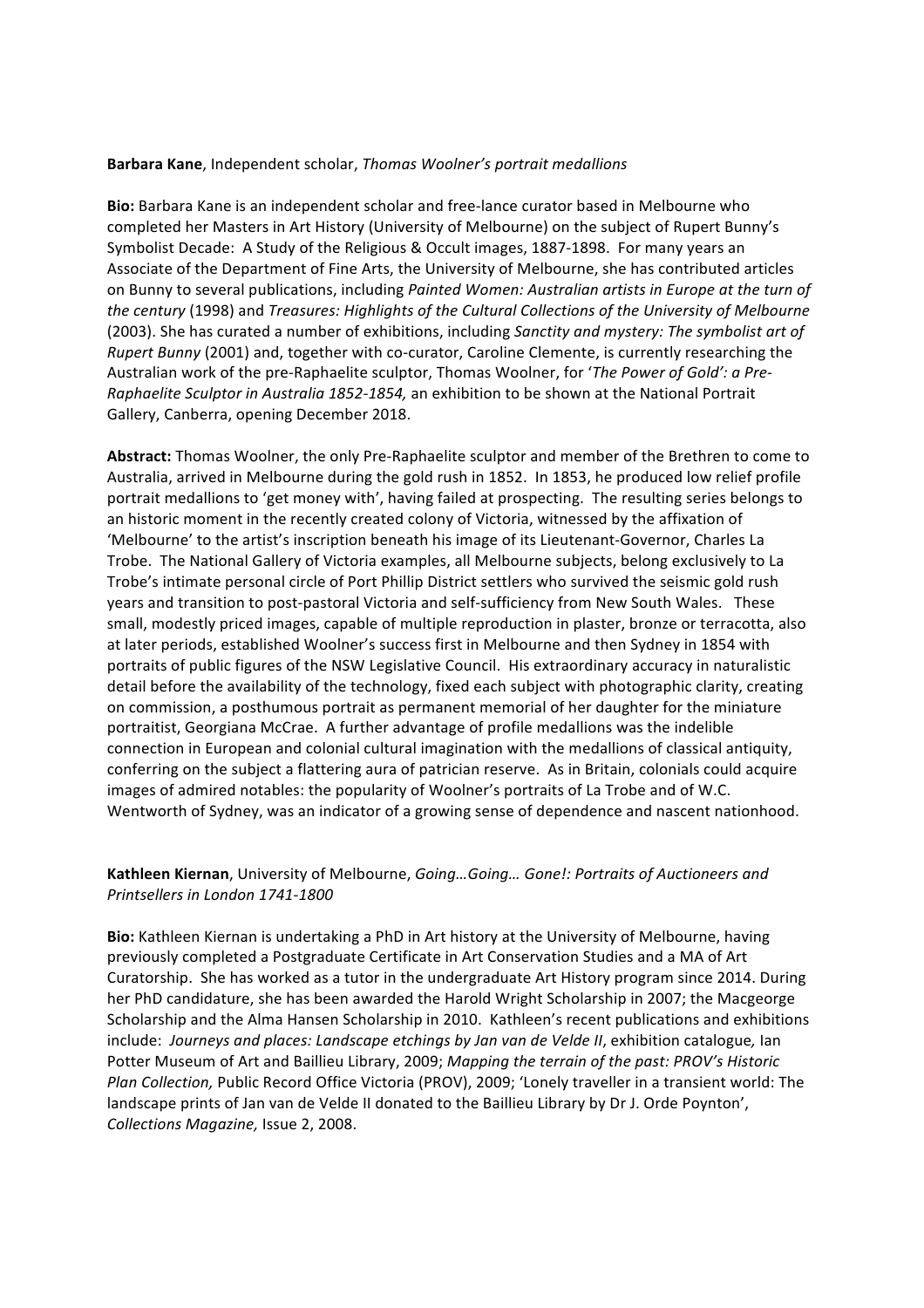Abstract: Auctions that were specifically for prints became more frequent in the middle of the eighteenth century. Printsellers were meeting an increasing demand for prints, and became celebrities within their circle. They were recorded in *Portraits of Printsellers*, a handwritten book by an unknown author, located in the Prints and Drawings Department in the British Museum. The biographies in the book are illustrated with portraits by the anonymous author. A series of portraits of the characters who attended print auctions were also sketched in the margins of sales catalogues by the art dealer John Greenwood. In fact, the activity of portraying the interesting characters that attended print sales was a common one. John Thomas Smith referred to the etching that was produced from the same portraits that featured in the book *Portraits of Printsellers*, in his book *A Book for a Rainy Day* (1861). This paper addresses the insight to be gained from the portraits by printsellers and dealers from this period. They chronicle the social network of the print trade in London.

#### Emma Kindred, National Gallery of Australia, Canberra, Seven little Australians: examining late *nineteenth century childhood through portraits in the National Gallery of Victoria collection*

**Bio:** Emma Kindred is Assistant Curator, Australian Painting and Sculpture pre-1920 at the National Gallery of Australia. She has previously held curatorial positions at the Australian War Memorial, and in Australian Prints and Drawings at the National Gallery of Australia. She completed her doctoral thesis in 2012 at the University of Sydney, writing on Arthur Streeton's journey to Cairo in 1897. She is currently undertaking a catalogue raisonné of Streeton's work, and is preparing a manuscript on Streeton and Australian Orientalism.

Abstract: With a focus on the National Gallery of Victoria's rich holdings of late Victorian and Edwardian portraiture, this paper will examine how the nature of childhood in Australia was captured and conveyed. During this period there was a clear distinction between depictions of children as little adults, or future adults, and children as active agents taking part in childhood as a distinct life stage. Through seven key portraits of children by Tom Roberts, Jane Sutherland, Frederick McCubbin, Emmanuel Philips Fox and Hugh Ramsay, this paper will tease out constructions of Australian childhood. Moving from the domestic sphere to the outside world, it will establish the way in which the subjects of these portraits embodied the figure of a uniquely Australian child as 'type'. Children, and the experience of childhood, as presented in Australian art have received limited attention to date. Addressing this lacuna, my paper presents a study of representation and the social and familial relationship narratives that emerge through both formal portraits and scenes of children in the landscape. The degree to which artists looked to European portraiture as a model, and indeed turned to the collection of the National Gallery of Victoria for instruction, will also be discussed.

#### Katherine Kovacic, University of Melbourne, *Who left the dogs out? Rethinking the canine role in human portraits.*

**Bio:** Katherine Kovacic is an independent researcher with special interests in animal behaviour, the role of animals in art and representations of the human-animal bond. She has an Honours degree in Veterinary Science, and a Master of Arts and PhD in Art History. She is currently working on several projects focusing on Australian artists of the nineteenth and early-twentieth centuries and the representation of animals in World War I propaganda.

**Abstract:** This paper will examine ways in which the presence of a dog alters the reading of a human portrait. Generally, dogs in portraits painted prior to 1914 have been viewed merely as symbols or artistic props. Here, consideration will be given to the idea of the dog as an individual personality and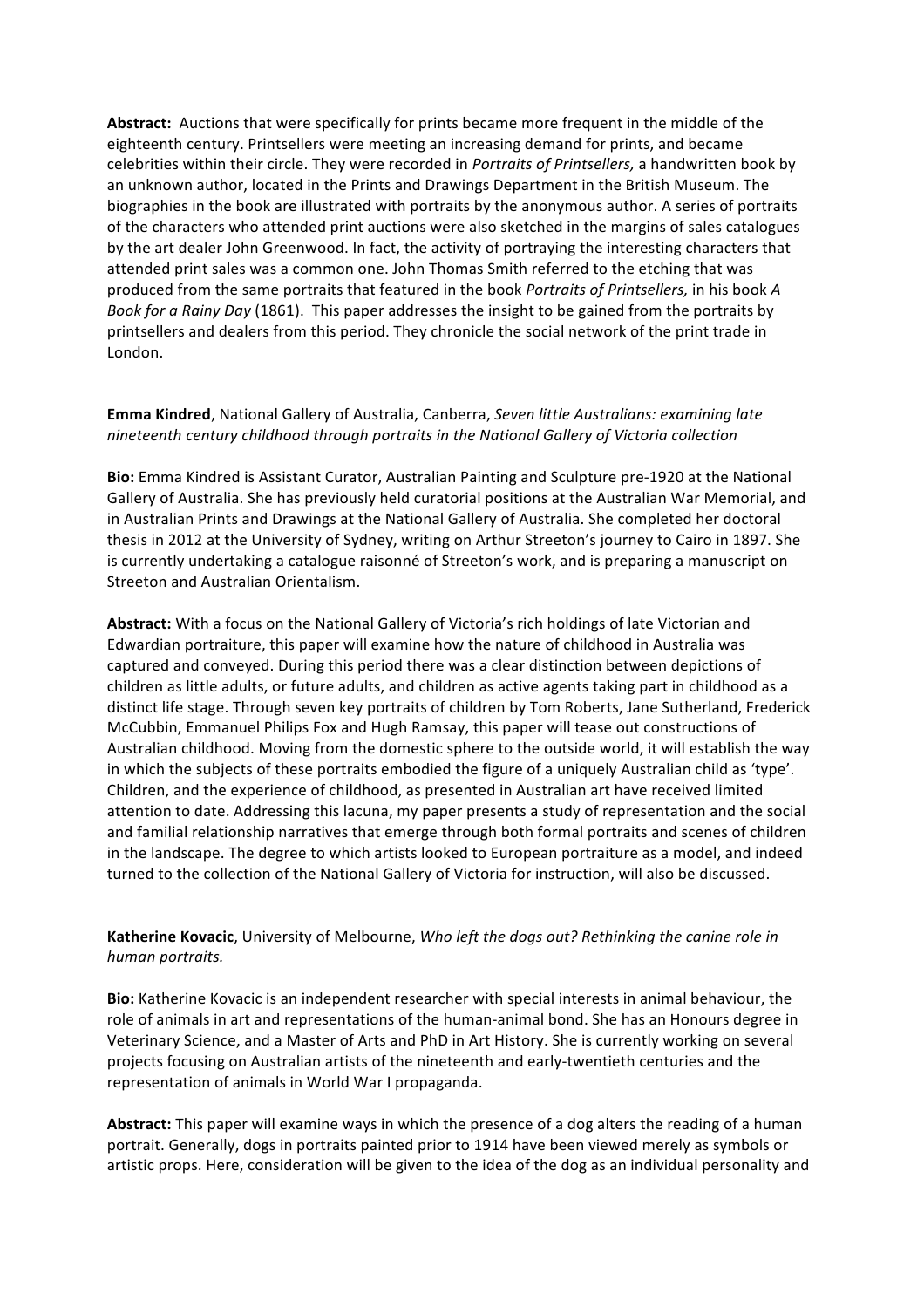as companion or more specifically, friend, to the human sitter. Drawing on portraits in the collection of the National Gallery of Victoria and other Australian institutions, discussion will focus on the bond between human and dog and the way it is represented artistically. Some of the National Gallery of Victoria paintings that will be considered include: Tom Roberts' *Blue Eyes and Brown* (1887), *Maria Elizabeth O'Mullane and her children* (c.1854) by William Strutt, and Rupert Bunny's Portrait of the Artist's Wife (c.1902). Research relating to the human-animal bond will underpin an examination of the relationship between sitter and animal, as well as that between audience and animal. There is evidence to suggest that the presence of an animal significantly alters viewer perception of the human sitter and impacts on the way an audience responds to the painting. Just as nineteenthcentury Australia followed the artistic trends and tastes of Britain, it was also quick to adopt the Mother Country's culture of pet-keeping and self-proclaimed love of dogs. Therefore, this paper will also consider the audience, particularly individuals with knowledge of dogs and dog breeds, may make assumptions regarding both the personality and social status of a human sitter. By considering the importance of dogs in portraits, it is possible to gain additional insight into the changing sensibilities of both British and Australian society.

#### Mark Ledbury, University of Sydney, James Northcote's Godwin: Friendship, Politics and Likeness *in Radical London*

**Bio:** Professor Ledbury took his degrees at the University of Cambridge and the University of Sussex, and his first academic post was as lecturer in Cultural History at the University of Portsmouth. He then moved to the University of Manchester where he was lecturer in Art History, until he joined the Sterling and Francine Clark Art Institute in Massachusetts, in 2003. As Associate Director of the Research and Academic Program at the Clark, he oversaw the expansion of the research program's ambition and reach. He devised, planned and ran workshops, conferences and partnerships and worked to develop and oversee a lively residential scholars' program. As Director of the Power Institute, Professor Ledbury ensures that the Power furthers its research and public engagement mission through talks, conferences and the support of research and publications. Professor Ledbury's research interests are in the history of European art, particularly French Art, in the eighteenth and early nineteenth centuries, and he is specifically interested in the relationships between theatre and visual art and in concepts of genre in Enlightenment philosophy and aesthetics. He is committed to historically and archivally informed scholarship, has published widely on Boucher, Greuze, David, and on inter-arts networks and relationships.

Abstract: James Northcote's portrait of William Godwin in the National Portrait Gallery is one of his most accomplished paintings. It is also, to an extent, the image of a survivor, refracting a friendship that developed in some of the most uncertain political and cultural times for Britain. This paper explores Northcote and Godwin's somewhat unlikely bonds, in the context of the wider friendship networks that linked Northcote to some of the principal players in the Radical London of the 1790s.

#### **Michael Liversidge**, University of Bristol, 'Correct Likenesses': John William Lewin's earliest Australian *portraits*

**Bio:** Michael J. H. Liversidge FSA is Emeritus Dean of Arts at the University of Bristol which he joined in 1970 to teach the history of art, specialising in English painting principally from the eighteenth and nineteenth centuries.

**Abstract:** This paper will discuss two unpublished portrait drawings of aboriginal Australians by John William Lewin, both dating from 1801 and identifiable as the works described in an account of an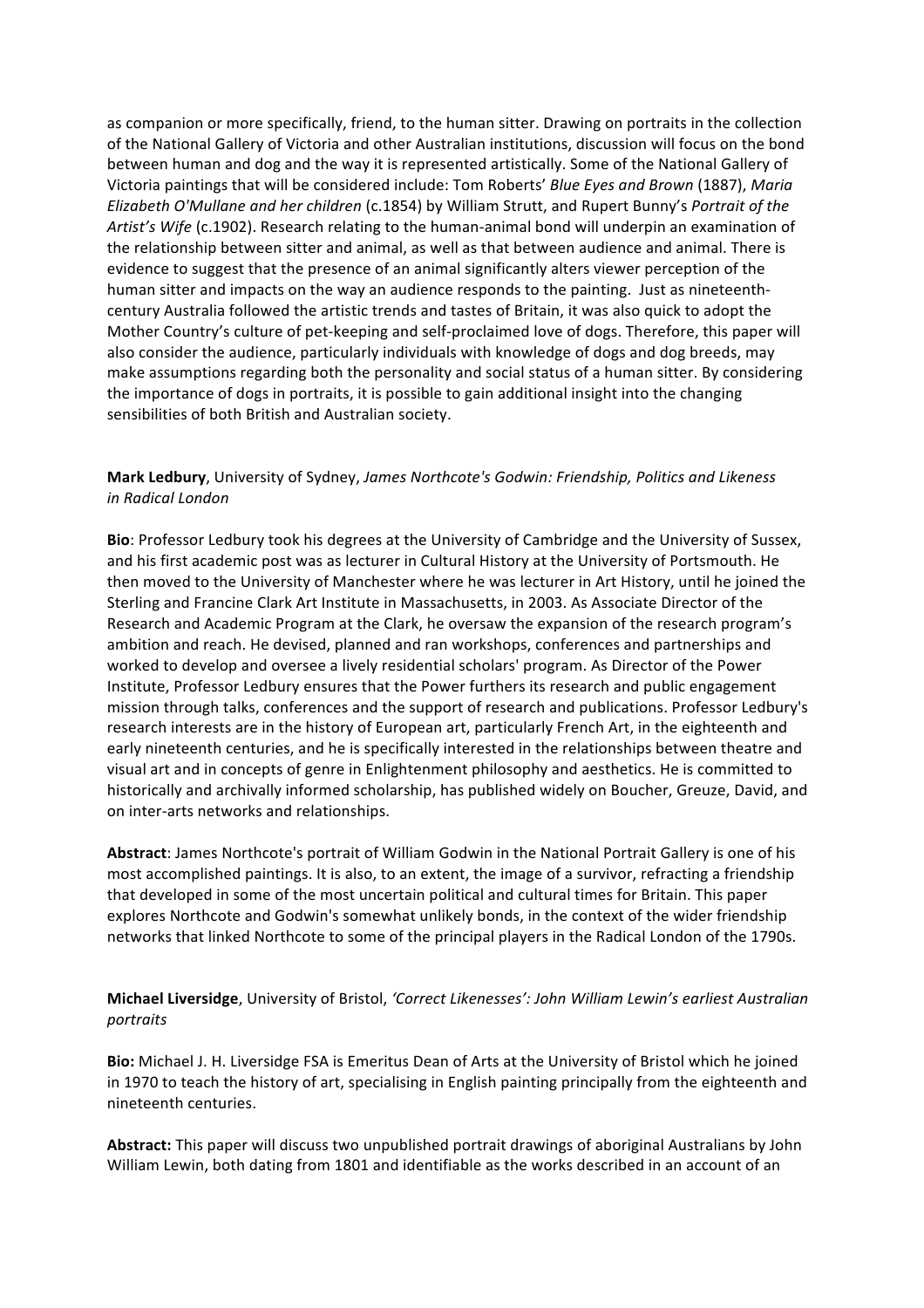expedition to the Hunter River district led by Lieutenant James Grant which was published in London in 1803. The first professional artist to emigrate to New South Wales as a settler, Lewin is known mainly for his natural history studies and landscape drawings. He also advertised himself as a draughtsman who took likenesses, but until now none from the beginning of his colonial career have come to light. Among the half-dozen portrait drawings hitherto known, five are small-scale watercolour heads of Tahitians resulting from an ill-fated victualling expedition Lewin joined in 1801-02, and one is a later portrait of an aboriginal Australian; two more figure drawings are conventionally ethnographic studies of the kind typically encountered in early colonial iconography in which indigenous peoples from around the world are subjected to a European gaze cast on the unfamiliar 'other' to record their appearance, customs, culture and manners. While this aspect is intrinsically evident in the drawings presented here for the first time, their rendering of character and type reveals the artist's sensitivity to exploring, rather than examining, his subjects' humanity and dignity, adapting to the colonial context a convention of portrait drawing practised in London at the time, and elucidating the part he played in early colonial artistic culture.

## **Matthew Martin**, National Gallery of Victoria, *Fragile identities: Eighteenth-century British portraits in porcelain*

**Bio**: Dr Matthew Martin is Curator of International Decorative Arts and Antiquities in the National Gallery of Victoria. Holding degrees in Byzantine archaeology, Semitic philology and Art history, he was formerly Director of Studies at the Melbourne College of Divinity. His recent publications and exhibitions include: *Chinoiserie: Asia in Europe 1620-1803* (2009); *The Peter Wynne Morris Collection: French eighteenth-century white porcelain in the National Gallery of Victoria, 2008; 'Relics of another* age: art history, the 'decorative arts' and the museum, *Art Journal of the National Gallery of Victoria*, 49, 2010.

Abstract: From the earliest period of European porcelain production in the eighteenth century, porcelain was exploited as a medium for the creation of portrait sculpture. Such sculptures were often likenesses of the reigning prince who was also frequently the patron of the porcelain manufactory producing the image. A phenomenon particular to English porcelain factories in the mid eighteenth century was the production of portrait figures of popular actors from the London stage, in roles for which they were famous at the time. The collections of the National Gallery of Victoria include a number of such portrait sculptures, depicting actors like David Garrick, Kitty Clive and Henry Woodward. These works have been considered for the insight they provide into the developing culture of celebrity in eighteenth-century England. This paper will consider the role of porcelain as a medium for the production and circulation of popular imagery, like actors' portraits, paying special attention to contemporary symbolic associations of the porcelain medium with notions of alchemical transformation, notions particularly suited to the depiction of theatrical players.

#### **Sophie Matthiesson**, National Gallery of Victoria, *Joseph Highmore in Australia*

**Bio**: Dr Sophie Matthiesson is Curator of International Art at the National Gallery of Victoria. She has contributed to many of the Melbourne Winter Masterpieces exhibitions since 2007. A specialist in eighteenth-century French art, her doctoral research was on 'The prison-made object in the French Revolution'. Sophie was co-ordinating curator of the 2014 Melbourne Winter Masterpieces exhibition, *Monet's Garden*.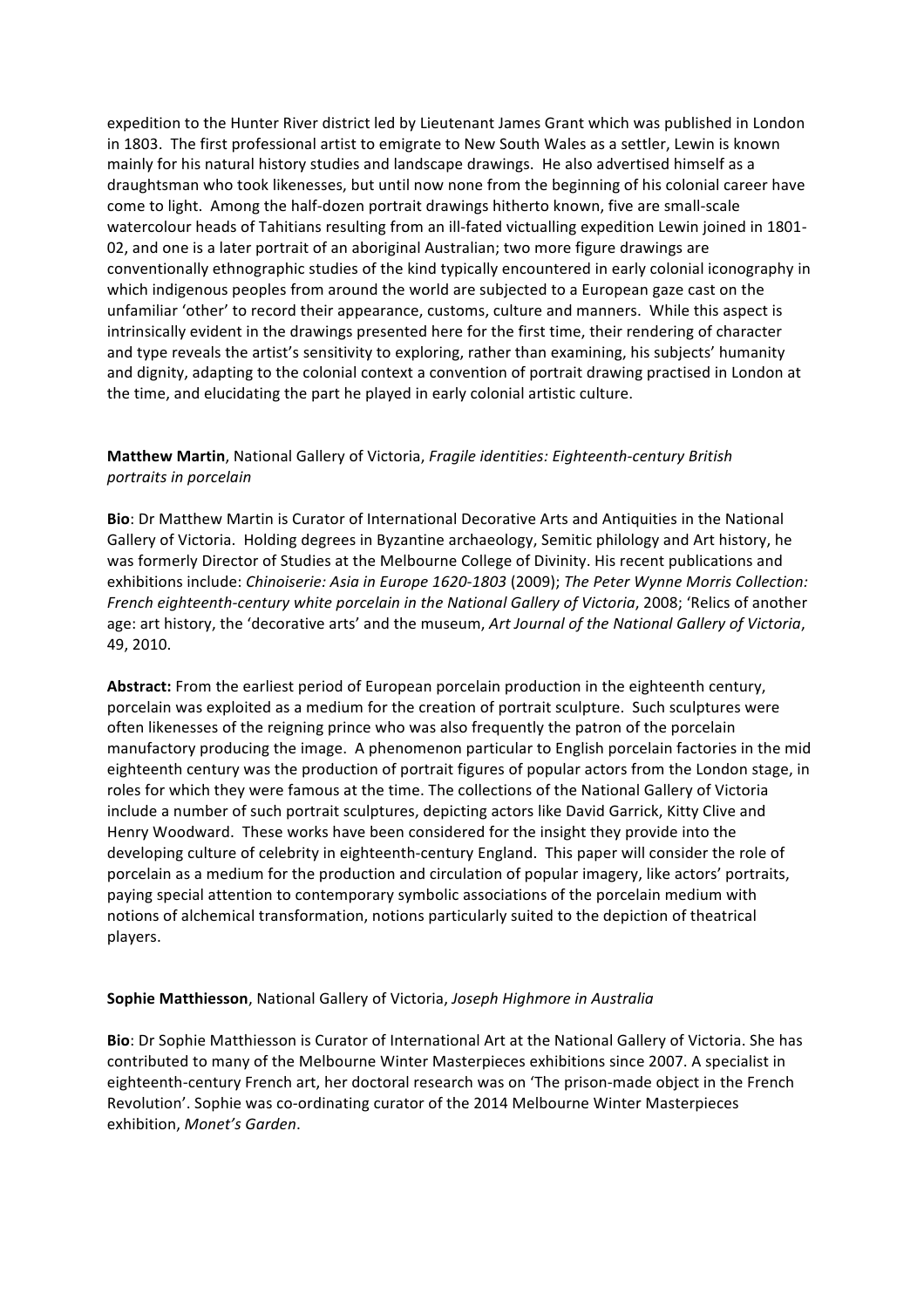Abstract: This paper introduces the paintings of Joseph Highmore (1692-1780) in Australian collections, including the remarkable group of family portraits in the National Gallery of Victoria. It also presents an ivory bust of Isaac Newton by the French Protestant sculptor, David Le Marchand in the NGV collection, an object which illuminates some of Highmore's many links with the Huguenot community of early eighteenth-century London.

**Anne Maxwell**, University of Melbourne, *Mina Moore's Portrait of Nellie Stewart in the National Gallery of Victoria*

**Bio:** Anne Maxwell is an Associate Professor in the English and Theatre Studies program of the School of Culture and Communication at the University of Melbourne. She is currently researching a monograph on the history of women's photography in the Asia-Pacific. She is also researching the influence of Lavater on early portrait photography. Her most recent monograph is *Shifting Focus Colonial Australian Photography 1850-1920* (2015). She has published many journal articles and essays on British, and Australian and NZ Colonial literature, and on race theory and American Visual Cultures. She teaches Postcolonial and Global literature contemporary American literature and American literature of the nineteenth and twentieth centuries.

Abstract: Among the most skilful and charming paintings at the National Gallery of Victoria is a lifesize portrait of Nellie Stewart dressed in one of her most sumptuous stage costumes. Painted in oils by the Melbourne-based artist W.B. McInnes in 1930, the portrait captures the popular actress's fey expression and delicate face and figure. But McInnes was not the only artist to record Steward for posterity. The National Gallery of Victoria houses a second image of the actress from an earlier period, this one by the photographer Mina Moore, the sister of May Moore who managed a similar photographic studio in Sydney. Mina Moore's portrait of Nellie Stewart was created in 1911 at a time when the theatre was so immensely popular in Australia as art form that it influenced ladies fashions including dress styles. My paper will position Moore's portrait of Stewart within the emerging market for photographic images of Australia's stage and screen celebrities, but it will also situate it within the larger international stylistic movement of Pictorialism that beginning in Europe in the 1890s spread rapidly across the world. I will argue that the success enjoyed by the Moore sisters relative to the other photographers around them can be ascribed not just to their talent, but also to their canny ability to judge the market for portrait images that were at once both stunningly beautiful and theatrical.

Helen McDonald, University of Melbourne, *About Face: Settler colonialism and the archaic faces of Murujuga.*

**Bio:** Dr Helen McDonald is a writer, art historian and Honorary Fellow at the University of Melbourne. She is author of *Erotic Ambiquities: The Female Nude in Art* (London & New York: Routledge) 2001 and *Patricia Piccinini: Nearly Beloved* (Sydney: Piper Press) 2012, part of which was republished in Portuguese in 2016. She has written many catalogue essays, articles for magazines and journals and has taught art history at La Trobe University, the University of Melbourne and the Victorian College of the Arts. She is currently writing a book on art, dry country and climate change.

Abstract: This paper considers two roughly synchronous moments in Australia's cultural history in which representations of the human face are salient. The first moment is the 1868 massacre of the Yabburara people of Murujuga, which led to the ongoing destruction of Murujuga's rock art, including at least one highly valued archaic face. The second is Italian-born, Australian-based, Girolamo Nerli's production, between 1888 and 1892, of a series of head studies, entitled Portrait of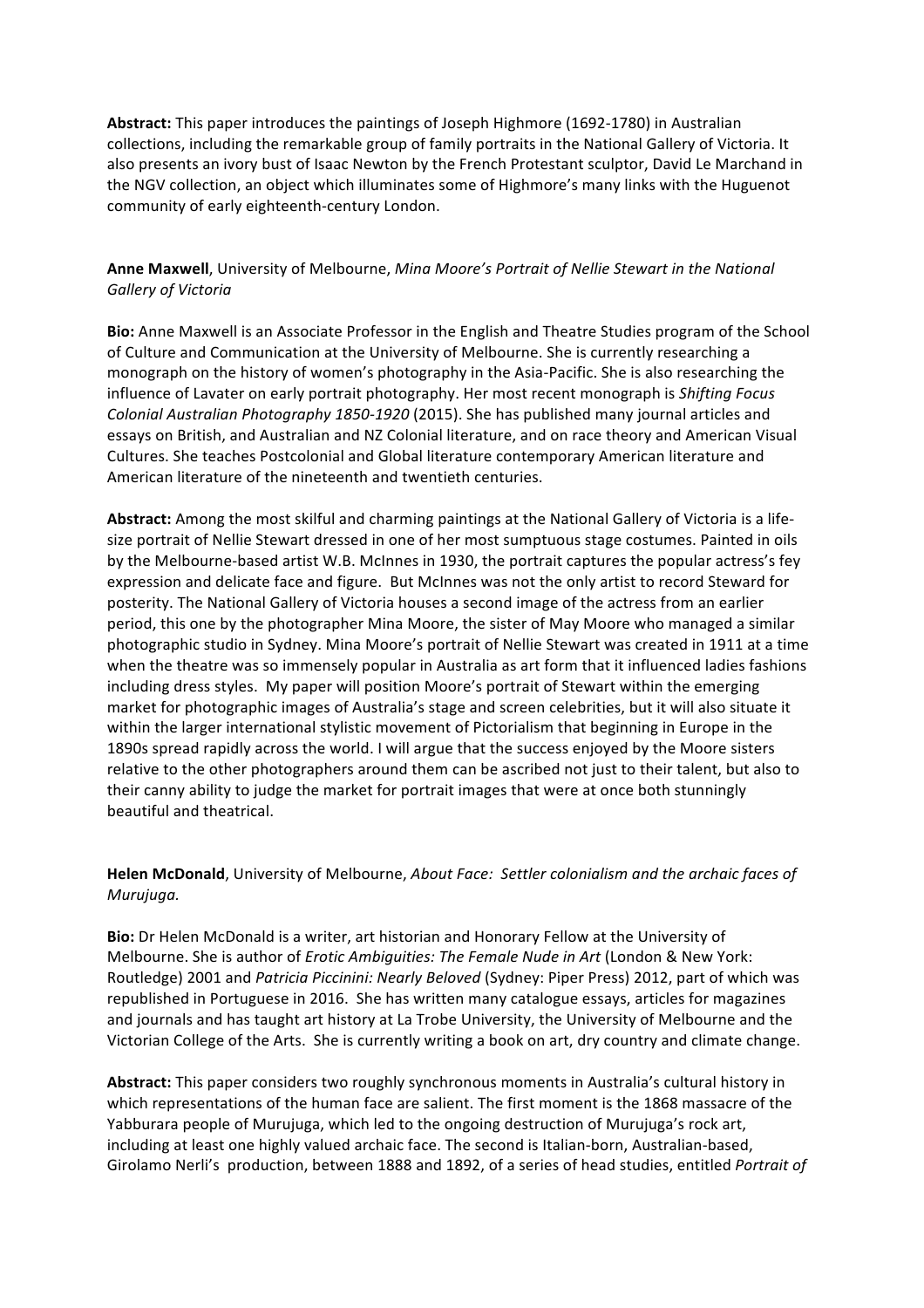*an Aborigine*, two of which are oil-on-board paintings owned by the National Gallery of Victoria (NGV). Through the lens of historian Patrick Wolfe's theory that settler colonialism is based on the principle of the 'eliminating the native,' the paper demonstrates how Nerli's NGV portraits are structured on racial stereotypes that conform to this logic. The paper is also a call to art history to embrace Australian rock art and to seek an understanding of the cultural origins of human kind.

### **Jennifer Milam**, University of Sydney, *Sympathetic Understanding and Viewing Portraiture During the Enlightenment*

**Bio:** Jennifer Milam is a Professor in the Department of Art History at the University of Sydney. She received her BA in Art History and Economics at Barnard College, Columbia University, and her MA and PhD in Art History from Princeton University. She has published articles in journals such as Art History, Burlington Magazine, Eighteenth-Century Studies and Eighteenth-Century Fiction. Her books include studies of Rococo art and architecture, the French painter Jean-Honoré Fragonard, and a coedited volume on women artists and patrons in eighteenth-century Europe. She has held external research grants and fellowships awarded by the Australian Research Council, the Yale Center for British Art, the Australian Academy of the Humanities, Columbia University's Institute for Scholars at Reid Hall, and the National Endowment for the Humanities. Her publications include major books, such as: *Historical Dictionary of Rococo Art*, Scarecrow Press, 2011; *Fragonard's Playful Paintings. Visual Games in Rococo Art*, University of Manchester Press 2007; *Women, Art and The Politics of Identity in Eighteenth-Century Europe*, eds. Melissa Hyde and Jennifer Milam, Ashgate Press, 2003.

Abstract: What is the relationship between philosophical thought and the reception of portraiture during the Enlightenment? How can an eighteenth-century reception of the portrait be interpolated through philosophical writings on aesthetics? More generally, how did viewing art contribute to the perception of aesthetic value and critical philosophy during the Enlightenment? This paper takes up these questions through an analysis of visual form in British portraiture from the second half of the eighteenth century. Drawing on texts such as William Hogarth's Analysis of Beauty (1753) and Adam Smith's *Theory of Moral Sentiments* (1759), it considers parallels between a theoretical understanding of sympathy in aesthetic writings of the Enlightenment and a critical interest in the role of expression in painting that centred on discussions of reading character and emotion when viewing the face. Hogarth, for example, referred to the face as the "index of the mind" and observed that perceptions of the passions were formed "at first sight" before any other information was received. Smith took this one step further by proposing that the spectator did not simply read emotions in others, but was made to feel them through sympathetic understanding. My interest is in using these theoretical writings to interpret how portraiture was approached by artists and viewers alike as a sympathetic genre during the Enlightenment. Through the provocation of the viewer's imagination—stimulated by the handling of medium, expression and form—the inner workings of the human mind were not only portrayed and perceived, but also felt and experienced, in response to the image of another person. Sympathy was not simply a theoretical construct of the Enlightenment. It informed, and was informed by, the very making and viewing of art.

#### **Martin Myrone,** Lead Curator, Pre-1800 British Art, Tate Britain, London, 'Portrait and Autograph: Art and *Identity* in the Age of Reform, c.1820-40'

**Bio:** Martin Myrone is Lead Curator, Pre-1800 British Art at Tate Britain, London. He works with the team of curators responsible for the development of and research into Tate's holdings of artworks from the sixteenth to the early nineteenth century. He has delivered a range of exhibition and display projects at Tate Britain, including *Gothic Nightmares: Fuseli, Blake and the Romantic Imagination*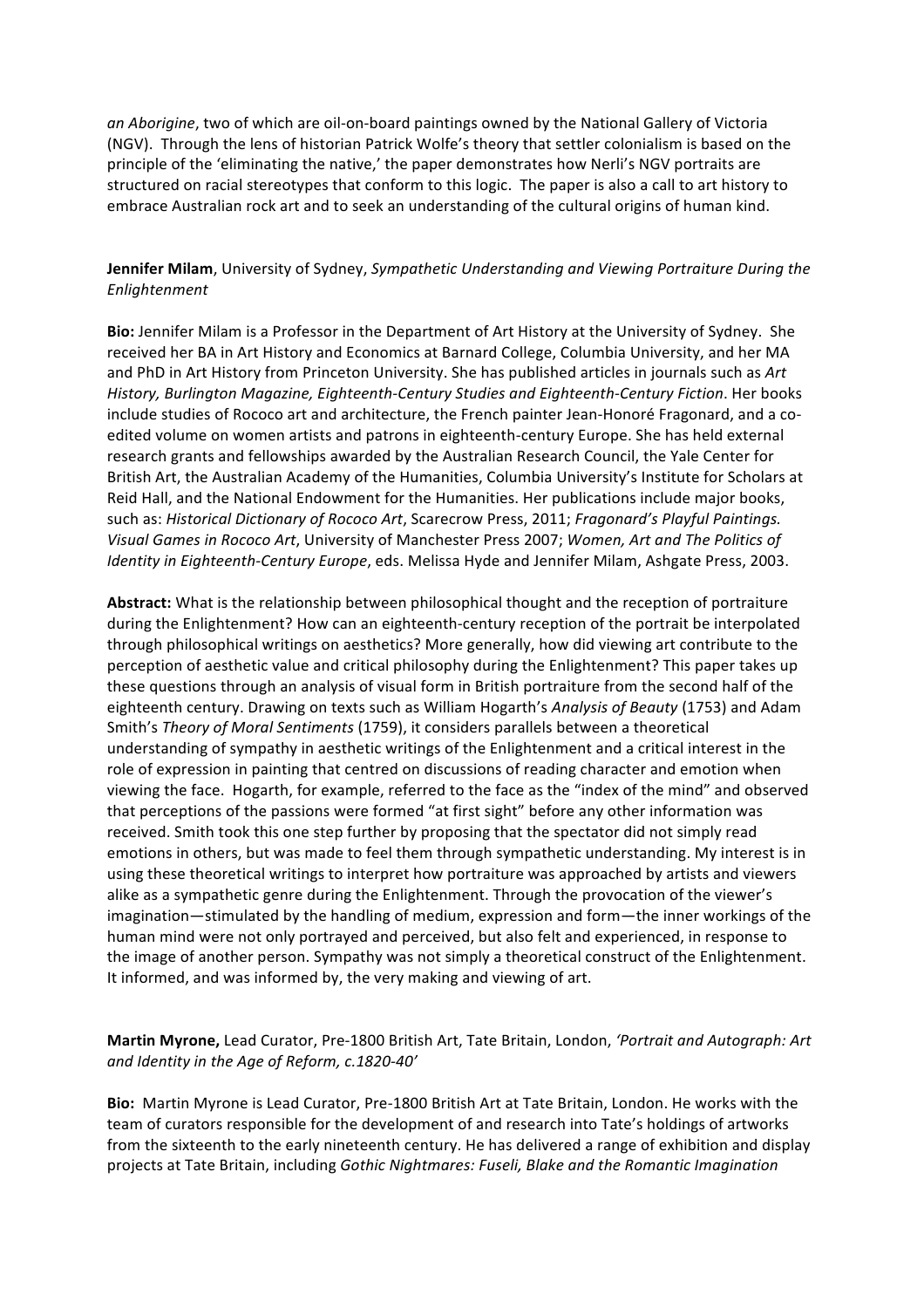(2006), *William Blake's 1809 Exhibition* (2009) *John Martin: Apocalypse* (2011–12) and *British Folk Art* (2014). He is co-editor of the forthcoming Yale University Press essay collection, *Court Country City: British Art and Architecture 1660-1735*. His current research focuses on the cultural politics of the emerging liberal state in the early nineteenth century, and he is working on book-length studies on the 'bio-politics' of art education in the period, and on the history and portrait painter Henry Perronet Briggs (1792-1844)*.*

**Abstract:** In the late 1830s the English portrait and subject painter Henry Perronet Briggs (1792-1844) produced a group of portraits which, while executed in a well-established and fluent painterly style rooted in Reynolds and Lawrence, also incorporated elements of physical text, inscribed or even pasted on the canvas. These anachronistic elements will be the starting point for this lecture, opening up questions around authenticity, identity, illusion and the portrait-as-object, in, quite specifically, an age of political reform and industrialisation.

## Lara Nicholls, National Gallery of Art, Canberra, *Catherine Devine and her portrait of Arthur Martin* à *Beckett in the National Gallery of Australia's collection*

**Bio:** Lara Nicholls is an Assistant Curator, Australian Painting and Sculpture at the National Gallery of Australia and the 2018 Curator of the Lorne Sculpture Biennale. She is a graduate of the University of Melbourne and holds a Masters of Art (Art History) awarded in 2000 for her thesis, *The Duc d'Aumale and his Orientalist Paintings.* She was formally Fine Arts tutor and curator at Trinity College, University of Melbourne. She wrote the catalogue for the College's art collection, *In a New Light*, which was exhibited at the Museum of Art in 1997. Lara is co-author of The Art Collection of the Athenaeum Club, Melbourne, 2011 and has held senior art specialists positions at both Deutscher and Hackett and Sotheby's.

Abstract: This paper examines the portrait of *Arthur Martin à Beckett as an infant* by Miss Catherine Devine. A painter of portraits, miniatures, flowers and children, Devine exhibited in the 1880s between Edinburgh and Australia before returning to London in the early 1890s. The work is a skilful rendering of the child that conveys a sense of familiarity and ease with the sitter, a naturalism if you like, as though a rapport existed between subject and painter. Miss Devine clearly knew this cherubic little boy and he was appears to have been quite at home in his surrounds as she painted him. The portrait is set in a handsome gilt frame made by the prominent colonial Sydney frame maker, Callan & Sons; this is further evidence of its contemporary worth. This paper asks questions of the work and the society in which it was painted. Who was Catherine Devine and why is her name so glaringly absent from all the standard texts? If she did indeed know the sitter, who was Arthur Martin à Beckett and how did she come to paint him? The answers that unfold reside in the history of Scottish emigration to New Zealand and Australia in the 19<sup>th</sup> century, Sydney society in the late Victorian era, and in the bohemian studio culture of Chelsea, London at the turn of the last century. Social history is revealed through the art historical investigation, which in turn reveals the trials and tribulations facing women artists in the  $19<sup>th</sup>$  century in terms of the exhibition of their work and the market for their paintings, which were predominantly restricted to the depiction of children and flowers. What became evident were society's intransigent attitudes towards the role of women, which would have deeply tragic consequences, not only for Catherine but also for her close friend and the aunt of this little boy, Caroline à Beckett.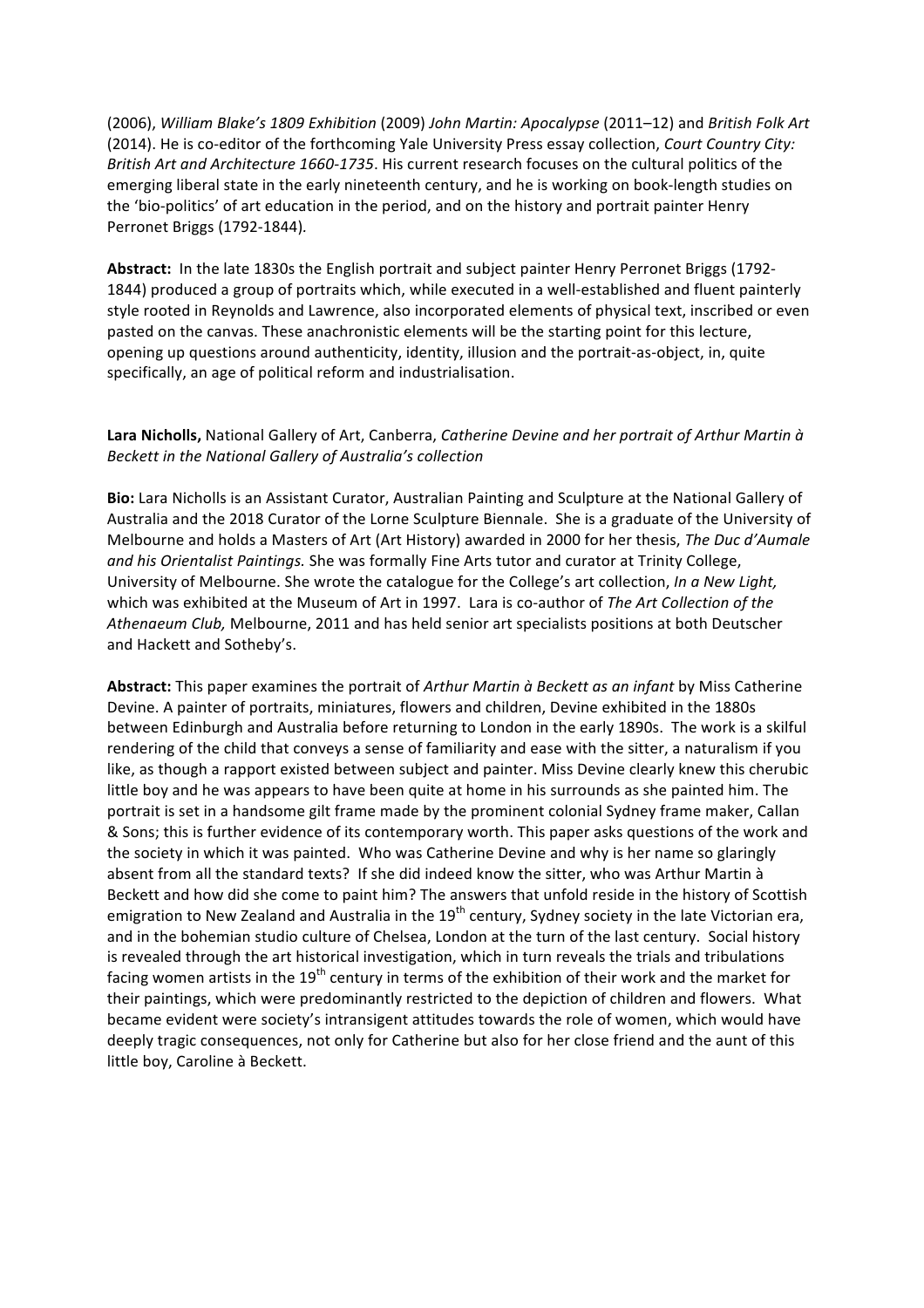#### **Julian North**, University of Leicester, *Portraits for the People: Dickens's Image and the* **Democratisation of Portraiture in Nineteenth-Century Print Culture**

**Bio:** Dr Julian North is a Senior Lecturer in nineteenth-century English Literature in the School of English at the University of Leicester. A graduate of the University of Oxford, her research interests include literary biography, portraits of writers, opium and literature in the nineteenth century, Jane Austen, the Brontes, Thomas de Quincey, film adaptations of nineteenth-century novels; biopics of nineteenth-century authors. Her recent publications include: *The Domestication of Genius: Biography* and the Romantic Poet (Oxford: Oxford University Press, 2009); *De Quincey Reviewed: Thomas De Quincey's Critical Reception, 1821-1994* (Columbia, S. C.: Camden House/Boydell and Brewer, 1997); 'Portraying Presence: Thomas Carlyle, Portraiture and Biography', Victorian Literature and Culture, 43.3 (Sept. 2015), pp. 465-88; 'De Quincey and the Inferiority of Women', *Romanticism,* 17.3 (2011), 327–339; 'Jane Austen's Life on Page and Screen', in Gillian Dow and Clare Hanson (eds), The Uses of Jane Austen (London: Palgrave/Macmillan, 2012), pp. 92-114; 'Literary Biography and the House of the Poet', in Nicola J. Watson (ed.), Literary Tourism and Nineteenth-Century Culture (London: Palgrave/Macmillan, 2009), pp. 49-62. Her current project is 'Picturing the Author', a monograph on Victorian portraits of literary authors.

Abstract: This paper explores the birth of a democratised conception and practice of portraiture in British print media of the 1830s and 40s. It focuses on portraits of Dickens by Margaret Gillies, Alfred D'Orsay and Daniel Maclise (whose 1833 sketch of Carlyle in the National Gallery of Victoria forms part of the discussion). Their images of Dickens, in frontispieces, prints and the periodical press, as well as more eccentric forms such as the 'Bijou English Almanac' of 1842, positioned him both as a fashionable gentleman and, in keeping with his own projections of the author-reader relationship, a man of the people. They exemplify the debates in contemporary periodical essays challenging aristocratic portrait culture and foregrounding the need for public engagement and intimacy in portraiture. Methodologically my paper extends the theme of democratisation by approaching these portraits as interactive sites, shaped by consumers as well as producers. I am particularly interested in the relatively neglected perspective of the portrait consumer. Evidence is often hard to come by here, but I suggest that we can access the significance that these portraits held for the wider Victorian public by looking at amateur fan-portraits of Dickens and at responses to his image from working people in the letters columns of the popular periodical press. By asking to what extent Dickens portraits were shaped by 'the people', both in their production and consumption, this paper raises questions about the politics and ownership of the portrait image that continue to reverberate in public portraiture today.

## **Sheridan Palmer**, University of Melbourne, *William Hodges, the accidental portraitist*

**Bio:** Sheridan Palmer is an independent curator and art historian who has worked at the National Gallery of Australia and the Ballarat Art Gallery. She has published widely, with her *Centre of the Periphery. Three European Art Historians in Melbourne, 2008, a major study of the establishment of* art history in Australia, and her recent biography, *Hegel's Owl: The Life of Bernard* Smith, Power Publications, 2016.

Abstract: Trained under the British landscape painter Richard Wilson, William Hodges, 1744-1797, served under James Cook on his second voyage to the Pacific 1773-1776. The few portraits that he made or began during that sea voyage reveal an intensity of close contact as well as a sensitivity towards his subjects, particularly that of the Raiatian Omai and of Captain James Cook. In this paper I will consider an artist whose work revisions romanticism as he engages with the complexities and boundaries of territorialization in the South Pacific, often revealed in the gaze of native exchange and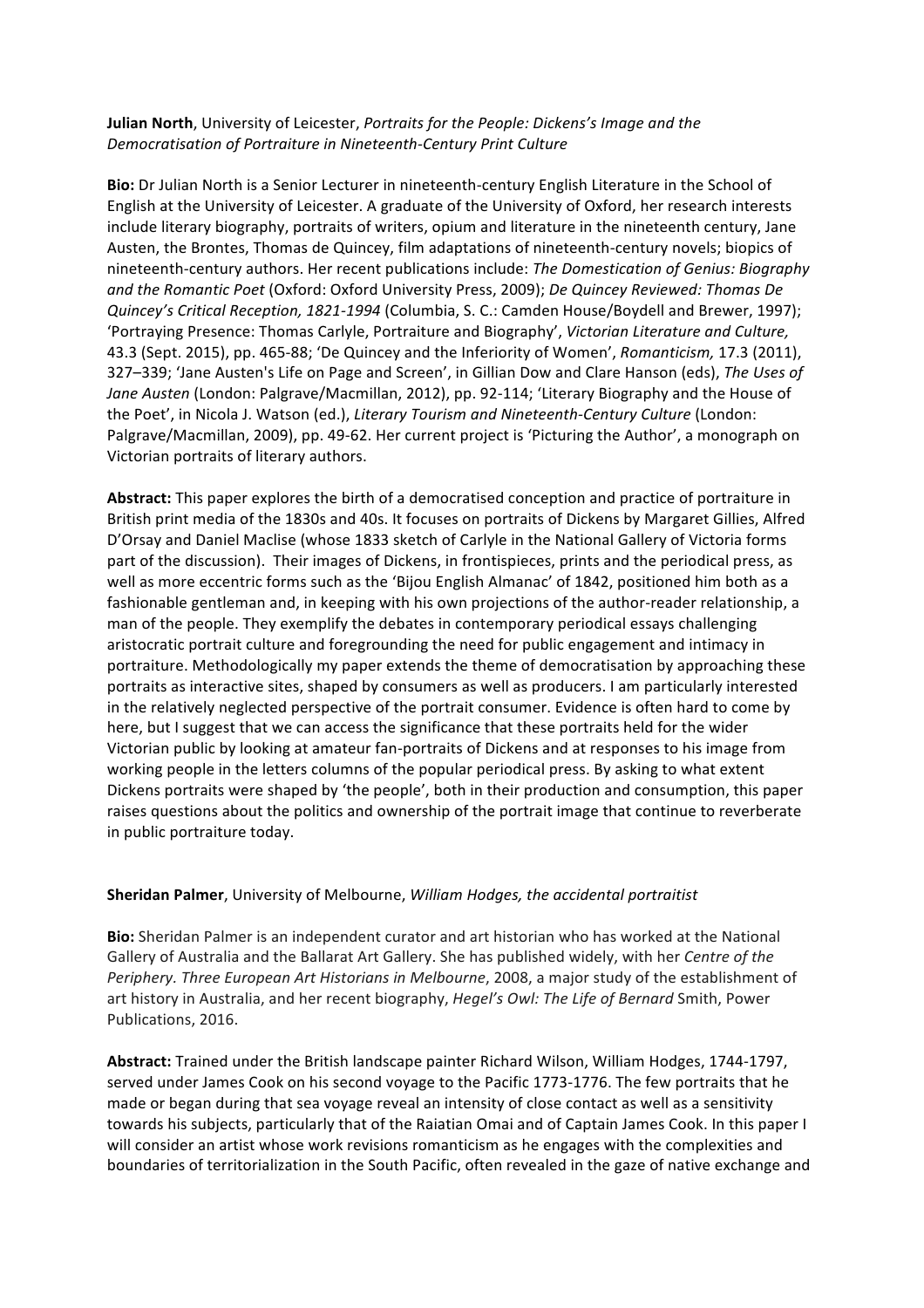resistance to the imperialist explorer's presence, or as the art historian Bernard Smith put it, the colonial relation between 'civility' and 'savagery'.

#### **Jenny Beatriz Quijano Martinez**, University of Melbourne, *Copying the Spanish master Velázquez*

**Bio:** Jenny Quijano Martinez is currently a second year PhD candidate in the Art History program, in the School of culture and Communications at the University of Melbourne. Her research topic is "Spanish Influence in Australian painting". Articles based on her research have been published in journals such as *Boletín de Arte* (Spain) and *Historia Caribe* (Colombia). In 2011, she completed her MA studies in Art History at the National University of Distance Education (UNED) in Spain. Her professional career started in Colombia when I graduated as a Historian at Industrial University of Santander (UIS) in 2006.

Abstract: Australian artists at the end of the nineteenth century and the beginning of the twentieth century had a particular attraction to the art of Velázquez, considered as the most representative artist of the Spanish school. The Prado Museum was the place to see the art of Velázquez and a visit to this museum was for many international artists an essential journey. Even though some Australian artists were fascinated with Spanish art and especially the art of Velázquez, only some of them had the chance to visit the museum. They also admired Spanish masterpieces through prints, books, and originals kept in other European museums. London and Paris offered foreign and native artists the opportunity to admire Spanish techniques and subjects, as both cities had works of Spanish masters from the Golden Age. This paper looks at Hugh Ramsay and his *Portrait of the artist standing before easel*, and also at John Longstaff and his copy of Velázquez "Aesopus". My particular attention is on examining Australian artists and why they were interested in the art of Velázquez. Many European artists copied the master or used his work as a reference point. Australian artists also copied Velázquez for a variety reasons that included a great admiration for his complex compositions in paintings such as *Las Meninas* and to depict their own self-portraits. Velázquez's *oeuvre* was clearly an inspiration that influenced the art of Australian artists and, as I argue, took them far from just straightforward copying the art of the Spanish master.

## Callum Reid, University of Melbourne, 'Driven by Glory': British self-portraits in the Galleria degli *Uffizi*

**Bio:** Callum Reid is an Art History PhD Candidate at the University of Melbourne. His research fields include museology, printmaking, Renaissance and Baroque art and decorative arts, with a particular focus on the formation of collections and their reception. Alongside working and teaching in these fields, his research interests involve the history and provenance of objects, having spent several years working in the art market. He has recently published an article in *The Burlington Magazine* on the provenance of Annibale Carracci's *Holy Family* at the National Gallery of Victoria and is completing chapters for several important books to be published in 2017. Callum is completing his thesis in Art History, which examines the programs of display at the Uffizi Gallery in Florence during the Grand Ducal era. In 2017, he will take up the Harold Wright and Sarah & William Holmes Scholarships, carrying out research in the British Museum's print collection.

Abstract: In 1774, Sir Joshua Reynolds sent a letter to Florence, offering his self-portrait for entry into the Galleria degli Uffizi's 'Room of the Artists,' initiating a chain of correspondence amongst the Grand Ducal administration. The gallery was in the process of expanding, and was overwhelmed with artists from all over the world wishing for their faces to be placed on the walls alongside those of Raphael, Titian or Michelangelo, leading to a new rule that only posthumous portraits would be hung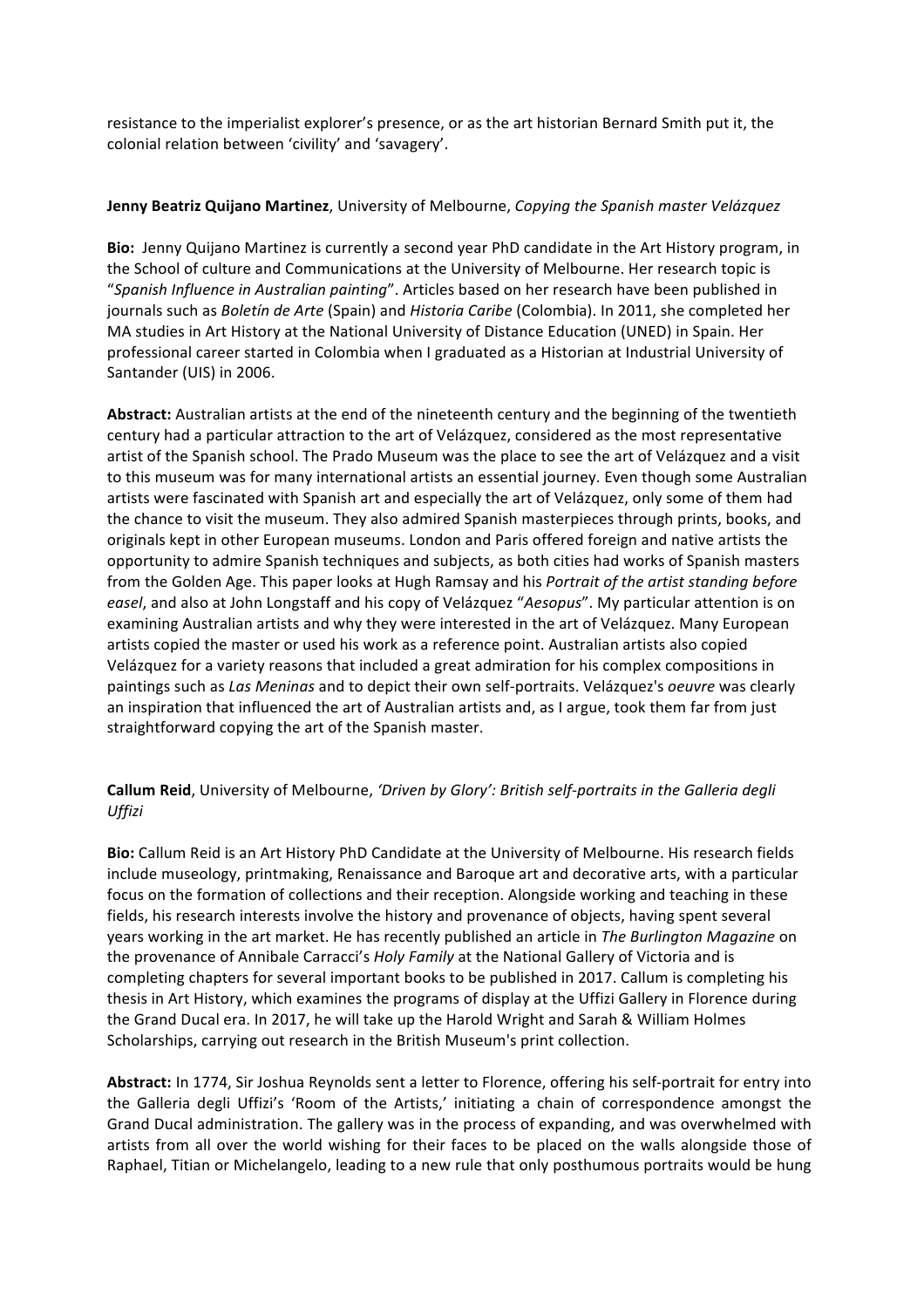on the walls. For Reynolds, this rule would be broken, as it was "for very few painters," and in the years that followed, the same restrictions would be curiously loosened for a number of other British painters of varying prominence. This paper will examine this group of letters stimulated by Reynolds' submission, and the qualities that the gallery administration sought in an artist self-portrait. I will also analyse the works of the unusual group of British painters who earned entry into the great pantheon of artist self-portraits, including Jacob More, Joseph Richardson and Mary Benwell.

**Dr Kate Retford,** Senior Lecturer, Department of History of Art, Birkbeck, University of London 'Conversing in and with the Landscape: Edward Haytley's portraits of The Brockman Family at *Beachborough'* 

#### This keynote lecture is supported by the Macgeorge Bequest.

Bio: Dr. Kate Retford is Senior Lecturer and Head of the History of Art department at Birkbeck College, University of London. She has published widely on eighteenth-century British art, particularly the portraiture of the period and the country house art collection. Her work includes The Art of *Domestic Life* (2006) and *Placing Faces: The Portrait and the English Country House in the Long Eighteenth Century*, co-edited with Gill Perry et al. (2013). She has recently completed a book manuscript on the eighteenth-century British conversation piece.

Abstract: In the mid 1740s, a now little-known painter named Edward Haytley spent some time at the residence of Squire James Brockman in Kent, England, working on pendant canvases which have been in the collection of the National Gallery of Victoria since the early 1960s. These two intriguing paintings chart place and time, showing the Squire, his extended family, friends and neighbours enjoying the grounds around his house at Beachborough, at different times of the day. Brockman had recently had these grounds redesigned; made more 'à la mode' in emulation of fashionable developments at great gardens such as Stowe or Chiswick. In this lecture, I will explore how these paintings developed the recently established conventions of 'the conversation piece': an innovative mode of small group portraiture, in which the polite classes of eighteenth-century England were pictured engaged in genteel diversions, undertaken in elegant settings. Haytley's key contribution was to meld this tradition (already much indebted to estate portraiture) with the similarly recently established art form of the 'multiple gardenscape'. Gardenscapes served to chart the spaces and experiences of new landscape designs through successive images, unfolding in a manner akin to a visit, emphasising the variety of set pieces and accordant responses. As well as exploring the blurred boundaries of portraiture, landscape and genre in Haytley's pictures, this paper will thus also consider themes of space and temporality, and – with a focus on the resonant theme of fishing which unites the two paintings – conclude with some reflections on their engagement with traditional ideals of hospitality.

Rebecca Rice, Museum of New Zealand Te Papa Tongarewa, *William Strutt as a 'N.Z. Bushman': picturing the self and the other across the Tasman*

**Bio:** Dr Rebecca Rice is Curator Historical New Zealand Art at Museum of New Zealand Te Papa Tongarewa in Wellington, New Zealand. Her recent publications include 'A red-letter day: evaluating progress in New Zealand's art at Dunedin's international exhibitions 1865 and 1889', in Marta Filipova (ed) Cultures of International Exhibitions 1840-1940: Great Exhibitions in the Margins, Ashgate 2015; 'Unanswered prayers: the failure of W. F. Gordon's self-promotion', in Annabel Cooper, Lachy Paterson and Angela Wanhalla (eds) The lives of colonial objects, Dunedin: Otago University Press, 2015; 'Colonialism versus conservation: a colonial view', in Jessica Hubbard, Ann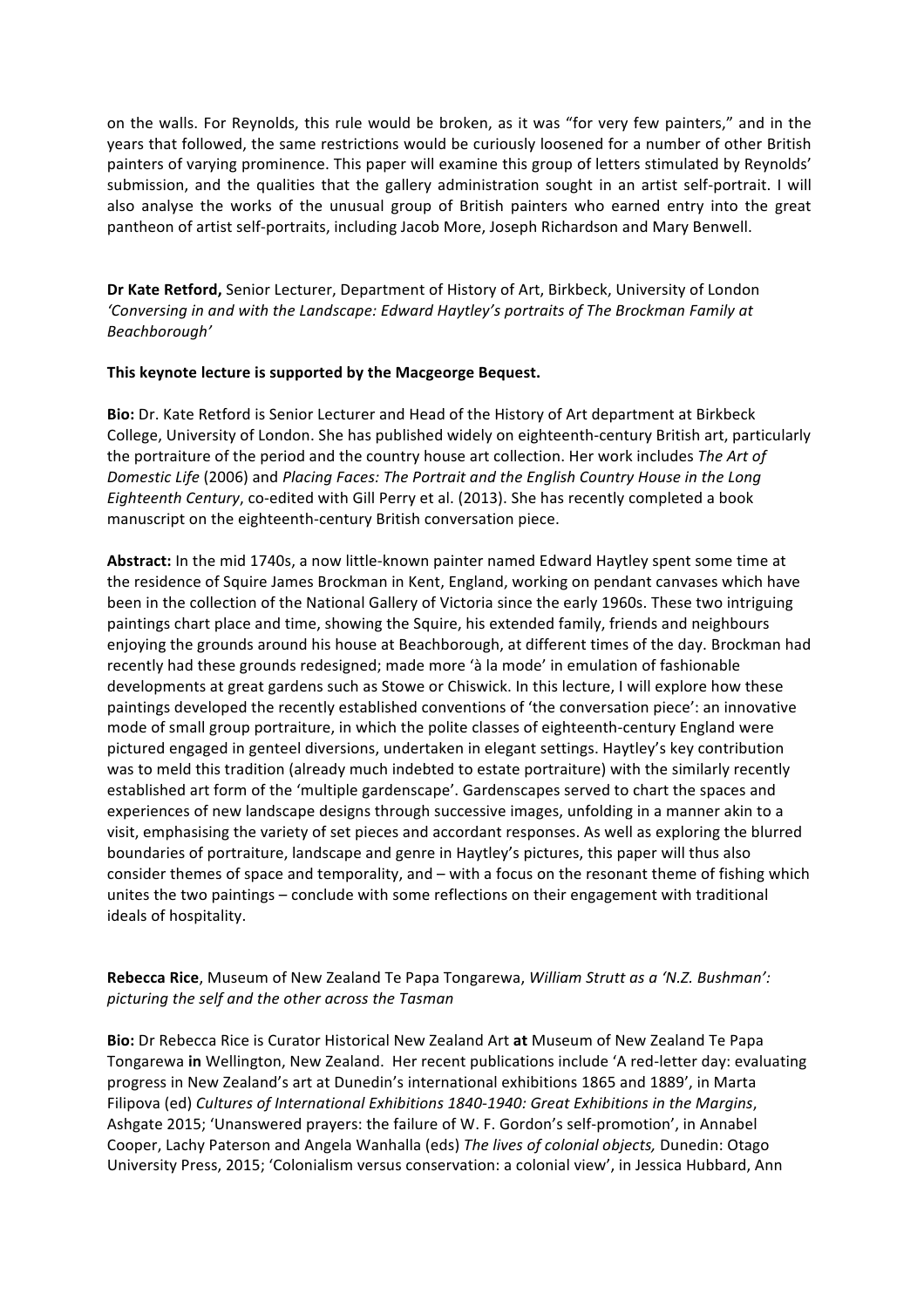Shelton and Alice Tappenden (eds) *Enjoy Occasional Journal: The Dendromaniac*, March 2015; Rebecca Rice and Caroline Jordan, 'Cultural propaganda' and the politics of taste: The Carnegie Corporation's cancelled *Art of New Zealand* Exhibition, 1941', *AAANZ Journal*, December 2014; 'Making tracks: photography and trade in the nineteenth century', in *Early New Zealand Photography: Images and Essays*, edited by Angela Wanhalla and Erika Wolf, Dunedin: Otago University Press, 2011, pp. 86-91; 'Nineteenth century Auckland', in Ron Brownson (ed) Art Toi: New Zealand Art in Auckland Art Gallery Toi o Tamaki, Auckland: Auckland Art Gallery Toi o Tamaki, 2011, pp. 25-32.

Abstract: In the National Library of Australia, a pen and wash self-portrait presents the English artist, William Strutt, as a New Zealand bushman. In it, he poses as the experienced pioneer: his hand rests nonchalantly on an axe, while his foot is placed in a conquering manner upon a fallen trunk, providing evidence of his labours. William Strutt's fifteen months in New Zealand seldom register as more than a passing comment in accounts of his Australian residency, yet I argue that they offer a distinctive aspect to his oeuvre. As he did elsewhere, Strutt sketched compulsively in New Zealand, but there is a focus on self-representation, on his own activities and his 'boys-own' adventure that is absent from his Australian material. In this paper I investigate the idea that Strutt's New Zealand sojourn offered him a freedom to explore his romantic idea of pioneering life in the colonies. Freed from the challenge of surviving in a colonial market, his recording of events took on a more personal tone. But these self-portraits are complemented by drawings depicting local Māori – arguably a more sustained series of studies than he made of Australian Aborigines. I contrast Strutt's self-portraits with his representations of the 'other' paying attention to the long term use of this material, which was only fully realised by Strutt once he left New Zealand and returned to Australia. Central to this was the transformation of named Māori into anonymous actors in a drama, crucial to Strutt's ambitions as an academic artist but revealing in terms of the colonial/indigenous dynamic that underpins picture-making in the colonies.

#### **Megan Richardson**, University of Melbourne, *The Unwanted gaze:* Two Cases of Royal Portraits

Bio: Megan Richardson is a Professor of Law and Co-Director Centre for Media & Communications Law and Intellectual Property Research Institute of Australia, Melbourne Law School, The University of Melbourne. Her research interests lie in privacy and personality rights, intellectual property and law reform. Recent publications include *Fashioning Intellectual Property: Exhibition, Advertising and the Press, 1789-1918* (Cambridge University Press, 2012), co- authored with Julian Thomas, and *Breach of Confidence: Social Origins and Modern Developments* (Edward Elgar, 2012), co-authored with Michael Bryan, Martin Vranken and Katy Barnett. She is currently writing a book on The Right to *Privacy, Origins and Influence*. 

**Abstract:** Two English cases of royal portraits decided in the first half of the 19<sup>th</sup> century helped to formulate the right to privacy. The first is the little-known case of *Wilson v Wyatt* (1820), concerning the printer Effingham Wilson's post-mortem circulation of prints of the ill secluded King George III, based on an engraving designed by Matthew Cotes Wyatt in 1817 but attributed to another artist Henry Meyer. The second is the famous case of *Prince Albert v Strange* (1849), still considered a 'seminal case' on the right to privacy in England and Australia, centred on the printer William Strange's proposed public exhibition of family etchings created by Queen Victoria and Prince Albert together with his descriptive catalogue. This paper will explore the circumstances, reasoning and conclusions of the cases using original archival documents. It will be noted that versions of King George III's portrait are held in the National Portrait Gallery and Royal Collection, still variously attributed to Wyatt and Meyer, while examples of Victoria and Albert's family etchings from the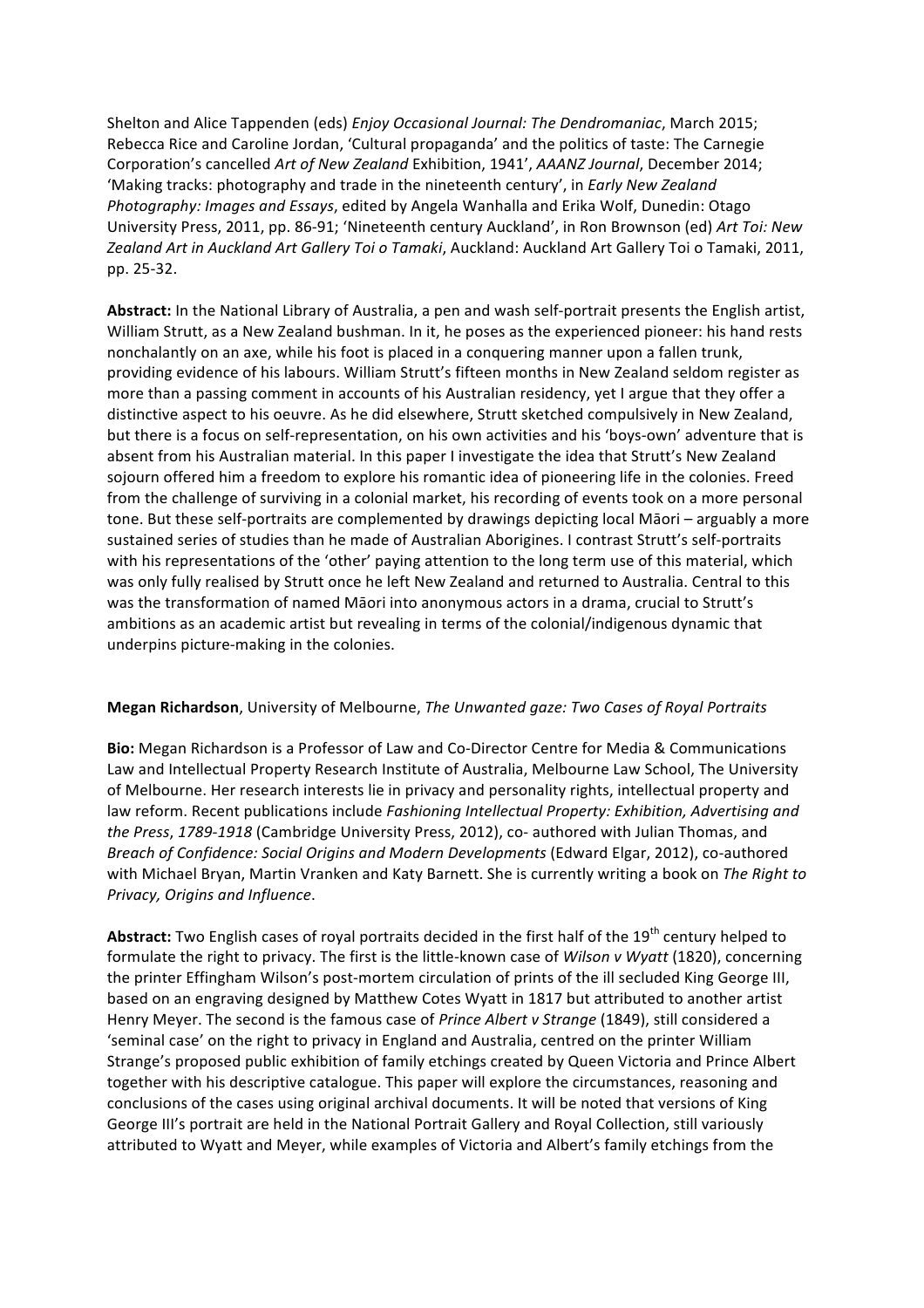period of the case are held in the National Gallery of Victoria, donated by Queen Victoria after an exhibition of the Royal Anglo-Australian Society of Artists in 1892 (see Vaughan, 2011).

#### Gillian Russell, University of Melbourne, *Emma Hamilton's Performance Art: 'screening' the Attitudes*

**Bio:** Until recently, Gillian Russell was the Gerry Higgins Chair in Irish Studies, The University of Melbourne. She is also the former Professor of English in the School of Cultural Inquiry, at the Australian National University. She holds a BA Hons from The Queen's University Belfast and a PhD from the University of Cambridge. Her first monograph, *The Theatres of War: Performance, Politics* and Society 1793-1815, appeared with Oxford University Press in 1995 and she has published widely on such diverse topics as military camps in the eighteenth century, gambling by upper-class women, adultery in Jane Austen's fiction, and the behaviour of servants in the Georgian theatre. She was an associate editor of An Oxford Companion to the Romantic Age (gen.editor Iain McCalman, Oxford, 1999) and co-editor, with Clara Tuite, of *Romantic Sociability: Social Networks and Literary Culture in Britain, 1770-1840* (Cambridge, 2002). Her monograph *Women, Sociability, and Theatre in Georgian* London was published by Cambridge University Press in 2007. Since 2010 she has been working as an Australian Research Council professorial fellow on a project concerning print culture and sociability in Romantic period Britain and Australia.

**Abstract:** Emma, Lady Hamilton (1765-1815) became famous throughout Europe in the late 1780s and 90s for her 'attitudes', private entertainments that were part of her role as hostess for Sir William Hamilton in Naples. The attitudes consisted of imitations of heroines from classical mythology in a sequence of rapid, dazzling, transformations. Before Naples, as Emma Hart, Hamilton had a career as an artist's model for painters such as George Romney and, before that, as the impoverished lower class Emy Lyon, she had sought attention for her beauty by displaying herself on the street corners of Soho. The attitudes were a formative influence on the imagination of poets and visual artists, making Emma Hamilton a key figure in the fusion of neo-classicism with sensibility that characterises European Romanticism. Hers was a sophisticated form of performance art that anticipates, by two centuries, the work of contemporary artists such as Marina Abramovic or Cindy Sherman. This paper will examine representations of the Attitudes in illustrations by Frederick Rehberg and others, addressing in particular her use of the shawl as a property and a scenic device in the context of the significance of the cashmere shawl as a fashionable accessory for women.

## **Sue Russell**, Independent scholar, *The dealer as artist: Robert Bragge's portrait of his father, the Reverend Robert Bragge*

Bio: Susan Russell, BA (Hons), MA (La Trobe), PhD (Melbourne) is an Independent Scholar. From 2003-2011 she was Assistant Director at the British School at Rome and has taught Art History at Monash University (Clayton campus), La Trobe University and the University of Melbourne. She wrote her MA on Pietro da Cortona and her PhD on the fresco friezes of Palazzo Pamphilj in Piazza Navona. Her publications include articles on Pietro da Cortona, Pamphilj art and patronage, Pirro Ligorio and the Dutch Italianate landscape painter Herman van Swanevelt in *Master Drawings, Bollettino d'Arte, The Burlington Magazine, Melbourne Art Journal, Storia dell'Arte and Papers of the British School at Rome* amongst others, as well as essays in collections of conference papers. She was co-editor, with David Marshall and Karin Wolfe of '*Roma Britannica': Art Patronage and Cultural Exchange in Eighteenth-century Rome'* (2011). The article 'Dr Robert Bragge (1700-1777), Gentleman Dealer' is in press with *British Art Journal.*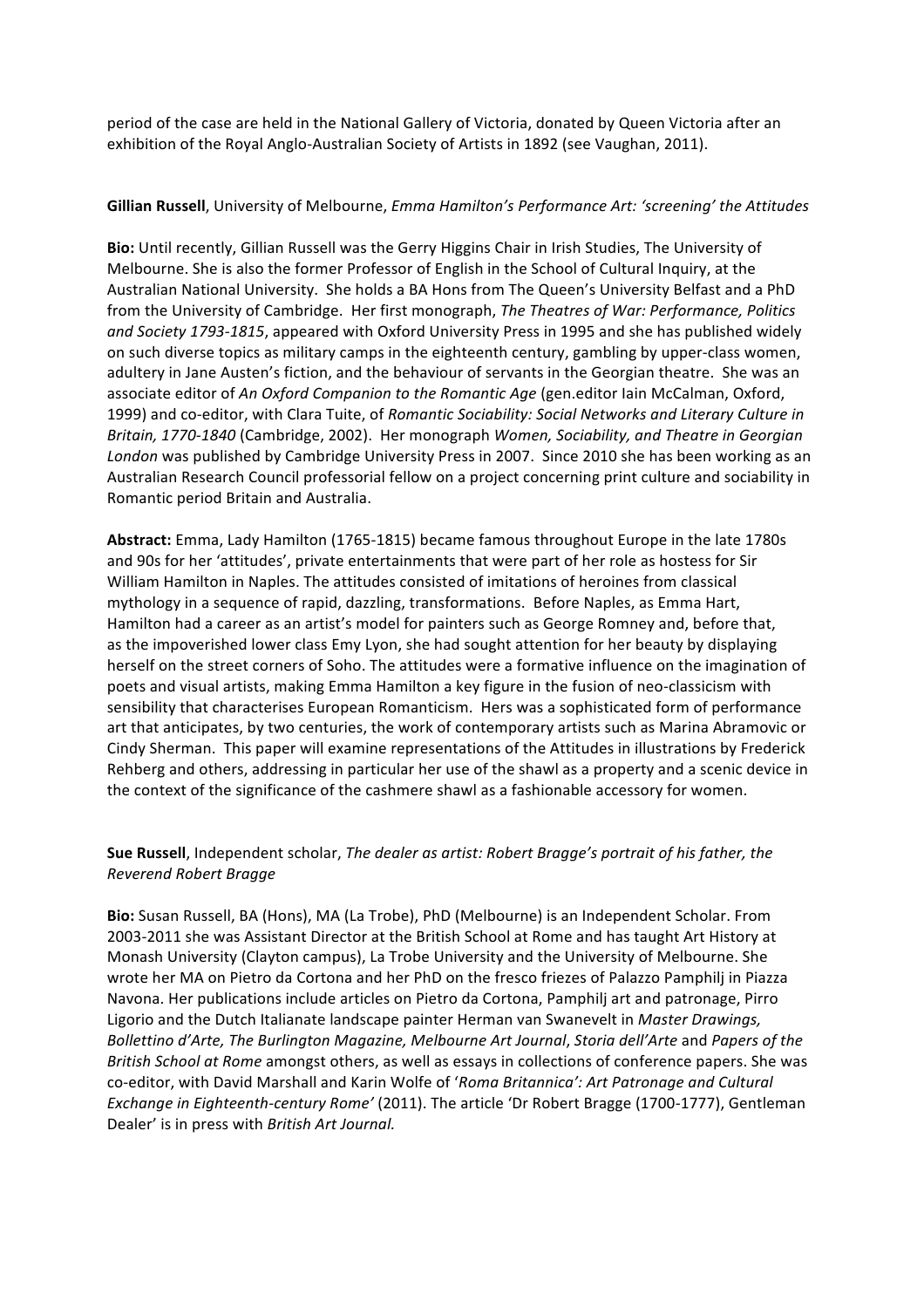Abstract: The many satirical prints of Dr Robert Bragge (1700-1777) document both his idiosyncratic appearance and his successful, if at times outrageously parodied, career as an art dealer in eighteenth-century London. Bragge was one of the pioneers in establishing art dealing as an independent profession, creating a prototype for a previously unknown phenomenon, the gentleman dealer and connoisseur. Many of the first independent dealers had begun in the business as practising artists, and are thus credited with an artist's eye and expertise, but Bragge's status as *virtuoso* has instead been seen as bogus, used only to inflate the reputation and success of his suspect business practices. Yet the address on John Faber's mezzotint of Bragge's father, the Reverend Robert Bragge (1665-1738), a copy of which is held in the National Gallery of Victoria, records that it was made after a painting by Robert Bragge, suggesting that Bragge, like his pioneering colleagues, also had artistic training. This paper discusses the Faber print, its authors, its subject and its style, and considers how a previously unknown artistic training serves to qualify our knowledge of Robert Bragge's activities. At the same time, questions are raised about the veracity of the imputations made by Bragge's critics, in particular the artist John Sandby (1731-1809) whose satire, *The Vertù Scavenger or Duper* has, more than any other caricature, affected the critical reputation of one of the most notable figures in the development of the art market in Georgian London. 

## **Mark Shepheard**, University of Melbourne, '*The servile drudgery of copying faces': Batoni's Italian portraits through British eyes*

**Bio:** Mark Shepheard completed his MPhil in Roman History & Archaeology at the University of Oxford and is currently completing his PhD at the University of Melbourne. His thesis is a study of musician portraits in early modern Italy and of the personal and professional relationship between musicians and painters in this period. His research interests include Italian seventeenth- and eighteenth-century painting, portraiture and music iconography; he has published on aristocratic portraiture in eighteenth-century Rome and on the portraits of composer Luigi Boccherini. He is a director of the Melbourne Art Network and the Melbourne Portrait Group and for the past fourteen years has produced the Early Music Experience for Melbourne's Classical radio station 3MBS Fine Music.

Abstract: The National Gallery of Victoria owns two fine paintings by Batoni, his double portrait of *Sir Sampson Gideon and companion* (1767), and his portrait of *Duke Gaetano II Sforza Cesarini* (1768). Together, these two works epitomize two distinct and unequal aspects of Batoni's career as a portrait painter: his portraits of British Grand Tourists and his portraits of Italian—and especially Roman—aristocrats. Of Batoni's approximately 225 known sitters, 175 were British but only thirty were Italian. The small proportion of Italian sitters is frequently said to reflect the low esteem in which portraiture was held in eighteenth-century Italy. But was this really the case? Eighteenthcentury inventories of aristocratic Roman families such as the Sforza Cesarini, the Rospigliosi, and the Colonna clearly show that they all owned numerous portraits, both old and new. The notion that the Italians seldom sat for their portraits can be traced directly to the travel writings of Dr John Moore, first published in 1781. Moore's comments on Italian portraiture have been taken at face value but a close reading of his text reveals that they are in fact part of an impassioned critique of portraiture and its central place within British art. Moore also makes inaccurate assumptions about the context within which Italian portraits were displayed, assumptions that are based on his familiarity with British traditions of portrait display. This paper will examine the extent to which the uncritical acceptance of Moore's commentary has distorted our understanding of eighteenth-century Italian portraiture, tending to view the subject solely from a British perspective. It will compare Batoni's portraits of British and Italian sitters and demonstrate how the artist adopted different formal devices and colouristic effects to better suit the diverse requirements of an international clientele.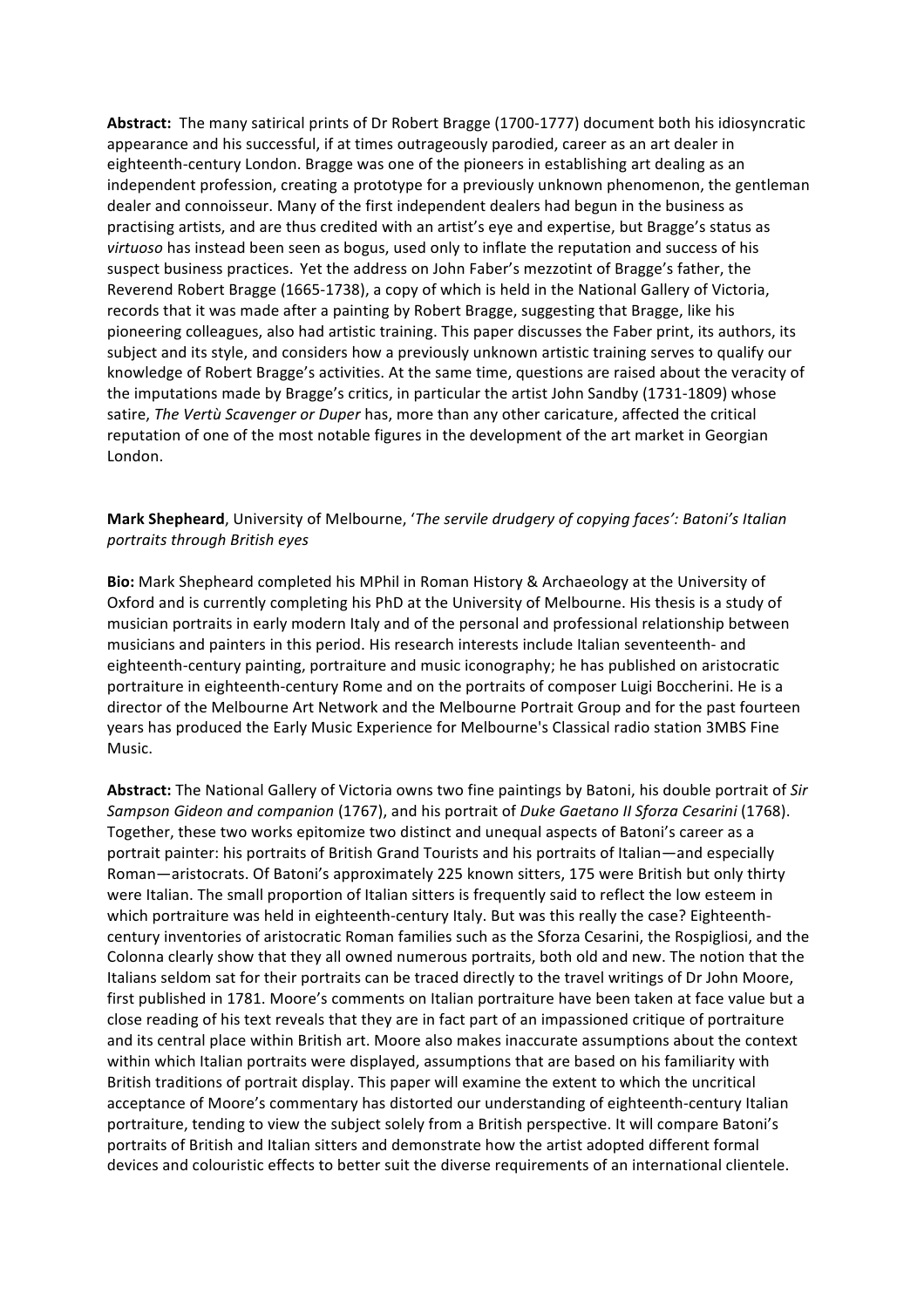David H. Solkin FBA, Walter H Annenberg Professor of the History of Art, The Courtauld Institute of Art, 'English or European? Portraiture and the Politics of National Identity in Early Georgian Britain'

Bio: One of the world's leading authorities on the history of British art, David Solkin is Walter H. Annenberg Professor of the History of Art at The Courtauld Institute of Art, where he has taught since 1986. In addition to numerous articles, Solkin has published four important books: Richard *Wilson: The Landscape of Reaction* (London, Tate Gallery 1982); *Painting for Money: The Visual Arts* and the Public Sphere in Eighteenth-Century England (New Haven & London, Yale University Press 1993); Painting out of the Ordinary: Modernity and the Art of Everyday Life in Early Nineteenth-*Century Britain* (New Haven & London, Yale University Press 2008); and *Art in Britain 1660-1815* (New Haven & London, Yale/Pelican History of Art series, 2015). Solkin was the guest curator of the exhibition Art on The Line: The Royal Academy Exhibitions at Somerset House 1780-1836, which took place at The Courtauld Gallery in 2001-2002. He also edited and co-authored the collection of essays that accompanied the exhibition, for which he was awarded the inaugural William M.B. Berger Prize for British art history. More recently David curated *Turner and the Masters*, the hugely successful exhibition which opened at Tate Britain in the autumn of 2009, before going on to the Grand Palais in Paris and the Museo Nacional del Prado in Madrid. Having just completed his monumental Pelican History, Solkin is now turning his attention to an exhibition of Thomas Gainsborough's portraits of the artist and his relations, entitled *Gainsborough's Family Album*, which is scheduled to open at the National Portrait Gallery in autumn 2018. David was elected a Fellow of the British Academy in 2012. and will be retiring from The Courtauld at the end of the current calendar year.

Abstract: My paper examines a fundamental shift in British portraiture during the reign of George II, which saw painters and patrons turn away from the established native heritage of Van Dyck, Lely, and Sir Godfrey Kneller, in favour of embracing the latest trends in Continental art practice. Spearheading this development were several immigrant European portraitists, led by Jean-Baptiste Van Loo, who found himself overwhelmed with business after moving to London in the later 1730s; here his rivals included a small number of English and Scottish 'face-painters' (notably Allan Ramsay) who had gone abroad to acquire a patina of cosmopolitan polish, as well as others who staunchly adhered to the tradition of their forefathers. No one championed the cause of *English* portraiture more stoutly than William Hogarth, who did his utmost to try and stem the foreign invasion. But in the end even Hogarth came to appreciate that a combination of the English and the European offered the best of all possible worlds.

## **Olivia Spiers**, University of Adelaide, *On location: stereotypes in early Australian photographic portraits*

**Bio:** Olivia Spiers is a graduate of Flinders University where she studied Screen Studies and English. She is currently completing an MA of Art History and MA of Curatorial and Museum Studies at the University of Adelaide. Her recent research has included an examination of exhibition catalogues, resulting in her thesis entitled 'Exhibition Catalogues: An Inventory of Innovation'.

Abstract: Australian photographic portraiture from the mid-nineteenth century reveals a battle between fiction and reality in the depiction of national stereotypes. In particular, marginalised groups like Australian 'natives', Outback pioneers and the working poor were romanticised through staged studio portraits. These photographs followed the tradition of painted allegorical portraits using models and props to construct simulated realism. Real individuals from socially excluded, isolated and displaced demographics were rarely the subject of early studio photographic portraits, or were dramatically staged for the occasion. Improvements in photographic technology during the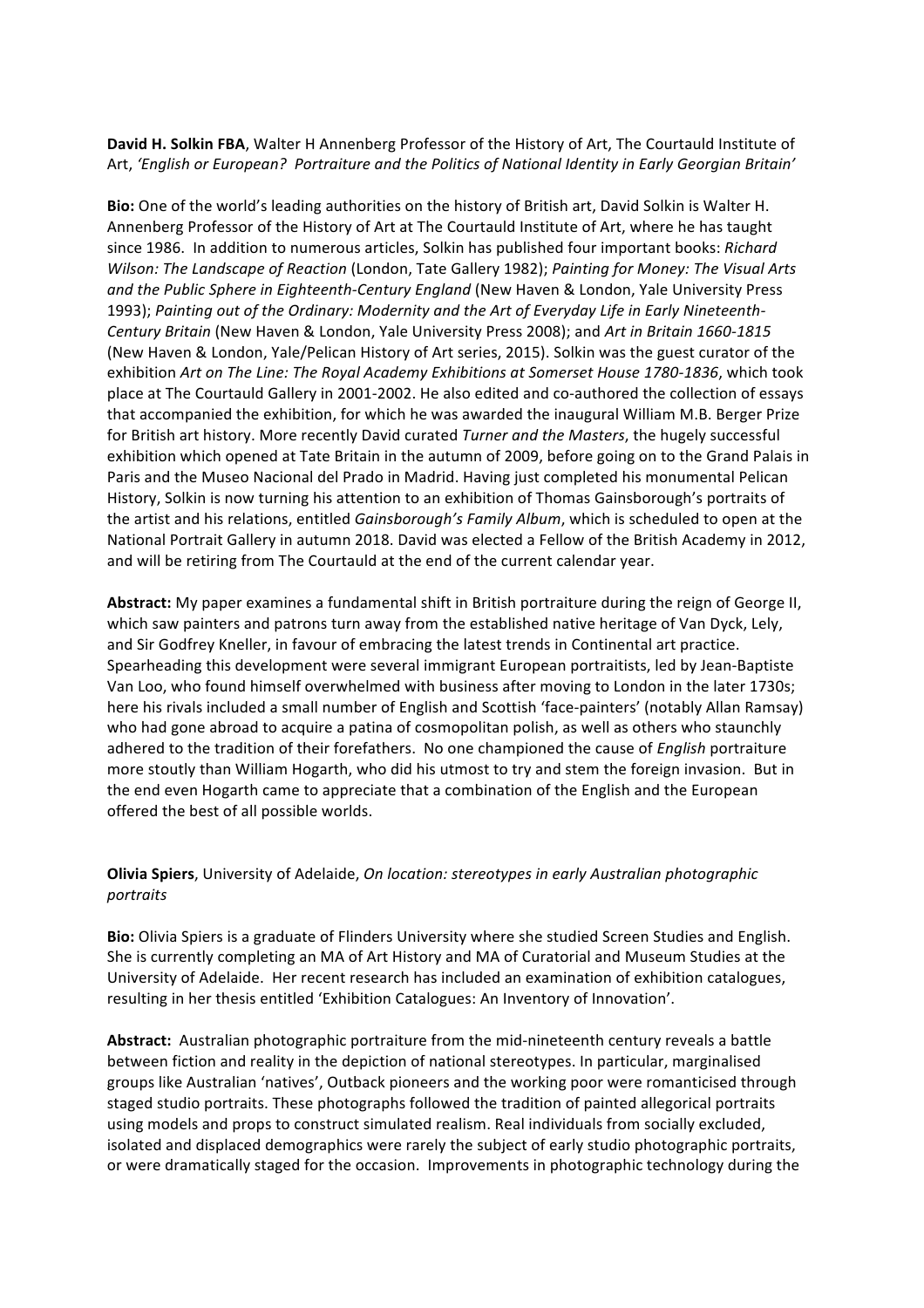nineteenth century finally liberated portraiture from the studio and into the Australian landscape. This enabled photographers to document real individuals in their genuine surroundings. The authenticity of these portraits legitimised the power of photography as a documentary medium. Photographers with anthropological interests exploited this capability, providing valuable insight into the lifestyles of marginalised groups at the time. However, the attraction of stereotypes remains apparent as portraitists fought the urge to stage props and scenarios. This paper will compare and contrast photographs from the National Gallery of Victoria collection to demonstrate the changing nature of Australian photographic portraiture during the nineteenth century. Some works from other Australian collections may also be referenced. Australian aboriginals, Outback pioneers (prospectors, timbermen and swagmen) and the working poor of urban Australia are the primary focus. Featured photographers will include John William Lindt (1845-1926), Fred Kruger (1831-1888), Nicholas Caire (1837-1918) and Harold Cazneaux (1878-1953).

#### **Ingrid Steiner**, California State University, Likenesses for William Byrd II at Westover

**Bio:** Ingrid Steiner is a Lecturer in Art History at California State University and at the Gnomon School of Visual Effects. Her research centers on portraiture from colonial Virginia and British portraiture from the late 17th and early 18th centuries, particularly the collection of William Byrd II. Her education interests are the intersection of emerging technologies and pedagogy. Her recent publications include "Maximizing Student Success in an Online Peer Review Community: A Case Study at Gnomon School of Visual Effects," Conference Proceedings of the Advancement of Computing in Education (in press).

**Abstract:** William Byrd II (1674-1744) of Virginia amassed one of the largest, privately held portrait collections in early southern colonial America. It was a unique collection of his Royal Society friends, his London acquaintances and his extended family. Produced by the leading British portrait studios of the day, the collection, which eventually resided at Byrd's Westover Virginia estate, has been largely ignored in scholarly research. Introduced to the great traditions of European collecting at a young age, Byrd began to exchange, request and collect portraits of his British network during his many travels across the pond. Recognizing that a literal ocean existed between Virginia and London, Byrd employed portraits as "physical representatives" of his London networks. Byrd's portrait collection was more than just mere likenesses. His collection represented a formal social bond and testified to a personal relationship between the owner and the sitter. These portraits were both a public and private display of his affection, ambitions and memory. This presentation will discuss how Byrd II's collection embodies his various political and social networks and extended family. Using Byrd's own diaries, letters and scholarly materials, the portraits become a window into transatlantic relations during the colonial era. The portraits themselves, the way Byrd displayed his portraits, controlled access to them, his activities and his reminiscences are a testament to the fact that his collection was more than mere likenesses.

## **Jack Tan**, University of Melbourne, *Portraits of Oliver Twist* – *memorialising the homeless Victorianera boy*

**Bio:** Jack Tan is Dean of Studies at Whitley College, the University of Melbourne. He is also completing a thesis on Dickens and nostalgia in the Faculty of Arts, University of Melbourne. He has spoken on his work at the Universities of Melbourne, Queensland, Sydney and Western Australia, as well as at UCLA.

Abstract: Melbourne surgeon-turned-photographer Dr Julian Smith's portrait of an iconic Dickensian moment, *Oliver asks for more* (1930s), continues a line of visual representations of Oliver Twist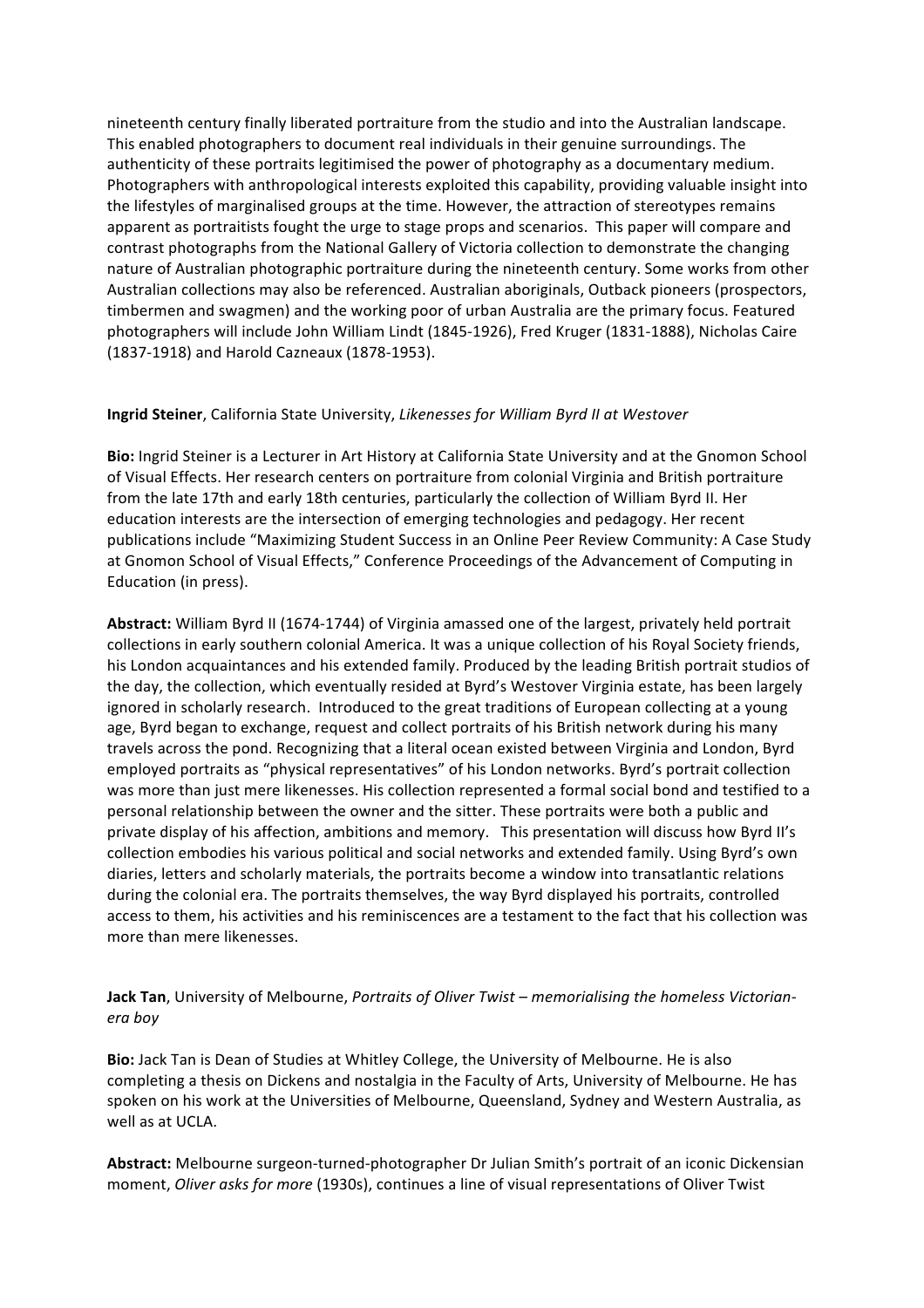begun by George Cruikshank in the original 1846 illustration for Dickens' novel. In this paper, I argue that the staginess of these visual representations of Oliver, where the titular subject assumes an expression of righteous melancholy and deprivation, echoes Dickens' text, where Oliver is "the principle of Good surviving through every adverse circumstance". That this photographic portrait of Oliver is meticulously staged is evident in Russell Grimwade's description of Smith's modus operandi, where "the model was by sheer force of the master will made to contribute to the final result...until the promise of a preconceived ideal was realised". That the visual glossing of literary work is often highly fashioned is also asserted by Helen Groth, who writes of photographic models who "perform in front of the camera...[producing] a new gestural repertoire of poses and theatrical backdrops". I argue in this paper that in Smith's and Cruikshank's visual representations of Oliver Twist, their striking and carefully worked out mode of treating their subject make them co-creators of Oliver alongside Dickens. The three artists become "collaborators" in their representation and memorialisation in portrait of the poor orphan child Oliver, using word, paint, and photograph in turn.

## **Elena Taylor**, National Gallery of Victoria, *Portrait of the Artist as Hero: Margaret Thomas and Charles Summers*

**Bio**: Elena Taylor is Curator of Australian Art at the National Gallery of Victoria and was previously Curator of Australian Painting and Sculpture at the National Gallery of Australia. She has written widely on many aspects of Australian art with a particular interest in modernism. Her exhibitions include *Lurid Beauty: Australian Surrealism and its echoes* (NGV 2015), *Australian Impressionists in France* (NGV 2013), *Grace Crowley: Being Modern* (NGA 2006) and the portraiture exhibition *Upfront: faces of Australia at War* (AWM and NPG 1998).

Abstract: In 1881 Margaret Thomas's painting of sculptor Charles Summers became the first portrait of an Australian artist to be acquired and placed on display in the National Gallery of Victoria and the first painting by a female Australian artist to be acquired and exhibited in the Gallery. Although littleknown today, in the late nineteenth century Thomas was well-known in Melbourne as an artist and writer. She had trained with Summers in the 1860s and went on to establish a successful career in London, exhibiting numerous times with the Royal Academy and receiving major commissions. A published poet and author, Thomas also wrote two books on art history addressed to the general reader. Thomas and Summers had a close relationship and she is known to have made at least three painted and one sculpted portrait of him, as well as publishing his biography following his death in 1878. This paper will discuss the circumstances surrounding the creation of Thomas's c. 1880 portrait of Summers, its acquisition by the NGV in 1881 and the status of the artist in colonial Victoria. Thomas emerges as a significant nineteenth century Australian artist and her portrait of Summers (now in the collection of the State Library of Victoria) a major work of late colonial portraiture.

**Arabella Teniswood-Harvey**, University of Tasmania, *The artist's piano in Hugh Ramsay's Parisian Self-portraits*

Bio: Arabella Teniswood-Harvey is a pianist and art historian, lecturing at the University of Tasmania. Her PhD research considered James McNeill Whistler's interest in music and how this influenced his creation of art. She has published articles on this topic, and on music in Australian visual culture, in journals including *The Burlington Magazine*, *The British Art Journal* and *Music in Art: International Journal for Music Iconography*; and has presented lecture-recitals at Colby College Museum of Art, and the Freer Gallery of Art, USA, and at the University of Glasgow's Hunterian Art Gallery. She has recorded a number of CDs on the Move Records label.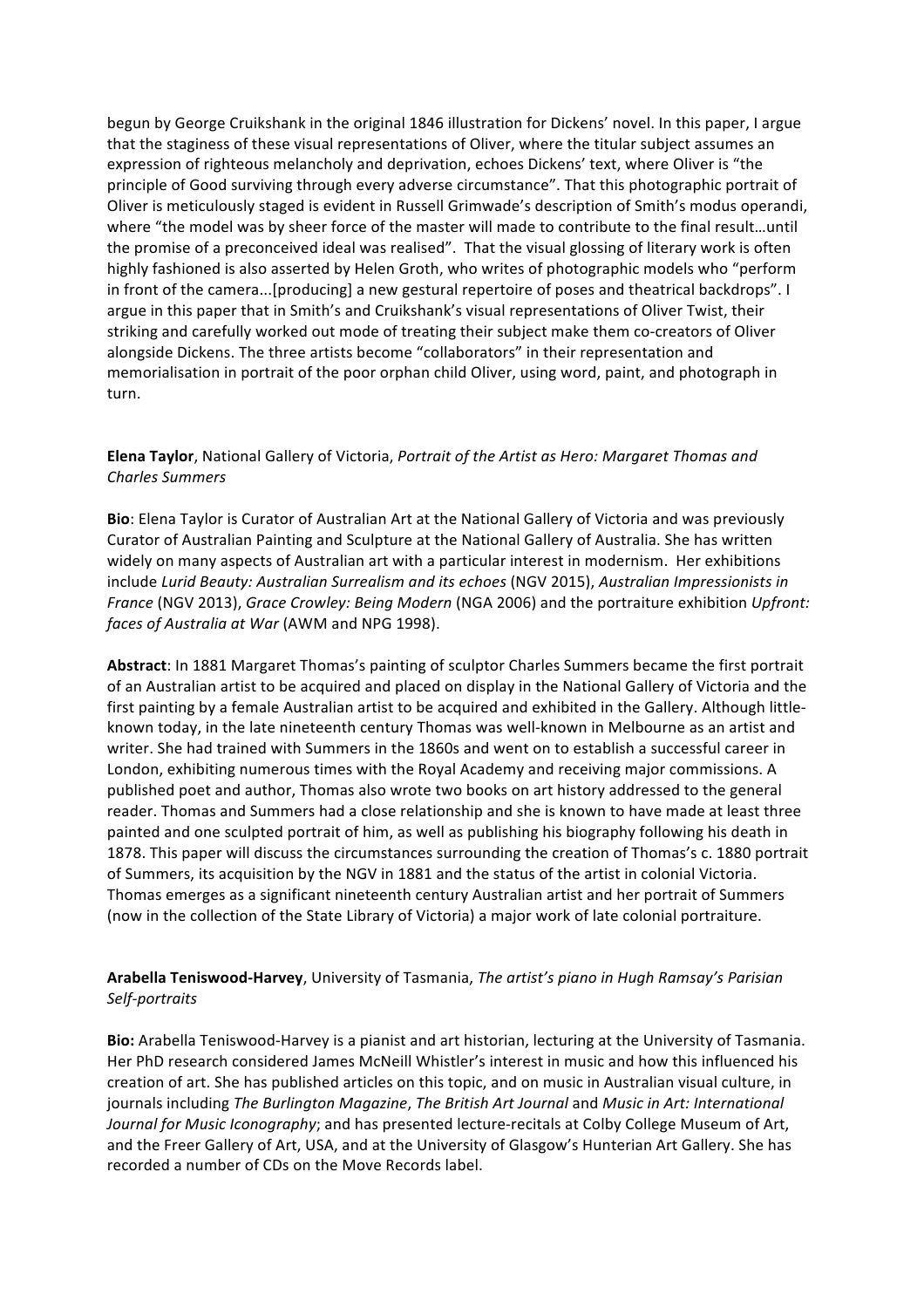Abstract: This paper will explore the role of the piano as a visual device in fashioning artistic identity in the self-portraits made by Hugh Ramsay during his years in Paris. It will discuss Ramsay's Selfportrait (smoking in front of piano), 1901/02 (National Gallery of Victoria) and *Portrait of artist* standing before easel, 1901/02 (National Gallery of Victoria); along with his painting *(Interior of* artist's studio), 1901 (National Gallery of Victoria). Considering Ramsay's musical interests and abilities in relation to place (Australia, London and Paris) and artistic context, the paper will analyse the ways Ramsay constructs an identity in which music is seen as an integral part of his studio practice. His admiration for Whistler is pertinent to a discussion about the interrelationships between art and music, and the importance placed on music by artists of this period; while the musicianship of his compatriot Rupert Bunny, as captured in the National Gallery of Victoria's portrait of Bunny at the piano by Alistair Cary-Elwes, c.1887, provides an interesting point of comparison. Whilst Ramsay scholar Patricia Fullerton has written eloquently of the compositional complexities explored by Ramsay in his two self-portraits with piano, noting the formal qualities contributed by the instrument, this paper proposes that for Ramsay, the piano also plays an important role in conveying a particular self-image.

#### Angus Trumble, National Portrait Gallery, Canberra, *The Edwardian Swagger portrait revisited*

**Bio:** Angus Trumble was appointed Director of the National Portrait Gallery of Australia in February 2014. A former student of Fine Arts and History at the University of Melbourne, he graduated in 1986. In summer of 1987, he was an intern at the Peggy Guggenheim Collection in Venice. He studied for a year at the Bibliotheca Hertziana in Rome, graduating MA (University of Melbourne) in 1993. From 1987 to 1991 he served as aide to Dr J. Davis McCaughey, AC, Governor of Victoria. In 1994 Angus won a Fulbright Scholarship for further study at the Institute of Fine Arts at New York University. In 1996 Angus was appointed Associate Curator of European Art at the Art Gallery of South Australia in Adelaide, and was promoted Curator in 1998. He curated and wrote the catalogue of a number of exhibitions, including *Bohemian London: Camden Town and Bloomsbury Paintings in Adelaide* and *Love & Death: Art in the Age of Queen Victoria*, which toured to Sydney, Brisbane, and Auckland, New Zealand, in 2002. Angus was appointed Curator of Paintings and Sculpture at the Yale Center for British Art in May 2003, and served in that capacity until January 2014 (and from 2008 as Senior Curator). He is the author of *A Brief History of the Smile* (2003), and *The Finger: A Handbook* (2010). His latest book (co-edited with Professor Andrea Wolk Rager of Case Western Reserve University, Cleveland, Ohio), *Edwardian Opulence: British Art at the Dawn of the Twentieth Century*, was shortlisted for the 2013 Spears Book Awards in London. He is a regular contributor to *The Times* Literary Supplement, The Burlington Magazine, the *Paris Review*, *Esopus Magazine*, and the *Australian Book Review*.

**Abstract:** One of the unexpected by-products of the current wave of centenary commemorations connected with the Great War is that these have brought home just how much human destruction was compacted into an astoundingly brief span of time. It is exactly fifteen years since the World Trade Center in New York was destroyed. The period between the assassination of Archduke Franz Ferdinand of Austria-Hungary in Sarajevo and the Armistice of November 11, 1918 was less than four years and five months. It might seem as though George Lambert's Self-Portrait with Gladioli, 1922 (NPG, Canberra) pretended that the Great War simply never happened, so completely does it adhere to Edwardian social, sartorial and other conventions. But Lambert was not by any means alone. It is sometimes suggested that the decades following the end of the Great War were all about forgetting, and to some extent that is true. However, the stubborn persistence of the Edwardian swagger portrait might suggest that those decades were also an exercise in somewhat startled and selective remembering, a forlorn attempt to close the chasm of the Great War.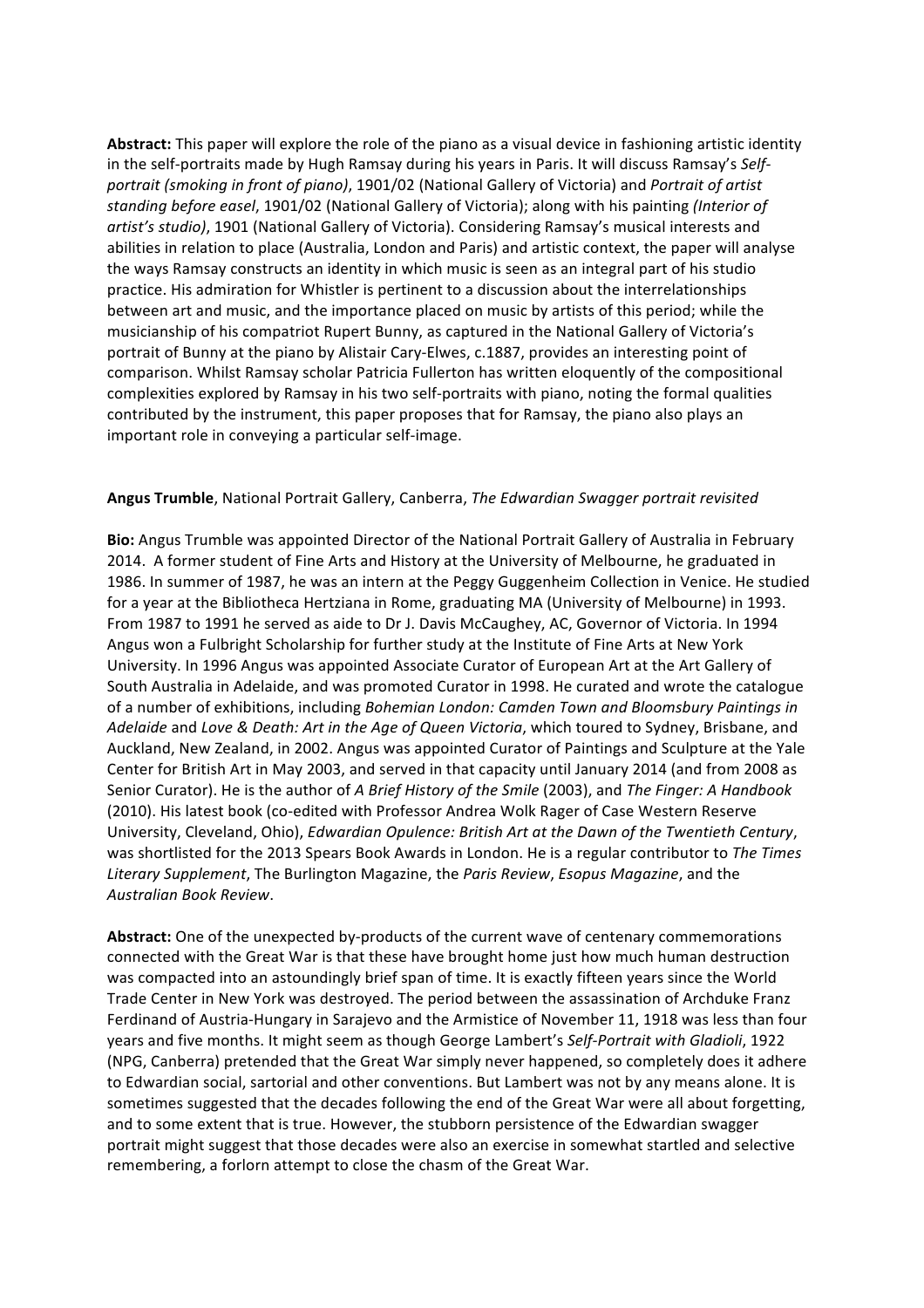#### **Clara Tuite**, University of Melbourne, *Dandy Kind: The D'Orsay-Byron Silhouette*

Bio: Clara Tuite is Associate Professor of English at the University of Melbourne. Her most recent book is *Lord Byron and Scandalous Celebrity* (Cambridge University Press, 2015). With Gillian Russell, she is currently working on an ARC-funded project on Regency Romanticism in Ireland, Britain, and Australia, 1788-1848, entitled "Regency Flash."

Abstract: This paper considers an ink and gilt silhouette of Lord Byron produced in 1823 by Count Alfred D'Orsay, the French artist, dandy and sexual adventurer, who travelled with the so-called "Blessington Circus," a tight little proto-Jamesian entourage of idler-adventurers, featuring the Irish author and hostess, Marguerite, Countess of Blessington, and her husband, Lord Blessington, that cast its web of social magic and intrigue across Ireland, England and Europe. D'Orsay's silhouette commemorates a two-month festival in Genoa of expatriate sociability and Byronic celebrity presence (marked as much by the lows of disappointment as by the highs of fannish expectation); it commemorates as well the superimposition of one generational dandy style upon another: an eloquent if enigmatic meeting between Byron's late style of decadent celebrity and D'Orsay's coltish embodiment of, as Byron put it, "what sort of an animal a dandy of the present day is," which turned out to be a Regency re-fashioning of "an ideal of a Frenchman *before* the Revolution." My paper uses the D'Orsay-Byron silhouette to connect genealogies of masculine style and selffashioning, and print-visual form, with social arenas of fashionability, respectability, exile and convictism, across Britain, Ireland, Europe and early colonial Australia. Traditionally regarded as the poor man's portrait miniature, dealt its death-blow by the popularization of photography, the silhouette was a versatile medium with a neoclassical pedigree that exemplified the new media ecology of the nineteenth century in which letterpress texts and printed images circulated and intermediated in increasingly complex and adaptive ways. Tracing the Brummell-Byron dandy type inaugurated in Regency Mayfair  $-$  that iconic silhouette of modern urban masculinity  $-$  alongside other dandy kinds (buck, swell, and flashman), I consider how the dandy silhouette was transmitted and transported both through visual media and social processes, such as the liminal yet transformative Regency cultures of scandalous celebrity, exile and convictism. The early Australian colonial passage of D'Orsay's dandy kind is registered by William Romaine Govett, the surveyor of New South Wales. An album of Govett's held at the ANL includes a copy of an 1834 sketch of D'Orsay by the Irish painter and caricaturist, Daniel Maclise, published in *Fraser's Magazine*. Other D'Orsay-Byron dandy kinds of colonial Sydney and Hobart include Thomas Griffiths Wainewright, the artist, suspected poisoner and convicted forger, who was transported to Van Diemen's Land in 1837, where he became a noted society portrait painter.

#### Gerard Vaughan, National Gallery of Art, Canberra, *The Public Profile of Portraiture in Colonial Victoria*

**Bio:** Dr Gerard Vaughan became Director of the National Gallery of Australia in November 2014. A graduate of the universities of Melbourne and Oxford, his career has been divided between academia and the world of museums and galleries in both Australia and the United Kingdom. As an art historian his interests are broad, concentrating on the social history of art and specialising in the study of taste and art collecting, both private and institutional. In 1994 he became inaugural Director of the British Museum Development Trust in London, where he was closely involved in planning, and funding, the rebuild of the British Museum with Norman Foster's Great Court at its centre. He returned to Melbourne in 1999 to become Director of the National Gallery of Victoria with a brief to oversee the gallery's complete redevelopment, also undertaking new programs for major exhibitions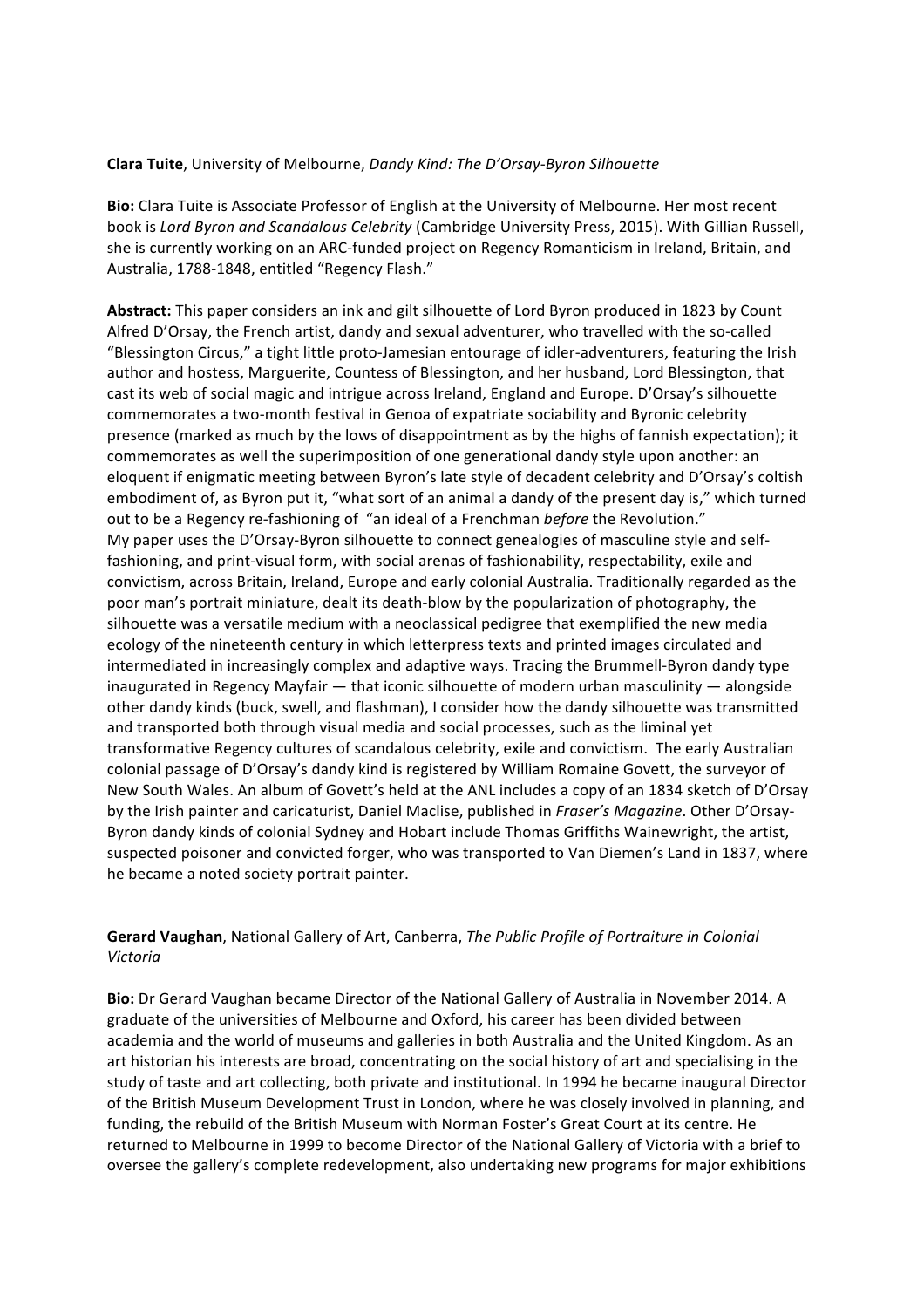and collection development. After stepping down from the National Gallery of Victoria in 2012 he returned to academia for two years at the Australian Institute of Art History at Melbourne University.

Abstract: This paper will investigate the significance of portraiture in colonial Victoria during the nineteenth century. It will demonstrate that the Victorian public was able to view a surprisingly wide range of contemporary portraits – from imported works portraying eminent figures of the British Empire to locally produced images of colonial worthies. The paper will consider the extent to which the Trustees of Victoria's early National Gallery sought to fulfil the role of a national portrait gallery by adopting such traditions as 'the hall of fame'. The great international exhibitions will also be evaluated as important sites for the display of portraits, often organized with deliberate national and imperial agendas. It is hoped that this paper will provide fresh insights on the contribution of public portraiture to the construction of cultural identity in the colony of Victoria.

#### Eugene Barilo von Reisberg, University of Melbourne, Reflecting Social Mobility: F.X. Winterhalter's *Portrait of Mrs Philip Vanderbyl*

**Bio:** Eugene Barilo von Reisberg is currently completing a doctorate on Franz Xaver Winterhalter at the University of Melbourne. He regularly contributes articles and lectures on the artist worldwide. His essay, "Winterhalter's Italian Interlude", was published recently in the exhibition catalogue *High Society: The Portraits of Franz Xaver Winterhalter* (edited by Dr Helga Aurisch, Dr Tilmann von Stockhausen, and Laure Chabanne, Freiburg-im-Breisgau: Augustinermuseum; Houston TX: Museum of Fine Arts; Compiègne: Musée National du Château, 2015-2016).

Abstract: Mrs Philip Vanderbyl (née Sarah Alexander) appears to have been the only sitter of Australian ancestry among the clients of Franz Xaver Winterhalter, the famous nineteenth-century elite portrait specialist who is best known for his glamorous portraits of Europe's royalty and aristocracy. The paper examines the portrait as a social document and places it in the context of Winterhalter's *oeuvre*. It will propose that the portrait represents the visual completion of the sitter's transformation from a convict's grand-daughter to the quintessential *grande dame* of Victorian high society.

## **Matthew Watts**, University of Melbourne, *Reynolds' Lady Frances Finch: The Female Form as a Site for Social Meaning*

**Bio:** Matthew is a Masters of Art Curatorship student at the University of Melbourne, having completed a Graduate Diploma in Art History in 2015. Matthew's undergraduate studies in History and Politics (hons) account for his interest in the nexus between artistic production and the political milieu, particularly in relation to architecture and landscape design. Matthew will complete his Masters dissertation on the garden of Isola Bella, focusing on baroque iconography and the constructed spatial experience.

Abstract: In 1782, Sir Joshua Reynolds completed a portrait of the twenty-one year old Lady Frances (1761-1838), set within a wood and devoid of the classical allegory that was his trademark. Less concerned with aggrandisement, the relatively unusual outdoor setting for a female has been attributed to the contemporary literary emphasis on the virtuous aspects of nature as a representation of social harmony. Much of the current literature on Reynolds' portraiture relates to his more recognisable allegorical works in the Grand Style. Elsewhere the Augustan theoretical context of Reynolds' artistic practice has also attracted much scholarship. This paper seeks to depart from this conventional reading, a timely undertaking considering the portrait's recent restoration. I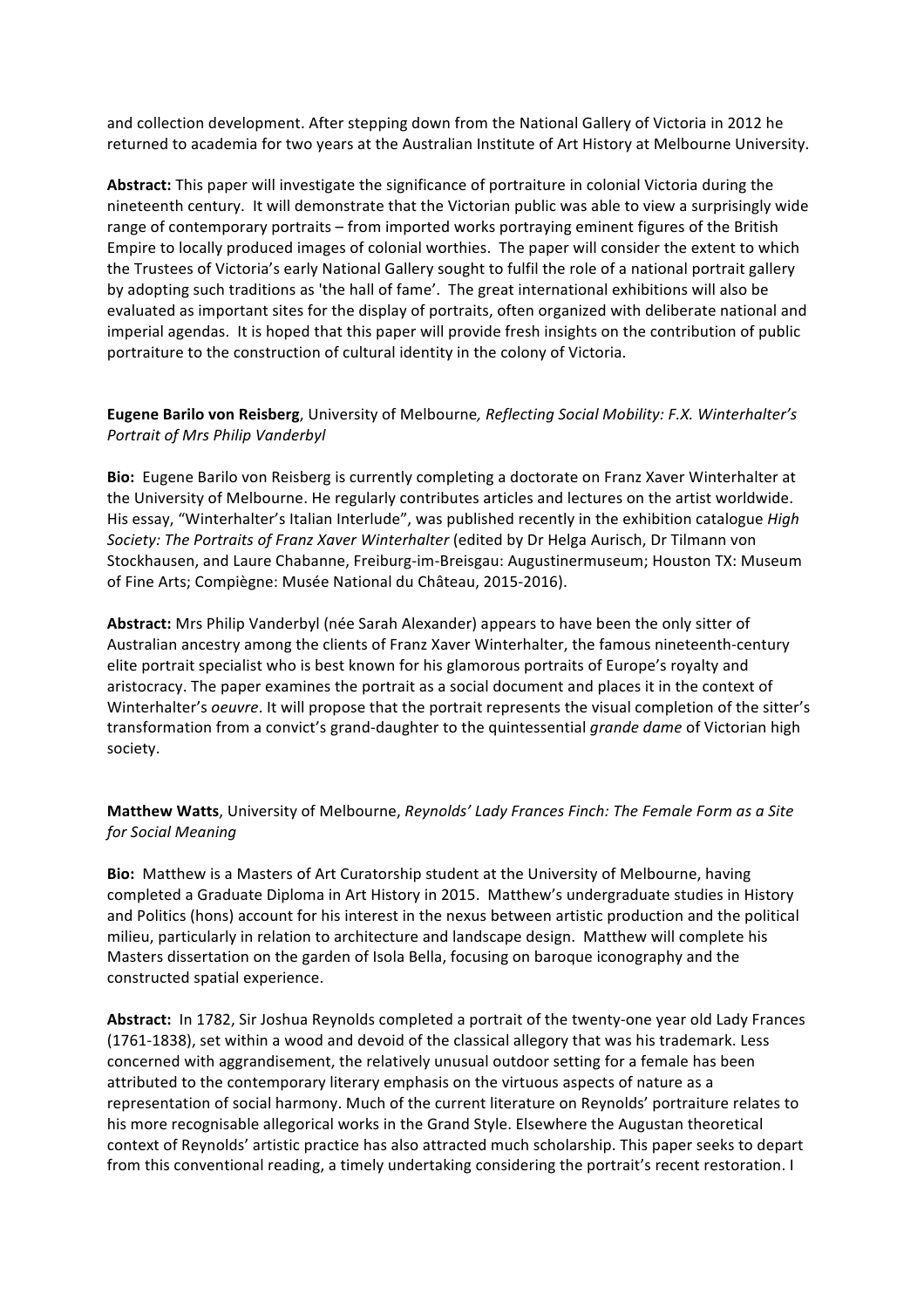will argue that Reynolds' portrait of Lady Frances is charged with a representational programme prejudiced by the artist's cultural assumptions and biases. Less an attempt at a singular solution to the multivalent nature of Augustan portraiture, this article takes as its primary concern a critical engagement with the work derived from a social history standpoint. This study re-engages with the discursive context in which the portrait is sited to understand and interpret the conflicts and conceptions represented therein. As the object of the work, but not the subject, we see the female form imbued with elements of desire, social anxiety and as an ornament of possession. Lady Frances thus becomes a means to challenge the unacknowledged male bias of art historical meaning making.

## Nat Williams, National Library of Australia, Famous and infamous: The portrait collection of Rex Nan *Kivell*

Bio: Nat Williams is the National Library of Australia's first James and Bettison Treasures Curator, appointed in 2013. Prior to this he was the Library's Director of Exhibitions (1998-2013), and before that Head of Public Programs at the Art Gallery of South Australia (1988-1998). Nat's research interests include the Australian, New Zealand and Pacific material as represented in the extensive collection Sir Rex Nan Kivell; Australian colonial art and early settlement records and accounts; the history of cartography. His recent publications and exhibitions include: *Treasures of the World's great libraries,* NLA 2001-02; 2005-07 (touring); *Library of Dreams: Treasures from the National* Library of Australia, NLA, 2011; *Handwritten: Ten centuries of manuscript treasures from the Staatsbibliothek zu Berlin,* NLA, 2011; *Mapping our World: Terra incognita to Australia*, NLA, 2013; *Portraits of the famous and infamous: Rex Nan Kivell Collection, NLA, 2015.* 

Abstract: My paper will examine how Sir Rex Nan Kivell (1898-1977) used his substantial collection of portraits to add depth to his remarkable holdings but also to give himself the provenance he lacked. Reginald Nan Kivell, born illegitimate in Christchurch in 1898, died as Rex de Charembac Nan Kivell Esq., knighted for his services to culture in London in 1977 and left part of his extensive estate to Queen Elizabeth II. Fleeing New Zealand and reinventing himself in England, he built an extensive collection of portraits which is the source for his mammoth publication *Portraits* of the Famous and *Infamous Australia New Zealand and the Pacific 1492-1970*. Nan Kivell was intrigued by the process of reinvention that led to someone like James Cook, a modest Yorkshire lad, becoming the most famous mariner and explorer of the 18th century, and by the fame and acclaim that such people could attract. From Shakespeare and William Dampier's painted Prince, Giolo, via Cook, Banks and Omai and up to celebrated missionary John Williams and the notorious Tichborne Claimant, Nan Kivell's portrait collecting was catholic in taste, encyclopaedic in scope and, perhaps unintentionally illustrative of the disruptive processes of colonising the Pacific. Embellishing his colonial roots, Nan Kivell invented stories of his family's illustrious pioneering past in the Canterbury area. He collected images of them, or of people that might be them and he included these images in his book, thereby publicly proclaiming his pedigree or provenance and placing himself and his family in good company.

## **Emily Wubben**, Australian War Memorial, Canberra, *Portraits by Violet Teague*

**Bio:** Emily Wubben is currently an Assistant Curator at the Australian War Memorial; before that she was an Exhibitions Research Officer for Melbourne's Shrine of Remembrance. She has also been a Digital Content Officer for the academic art database Design & Art Australia Online (DAAO). Emily holds a Master of Art Curatorship and a Bachelor of Arts (Hons) from the University of Melbourne. She is a co-author of *Architectural ornament:* The history and art of Wilson Hall at the University of *Melbourne*, published by the University's Cultural Collections (2012), and a contributor to the National Gallery of Victoria's recent exhibition catalogue *Medieval moderns: the Pre-Raphaelite*